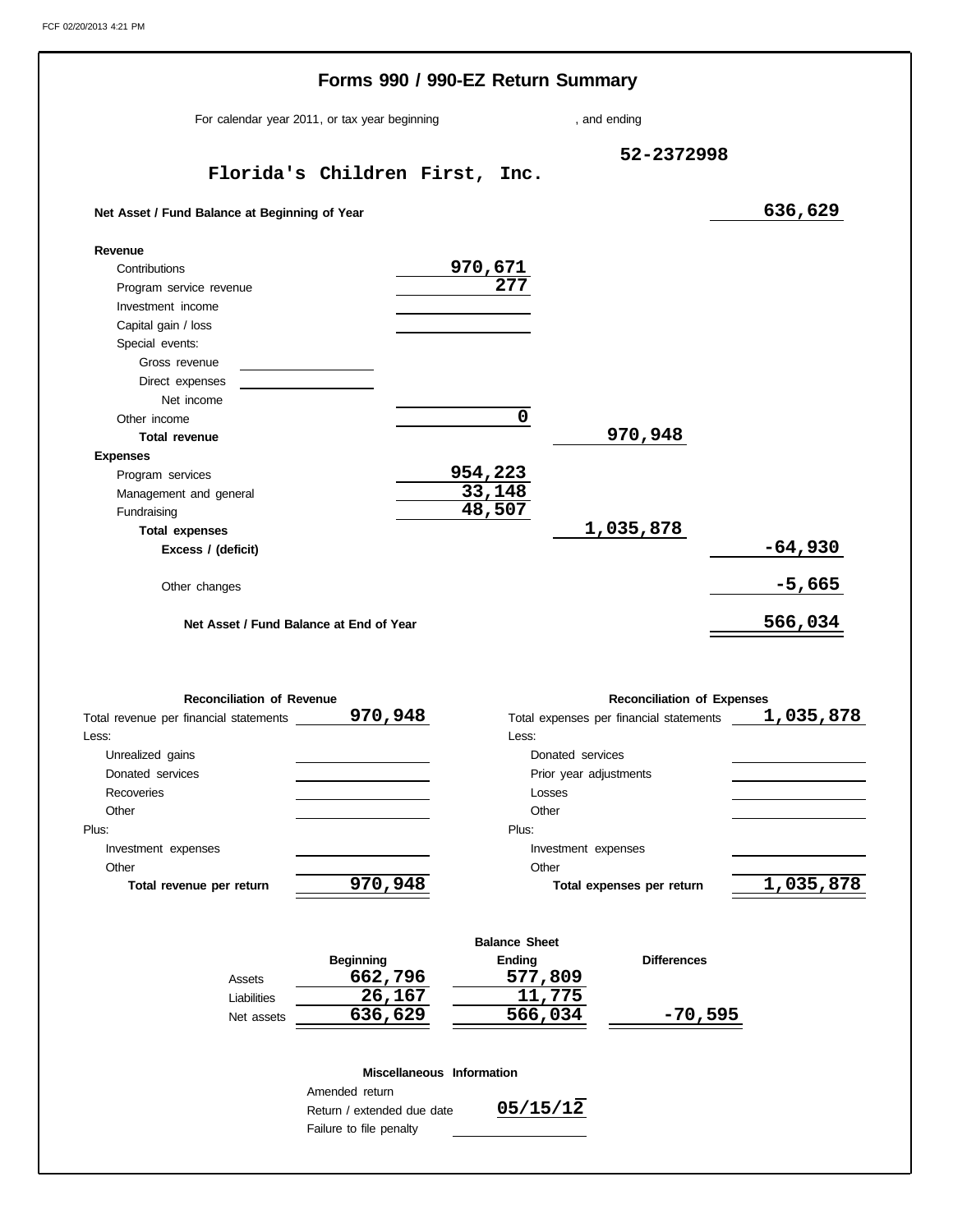|      | FCF 02/20/2013 4:21 PM |
|------|------------------------|
| Form | 990                    |

# **990 Return of Organization Exempt From Income Tax Physical State of Alleh State Code (except black lung 2011**

Department of the Treasury **burice under the organization may have to use a copy of this return to satisfy state reporting requirements. <b>Copen to Public**<br>Internal Revenue Service **inspection**<br>Internal Revenue Service **ins** 

| OMB No. 1545-0047                    |
|--------------------------------------|
| 2011                                 |
| <b>Open to Public<br/>Inspection</b> |

|                                | Department of the Treasury<br>Internal Revenue Service | benefit trust or private foundation)<br><b>u</b> The organization may have to use a copy of this return to satisfy state reporting requirements.                           |                                             | <b>Open to Public</b><br><b>Inspection</b> |
|--------------------------------|--------------------------------------------------------|----------------------------------------------------------------------------------------------------------------------------------------------------------------------------|---------------------------------------------|--------------------------------------------|
|                                |                                                        | For the 2011 calendar year, or tax year beginning<br>, and ending                                                                                                          |                                             |                                            |
| В                              | Check if applicable:                                   | C Name of organization                                                                                                                                                     | D                                           | Employer identification number             |
|                                | Address change                                         | Florida's Children First, Inc.                                                                                                                                             |                                             |                                            |
|                                |                                                        | Doing Business As                                                                                                                                                          |                                             | 52-2372998                                 |
|                                | Name change                                            | Number and street (or P.O. box if mail is not delivered to street address)<br>Room/suite                                                                                   | E.                                          | Telephone number                           |
|                                | Initial return                                         | 1801 University Drive                                                                                                                                                      |                                             | 954-796-0860                               |
|                                | Terminated                                             | City or town, state or country, and $ZIP + 4$                                                                                                                              |                                             |                                            |
|                                | Amended return                                         | Coral Springs<br>33071-8920<br>FL.                                                                                                                                         | G Gross receipts \$                         | 970,948                                    |
|                                | Application pending                                    | F Name and address of principal officer:                                                                                                                                   |                                             |                                            |
|                                |                                                        |                                                                                                                                                                            | H(a) Is this a group return for affiliates? | $ \mathbf{X} $ No<br>Yes                   |
|                                |                                                        |                                                                                                                                                                            | H(b) Are all affiliates included?           | No<br>Yes                                  |
|                                |                                                        |                                                                                                                                                                            |                                             | If "No," attach a list. (see instructions) |
|                                | Tax-exempt status:                                     | X <br>501(c)(3)<br>) $t$ (insert no.)<br>501(c)<br>4947(a)(1) or<br>527                                                                                                    |                                             |                                            |
|                                | Website: U                                             | floridaschildrenfirst.org                                                                                                                                                  | H(c) Group exemption number LI              |                                            |
|                                | Form of organization:                                  | x <br>L Year of formation: 2002<br>Corporation<br>Trust<br>Association<br>Other <b>u</b>                                                                                   |                                             | M State of legal domicile: FL              |
|                                | Part I                                                 | <b>Summary</b>                                                                                                                                                             |                                             |                                            |
|                                |                                                        | 1 Briefly describe the organization's mission or most significant activities:                                                                                              |                                             |                                            |
|                                |                                                        | See Schedule O                                                                                                                                                             |                                             |                                            |
| Governance                     |                                                        |                                                                                                                                                                            |                                             |                                            |
|                                |                                                        |                                                                                                                                                                            |                                             |                                            |
|                                |                                                        |                                                                                                                                                                            |                                             |                                            |
|                                | 2 Check this box <b>u</b>                              | if the organization discontinued its operations or disposed of more than 25% of its net assets.                                                                            |                                             | 24                                         |
| ೲ                              |                                                        | 3 Number of voting members of the governing body (Part VI, line 1a)                                                                                                        | 3<br>$\overline{\mathbf{4}}$                | 22                                         |
|                                |                                                        |                                                                                                                                                                            |                                             | 6                                          |
| <b>Activities</b>              |                                                        |                                                                                                                                                                            | 5                                           |                                            |
|                                |                                                        | 6 Total number of volunteers (estimate if necessary)                                                                                                                       | 6                                           | 330                                        |
|                                |                                                        | 7a Total unrelated business revenue from Part VIII, column (C), line 12                                                                                                    | 7a                                          | 0                                          |
|                                |                                                        |                                                                                                                                                                            | 7b                                          | $\mathbf{0}$                               |
|                                |                                                        | Prior Year                                                                                                                                                                 | 871,737                                     | Current Year<br>970,671                    |
|                                |                                                        |                                                                                                                                                                            | 0                                           | 277                                        |
| Revenue                        |                                                        |                                                                                                                                                                            | 12,728                                      | 0                                          |
|                                |                                                        |                                                                                                                                                                            |                                             |                                            |
|                                |                                                        | 11 Other revenue (Part VIII, column (A), lines 5, 6d, 8c, 9c, 10c, and 11e)                                                                                                | 0                                           | 0                                          |
|                                |                                                        | 12 Total revenue - add lines 8 through 11 (must equal Part VIII, column (A), line 12)                                                                                      | 884,465                                     | 970,948                                    |
|                                |                                                        | 13 Grants and similar amounts paid (Part IX, column (A), lines 1-3)                                                                                                        | 0                                           |                                            |
|                                |                                                        |                                                                                                                                                                            | 0                                           |                                            |
| n                              |                                                        | 15 Salaries, other compensation, employee benefits (Part IX, column (A), lines 5-10)                                                                                       | 427,913                                     | 388,145                                    |
|                                |                                                        |                                                                                                                                                                            | 0                                           | U                                          |
| Expense                        |                                                        |                                                                                                                                                                            |                                             |                                            |
|                                |                                                        | 17 Other expenses (Part IX, column (A), lines 11a-11d, 11f-24e)                                                                                                            | 535,193                                     | 647,733                                    |
|                                |                                                        | 18 Total expenses. Add lines 13-17 (must equal Part IX, column (A), line 25) [[[[[[[[[[[[[[[[[[[[[[[[[[[[[[[[                                                              | 963,106                                     | 1,035,878                                  |
|                                |                                                        | 19 Revenue less expenses. Subtract line 18 from line 12                                                                                                                    | $-78,641$                                   | $-64,930$                                  |
|                                |                                                        | Beginning of Current Year                                                                                                                                                  |                                             | End of Year                                |
| Net Assets or<br>Fund Balances |                                                        | 20 Total assets (Part X, line 16)                                                                                                                                          | 662,796                                     | 577,809                                    |
|                                |                                                        | 21 Total liabilities (Part X, line 26)                                                                                                                                     | 26,167                                      | 11,775                                     |
|                                |                                                        |                                                                                                                                                                            | 636,629                                     | 566,034                                    |
|                                | Part II                                                | <b>Signature Block</b>                                                                                                                                                     |                                             |                                            |
|                                |                                                        | Under penalties of perjury, I declare that I have examined this return, including accompanying schedules and statements, and to the best of my knowledge and belief, it is |                                             |                                            |

true, correct, and complete. Declaration of preparer (other than officer) is based on all information of which preparer has any knowledge.

| <b>Sign</b>                                                                                           | Signature of officer<br>Date<br>Here                               |                                |                            |                           |  |  |  |  |  |
|-------------------------------------------------------------------------------------------------------|--------------------------------------------------------------------|--------------------------------|----------------------------|---------------------------|--|--|--|--|--|
|                                                                                                       | Type or print name and title                                       |                                |                            |                           |  |  |  |  |  |
|                                                                                                       | Print/Type preparer's name                                         | Preparer's signature           | Date                       | $ X $ if<br>PTIN<br>Check |  |  |  |  |  |
| Paid                                                                                                  | Maureen S. Fengler                                                 |                                | $02/20/13$ self-employed   | P01270054                 |  |  |  |  |  |
| Preparer                                                                                              | Sullivan & Fengler<br>Firm's name                                  |                                | 65-0002115<br>Firm's $EIN$ |                           |  |  |  |  |  |
| Use Only                                                                                              | NE 22nd Street<br>3031                                             |                                |                            |                           |  |  |  |  |  |
|                                                                                                       | Firm's address                                                     | Fort Lauderdale, FL 33305-1825 | Phone no.                  | 954-561-2826              |  |  |  |  |  |
| <b>No</b><br>May the IRS discuss this return with the preparer shown above? (see instructions)<br>Yes |                                                                    |                                |                            |                           |  |  |  |  |  |
| <b>DAA</b>                                                                                            | For Paperwork Reduction Act Notice, see the separate instructions. |                                |                            | Form 990 (2011)           |  |  |  |  |  |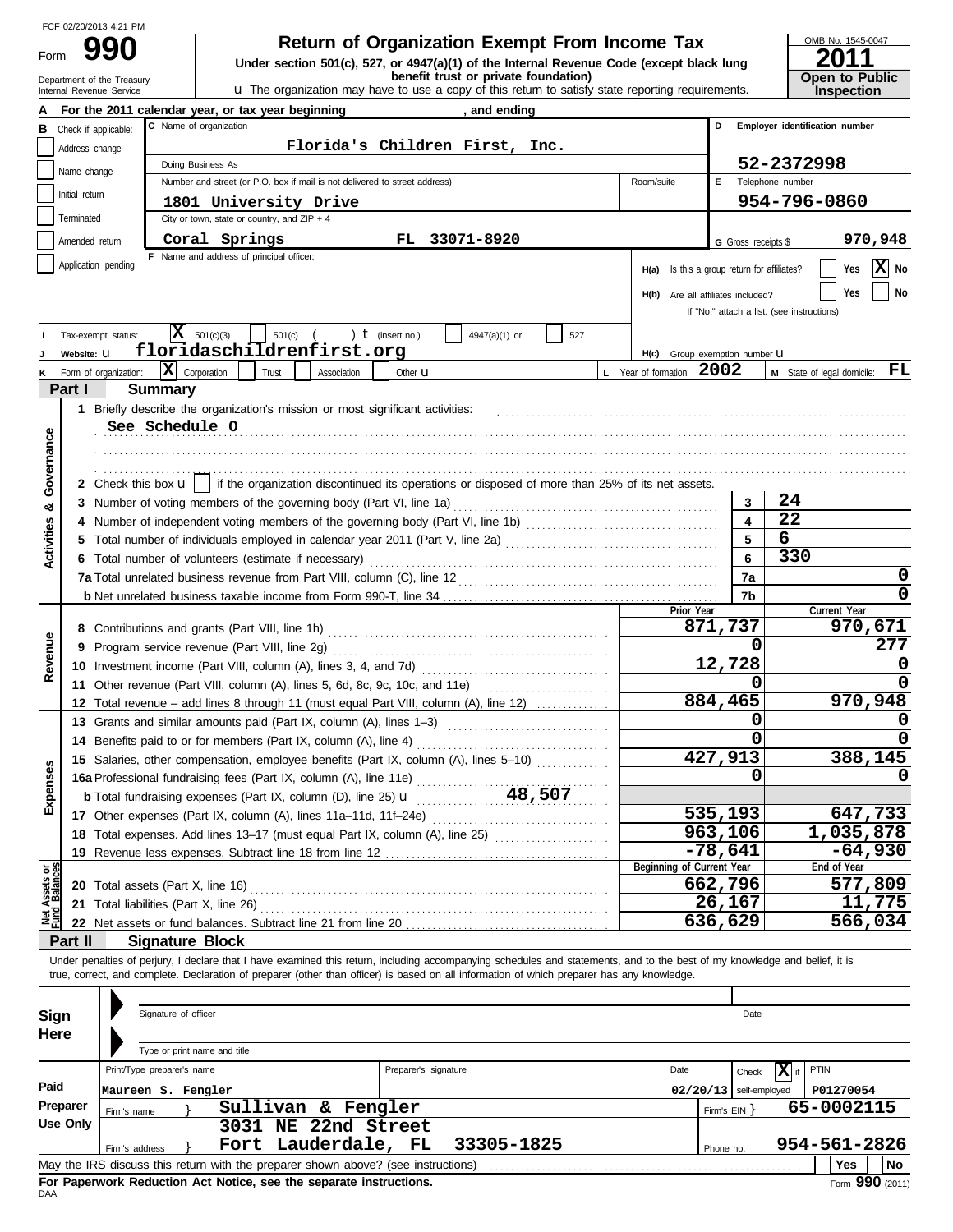|           | Form 990 (2011) Florida's Children First, Inc.                                                                 |                                                     | 52-2372998                                                                                                                                                   | Page 2                       |
|-----------|----------------------------------------------------------------------------------------------------------------|-----------------------------------------------------|--------------------------------------------------------------------------------------------------------------------------------------------------------------|------------------------------|
| Part III  |                                                                                                                | <b>Statement of Program Service Accomplishments</b> |                                                                                                                                                              |                              |
|           |                                                                                                                |                                                     |                                                                                                                                                              | 図                            |
|           | 1 Briefly describe the organization's mission:                                                                 |                                                     |                                                                                                                                                              |                              |
|           | See Schedule O                                                                                                 |                                                     |                                                                                                                                                              |                              |
|           |                                                                                                                |                                                     |                                                                                                                                                              |                              |
|           |                                                                                                                |                                                     |                                                                                                                                                              |                              |
|           |                                                                                                                |                                                     |                                                                                                                                                              |                              |
|           | 2 Did the organization undertake any significant program services during the year which were not listed on the |                                                     |                                                                                                                                                              |                              |
|           |                                                                                                                |                                                     |                                                                                                                                                              | $\vert$   Yes $\vert$ X   No |
|           | If "Yes," describe these new services on Schedule O.                                                           |                                                     |                                                                                                                                                              |                              |
| 3         | Did the organization cease conducting, or make significant changes in how it conducts, any program             |                                                     |                                                                                                                                                              |                              |
| services? |                                                                                                                |                                                     |                                                                                                                                                              | $\sqrt{}$ Yes $\sqrt{X}$ No  |
|           | If "Yes," describe these changes on Schedule O.                                                                |                                                     |                                                                                                                                                              |                              |
|           |                                                                                                                |                                                     | Describe the organization's program service accomplishments for each of its three largest program services, as measured by                                   |                              |
|           |                                                                                                                |                                                     | expenses. Section 501(c)(3) and 501(c)(4) organizations and section $4947(a)(1)$ trusts are required to report the amount of                                 |                              |
|           | grants and allocations to others, the total expenses, and revenue, if any, for each program service reported.  |                                                     |                                                                                                                                                              |                              |
|           | 4a (Code:                                                                                                      |                                                     | ) (Expenses $\frac{1}{2}$ , $\frac{531}{100}$ , $\frac{808}{100}$ including grants of $\frac{1}{2}$ , $\frac{1}{2}$ (Revenue $\frac{1}{2}$ , $\frac{1}{2}$ ) |                              |
|           | Improving General Child Welfare                                                                                |                                                     |                                                                                                                                                              |                              |
|           |                                                                                                                |                                                     |                                                                                                                                                              |                              |
|           |                                                                                                                |                                                     | FCF continued its progressive work on improving the system of child welfare                                                                                  |                              |
|           |                                                                                                                |                                                     | to enhance the lives of our most vulnerable children and youth in foster                                                                                     |                              |
|           |                                                                                                                |                                                     | care on the local and statewide level. This is accomplished by engaging in                                                                                   |                              |
|           |                                                                                                                |                                                     | multi-forum work with child advocates, state and local agencies and                                                                                          |                              |
|           |                                                                                                                |                                                     | community stakeholders. The Executive Director, Deputy Director, and Youth                                                                                   |                              |
|           |                                                                                                                |                                                     | SHINE members sat on many statewide committees and workgroups that tackle a                                                                                  |                              |
|           |                                                                                                                |                                                     | variety of systemic issues including the 2011 Independent Living Services                                                                                    |                              |
|           |                                                                                                                |                                                     | Advisory Council and the Child Protection Transformation Advisory Board.                                                                                     |                              |
|           |                                                                                                                |                                                     | Furthermore, FCF has been consistently involved in analyzing issues and                                                                                      |                              |
|           |                                                                                                                |                                                     |                                                                                                                                                              |                              |
|           | 4b (Code:                                                                                                      |                                                     | ) (Expenses $\frac{422,415}{\cdot}$ including grants of $\frac{2}{3}$ (Revenue $\frac{2}{3}$ (Revenue $\frac{2}{3}$ )                                        |                              |
|           | Improving Outcomes for Older Youth:                                                                            |                                                     |                                                                                                                                                              |                              |
|           |                                                                                                                |                                                     |                                                                                                                                                              |                              |
|           |                                                                                                                |                                                     |                                                                                                                                                              |                              |
|           |                                                                                                                |                                                     | FCF continued to expand its youth empowerment efforts by increasing Florida                                                                                  |                              |
|           |                                                                                                                |                                                     | Youth SHINE ("FYS"), a youth empowerment project for current and former                                                                                      |                              |
|           |                                                                                                                |                                                     | foster care youth. During 2011, our expansion of this leading group of                                                                                       |                              |
|           | membership from 80 members to over 150 members.                                                                |                                                     | youth advocates increased from 8 to 11 chapters and increased its                                                                                            |                              |
|           |                                                                                                                |                                                     |                                                                                                                                                              |                              |
|           |                                                                                                                |                                                     | Florida Youth SHINE youth led chapters now exist in, Broward, Hillsborough,                                                                                  |                              |
|           |                                                                                                                |                                                     | Jacksonville, Miami, Orlando, Palm Beach, Pensacola, Pinellas/Pasco,                                                                                         |                              |
|           |                                                                                                                |                                                     |                                                                                                                                                              |                              |
|           |                                                                                                                |                                                     |                                                                                                                                                              |                              |
|           |                                                                                                                |                                                     |                                                                                                                                                              |                              |
|           |                                                                                                                |                                                     |                                                                                                                                                              |                              |
|           |                                                                                                                |                                                     |                                                                                                                                                              |                              |
|           |                                                                                                                |                                                     |                                                                                                                                                              |                              |
|           |                                                                                                                |                                                     |                                                                                                                                                              |                              |
|           |                                                                                                                |                                                     |                                                                                                                                                              |                              |
|           |                                                                                                                |                                                     |                                                                                                                                                              |                              |
|           |                                                                                                                |                                                     |                                                                                                                                                              |                              |
|           |                                                                                                                |                                                     |                                                                                                                                                              |                              |
|           |                                                                                                                |                                                     |                                                                                                                                                              |                              |
|           |                                                                                                                |                                                     |                                                                                                                                                              |                              |
|           |                                                                                                                |                                                     |                                                                                                                                                              |                              |
|           | 4d Other program services. (Describe in Schedule O.)                                                           |                                                     |                                                                                                                                                              |                              |
|           | (Expenses \$                                                                                                   | including grants of \$                              | $($ Revenue \$ $)$                                                                                                                                           |                              |
|           | 4e Total program service expenses u                                                                            | 954,223                                             |                                                                                                                                                              |                              |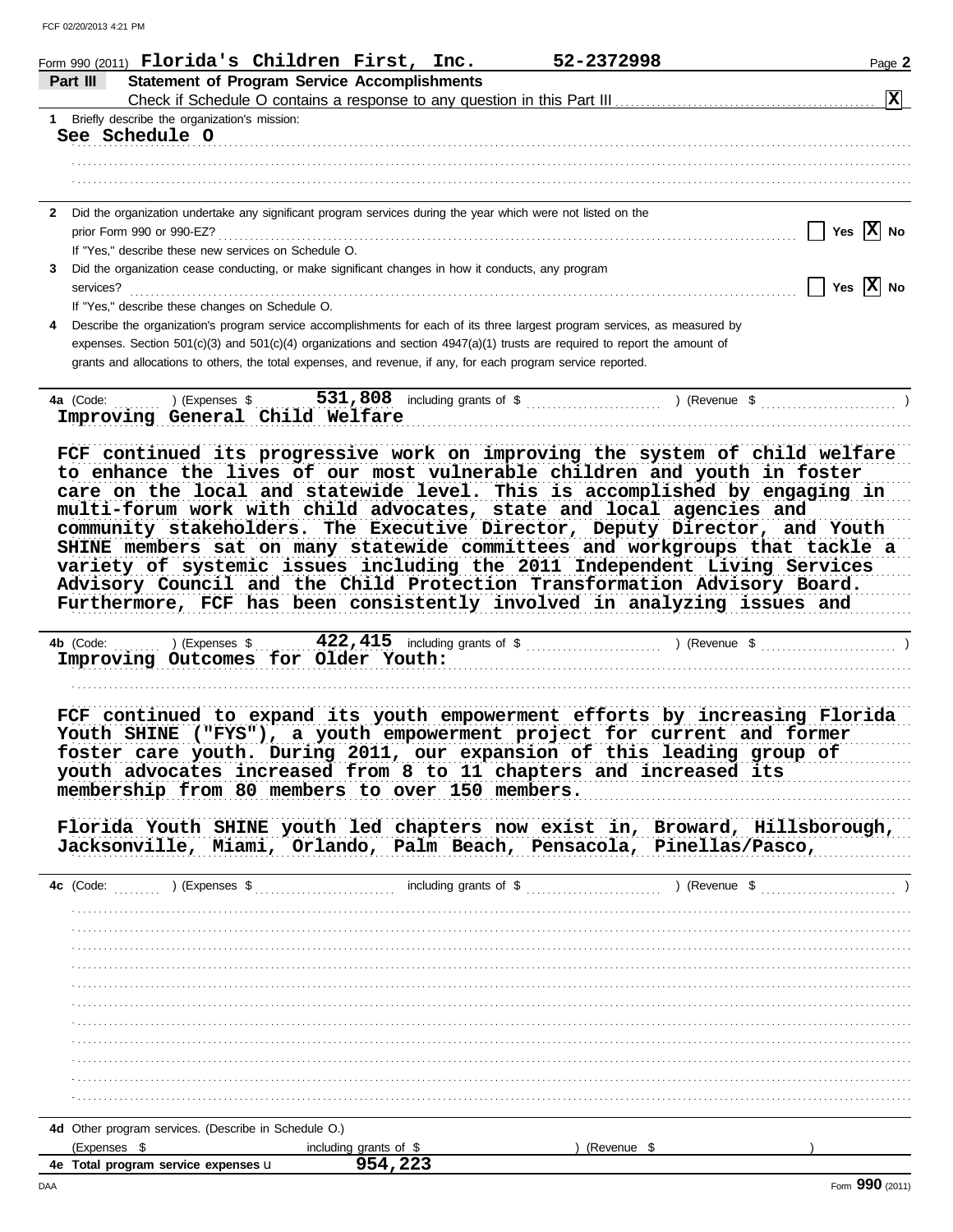| <b>Checklist of Required Schedules</b> |         | Form 990 (2011) $\blacksquare$ Florida's Children First, |  | Inc. | 52-2372998 | $P$ age $3$ |
|----------------------------------------|---------|----------------------------------------------------------|--|------|------------|-------------|
|                                        | Part IV |                                                          |  |      |            |             |

|     |                                                                                                                                                                                                         |                 | Yes         | No |
|-----|---------------------------------------------------------------------------------------------------------------------------------------------------------------------------------------------------------|-----------------|-------------|----|
| 1   | Is the organization described in section $501(c)(3)$ or $4947(a)(1)$ (other than a private foundation)? If "Yes,"                                                                                       |                 |             |    |
|     | complete Schedule A complete Schedule A complete Schedule A complete Schedule A complete Schedule A complete Schedule A                                                                                 | $\mathbf{1}$    | X           |    |
| 2   |                                                                                                                                                                                                         | $\overline{2}$  | $\mathbf x$ |    |
| 3   | Did the organization engage in direct or indirect political campaign activities on behalf of or in opposition to                                                                                        |                 |             |    |
|     |                                                                                                                                                                                                         | 3               |             | x  |
| 4   | Section 501(c)(3) organizations. Did the organization engage in lobbying activities, or have a section 501(h)                                                                                           |                 |             |    |
|     |                                                                                                                                                                                                         | 4               | X           |    |
| 5   | Is the organization a section $501(c)(4)$ , $501(c)(5)$ , or $501(c)(6)$ organization that receives membership dues,                                                                                    |                 |             |    |
|     | assessments, or similar amounts as defined in Revenue Procedure 98-19? If "Yes," complete Schedule C,                                                                                                   |                 |             |    |
|     | Part III $\ldots$ . $\ldots$ . $\ldots$ . $\ldots$ . $\ldots$ . $\ldots$ . $\ldots$                                                                                                                     | 5               |             | x  |
| 6   | Did the organization maintain any donor advised funds or any similar funds or accounts for which donors                                                                                                 |                 |             |    |
|     | have the right to provide advice on the distribution or investment of amounts in such funds or accounts? If                                                                                             |                 |             |    |
|     |                                                                                                                                                                                                         | 6               |             | x  |
| 7   | Did the organization receive or hold a conservation easement, including easements to preserve open space,                                                                                               |                 |             |    |
|     |                                                                                                                                                                                                         | $\overline{7}$  |             | x  |
| 8   | Did the organization maintain collections of works of art, historical treasures, or other similar assets? If "Yes,"                                                                                     |                 |             |    |
|     |                                                                                                                                                                                                         | 8               |             | x  |
| 9   | Did the organization report an amount in Part X, line 21; serve as a custodian for amounts not listed in Part                                                                                           |                 |             |    |
|     | X; or provide credit counseling, debt management, credit repair, or debt negotiation services? If "Yes,"                                                                                                | 9               |             | x  |
|     |                                                                                                                                                                                                         |                 |             |    |
| 10  | Did the organization, directly or through a related organization, hold assets in temporarily restricted<br>endowments, permanent endowments, or quasi-endowments? If "Yes," complete Schedule D, Part V | 10              |             | x  |
| 11  | If the organization's answer to any of the following questions is "Yes," then complete Schedule D, Parts VI,                                                                                            |                 |             |    |
|     | VII, VIII, IX, or X as applicable.                                                                                                                                                                      |                 |             |    |
| a   | Did the organization report an amount for land, buildings, and equipment in Part X, line 10? If "Yes,"                                                                                                  |                 |             |    |
|     |                                                                                                                                                                                                         | 11a             | х           |    |
| b   | Did the organization report an amount for investments—other securities in Part X, line 12 that is 5% or more                                                                                            |                 |             |    |
|     |                                                                                                                                                                                                         | 11b             |             | x  |
| c   | Did the organization report an amount for investments—program related in Part X, line 13 that is 5% or more                                                                                             |                 |             |    |
|     |                                                                                                                                                                                                         | 11c             |             | x  |
| d   | Did the organization report an amount for other assets in Part X, line 15 that is 5% or more of its total assets                                                                                        |                 |             |    |
|     |                                                                                                                                                                                                         | 11d             |             | x  |
|     |                                                                                                                                                                                                         | 11e             |             | X  |
| f   | Did the organization's separate or consolidated financial statements for the tax year include a footnote that addresses                                                                                 |                 |             |    |
|     | the organization's liability for uncertain tax positions under FIN 48 (ASC 740)? If "Yes," complete Schedule D, Part X                                                                                  | 11f             |             | X  |
|     | 12a Did the organization obtain separate, independent audited financial statements for the tax year? If "Yes," complete                                                                                 |                 |             |    |
|     |                                                                                                                                                                                                         | 12a             | X           |    |
| b   | Was the organization included in consolidated, independent audited financial statements for the tax year? If "Yes," and if                                                                              |                 |             |    |
|     |                                                                                                                                                                                                         | 12 <sub>b</sub> |             | X  |
| 13  |                                                                                                                                                                                                         | 13              |             | X  |
| 14a |                                                                                                                                                                                                         | 14a             |             | X  |
| b   | Did the organization have aggregate revenues or expenses of more than \$10,000 from grantmaking,                                                                                                        |                 |             |    |
|     | fundraising, business, investment, and program service activities outside the United States, or aggregate                                                                                               |                 |             |    |
|     |                                                                                                                                                                                                         | 14b             |             | X  |
| 15  | Did the organization report on Part IX, column (A), line 3, more than \$5,000 of grants or assistance to any                                                                                            |                 |             |    |
|     |                                                                                                                                                                                                         | 15              |             | X  |
| 16  | Did the organization report on Part IX, column (A), line 3, more than \$5,000 of aggregate grants or assistance                                                                                         |                 |             |    |
|     |                                                                                                                                                                                                         | 16              |             | X  |
| 17  | Did the organization report a total of more than \$15,000 of expenses for professional fundraising services on                                                                                          |                 |             |    |
|     |                                                                                                                                                                                                         | 17              |             | X  |
| 18  | Did the organization report more than \$15,000 total of fundraising event gross income and contributions on<br>Part VIII, lines 1c and 8a? If "Yes," complete Schedule G, Part II                       | 18              |             | X. |
| 19  | Did the organization report more than \$15,000 of gross income from gaming activities on Part VIII, line 9a?                                                                                            |                 |             |    |
|     | If "Yes," complete Schedule G, Part III                                                                                                                                                                 | 19              |             | x  |
| 20a |                                                                                                                                                                                                         | 20a             |             | x  |
| b   |                                                                                                                                                                                                         | 20 <sub>b</sub> |             |    |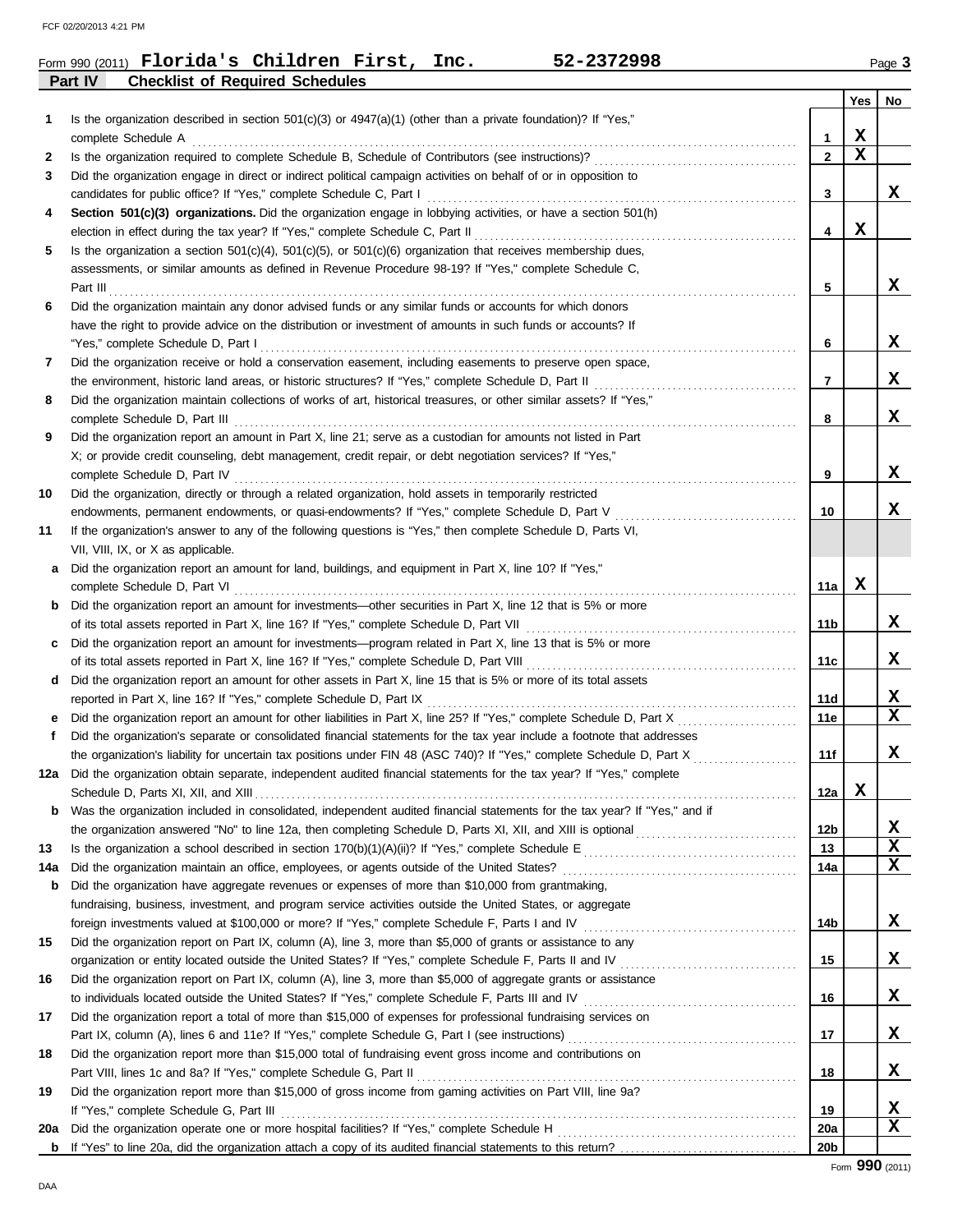|     | 52-2372998<br>Form 990 (2011) Florida's Children First, Inc.                                                                                                                |                 |             | Page 4      |
|-----|-----------------------------------------------------------------------------------------------------------------------------------------------------------------------------|-----------------|-------------|-------------|
|     | Part IV<br><b>Checklist of Required Schedules (continued)</b>                                                                                                               |                 |             |             |
|     |                                                                                                                                                                             |                 | Yes         | No          |
| 21  | Did the organization report more than \$5,000 of grants and other assistance to any government or organization                                                              |                 |             |             |
|     | in the United States on Part IX, column (A), line 1? If "Yes," complete Schedule I, Parts I and II [[[[[[[[[[[                                                              | 21              |             | X           |
| 22  | Did the organization report more than \$5,000 of grants and other assistance to individuals in the United States                                                            |                 |             |             |
|     | on Part IX, column (A), line 2? If "Yes," complete Schedule I, Parts I and III [[[[[[[[[[[[[[[[[[[[[[[[[[[[[[                                                               | 22              |             | X           |
| 23  | Did the organization answer "Yes" to Part VII, Section A, line 3, 4, or 5 about compensation of the                                                                         |                 |             |             |
|     | organization's current and former officers, directors, trustees, key employees, and highest compensated                                                                     |                 |             |             |
|     | employees? If "Yes," complete Schedule J                                                                                                                                    | 23              | х           |             |
|     | 24a Did the organization have a tax-exempt bond issue with an outstanding principal amount of more than                                                                     |                 |             |             |
|     | \$100,000 as of the last day of the year, that was issued after December 31, 2002? If "Yes," answer lines 24b                                                               |                 |             |             |
|     | through 24d and complete Schedule K. If "No," go to line 25                                                                                                                 | 24a             |             | X           |
| b   | Did the organization invest any proceeds of tax-exempt bonds beyond a temporary period exception?                                                                           | 24b             |             |             |
| c   | Did the organization maintain an escrow account other than a refunding escrow at any time during the year                                                                   |                 |             |             |
|     | to defease any tax-exempt bonds?                                                                                                                                            | 24c             |             |             |
| d   | Did the organization act as an "on behalf of" issuer for bonds outstanding at any time during the year?                                                                     | 24d             |             |             |
|     | 25a Section 501(c)(3) and 501(c)(4) organizations. Did the organization engage in an excess benefit transaction                                                             |                 |             |             |
|     | with a disqualified person during the year? If "Yes," complete Schedule L, Part I                                                                                           | 25a             |             | X           |
| b   | Is the organization aware that it engaged in an excess benefit transaction with a disqualified person in a prior                                                            |                 |             |             |
|     | year, and that the transaction has not been reported on any of the organization's prior Forms 990 or 990-EZ?                                                                |                 |             |             |
|     | If "Yes," complete Schedule L, Part I                                                                                                                                       | 25 <sub>b</sub> |             | X           |
| 26  | Was a loan to or by a current or former officer, director, trustee, key employee, highly compensated employee, or                                                           |                 |             |             |
|     | disqualified person outstanding as of the end of the organization's tax year? If "Yes," complete Schedule L, Part II                                                        | 26              |             | X           |
| 27  | Did the organization provide a grant or other assistance to an officer, director, trustee, key employee,                                                                    |                 |             |             |
|     | substantial contributor or employee thereof, a grant selection committee member, or to a 35% controlled                                                                     |                 |             | $\mathbf x$ |
|     | entity or family member of any of these persons? If "Yes," complete Schedule L, Part III                                                                                    | 27              |             |             |
| 28  | Was the organization a party to a business transaction with one of the following parties (see Schedule L,                                                                   |                 |             |             |
|     | Part IV instructions for applicable filing thresholds, conditions, and exceptions):                                                                                         |                 | X           |             |
| а   | A current or former officer, director, trustee, or key employee? If "Yes," complete Schedule L, Part IV                                                                     | 28a             |             |             |
| b   | A family member of a current or former officer, director, trustee, or key employee? If "Yes," complete                                                                      |                 |             | X           |
|     | Schedule L, Part IV                                                                                                                                                         | 28b             |             |             |
| c   | An entity of which a current or former officer, director, trustee, or key employee (or a family member thereof)                                                             |                 |             | X           |
|     | was an officer, director, trustee, or direct or indirect owner? If "Yes," complete Schedule L, Part IV                                                                      | 28c<br>29       | $\mathbf x$ |             |
| 29  | Did the organization receive more than \$25,000 in non-cash contributions? If "Yes," complete Schedule M                                                                    |                 |             |             |
| 30  | Did the organization receive contributions of art, historical treasures, or other similar assets, or qualified<br>conservation contributions? If "Yes," complete Schedule M | 30              |             | x           |
|     | Did the organization liquidate, terminate, or dissolve and cease operations? If "Yes," complete Schedule N,                                                                 |                 |             |             |
| 31  | Part I                                                                                                                                                                      | 31              |             | X           |
| 32  | Did the organization sell, exchange, dispose of, or transfer more than 25% of its net assets? If "Yes,"                                                                     |                 |             |             |
|     |                                                                                                                                                                             | 32              |             | X           |
| 33  | Did the organization own 100% of an entity disregarded as separate from the organization under Regulations                                                                  |                 |             |             |
|     |                                                                                                                                                                             | 33              |             | X           |
| 34  | Was the organization related to any tax-exempt or taxable entity? If "Yes," complete Schedule R, Parts II, III,                                                             |                 |             |             |
|     | IV, and V, line 1                                                                                                                                                           | 34              |             | X           |
| 35a |                                                                                                                                                                             | 35a             |             | x           |
| b   | Did the organization receive any payment from or engage in any transaction with a controlled entity within the                                                              |                 |             |             |
|     |                                                                                                                                                                             | 35b             |             | x           |
| 36  | Section 501(c)(3) organizations. Did the organization make any transfers to an exempt non-charitable                                                                        |                 |             |             |
|     | related organization? If "Yes," complete Schedule R, Part V, line 2                                                                                                         | 36              |             | x           |
| 37  | Did the organization conduct more than 5% of its activities through an entity that is not a related organization                                                            |                 |             |             |
|     | and that is treated as a partnership for federal income tax purposes? If "Yes," complete Schedule R,                                                                        |                 |             |             |
|     |                                                                                                                                                                             | 37              |             | X           |
| 38  | Did the organization complete Schedule O and provide explanations in Schedule O for Part VI, lines 11 and                                                                   |                 |             |             |
|     |                                                                                                                                                                             | 38              |             | x           |

Form **990** (2011)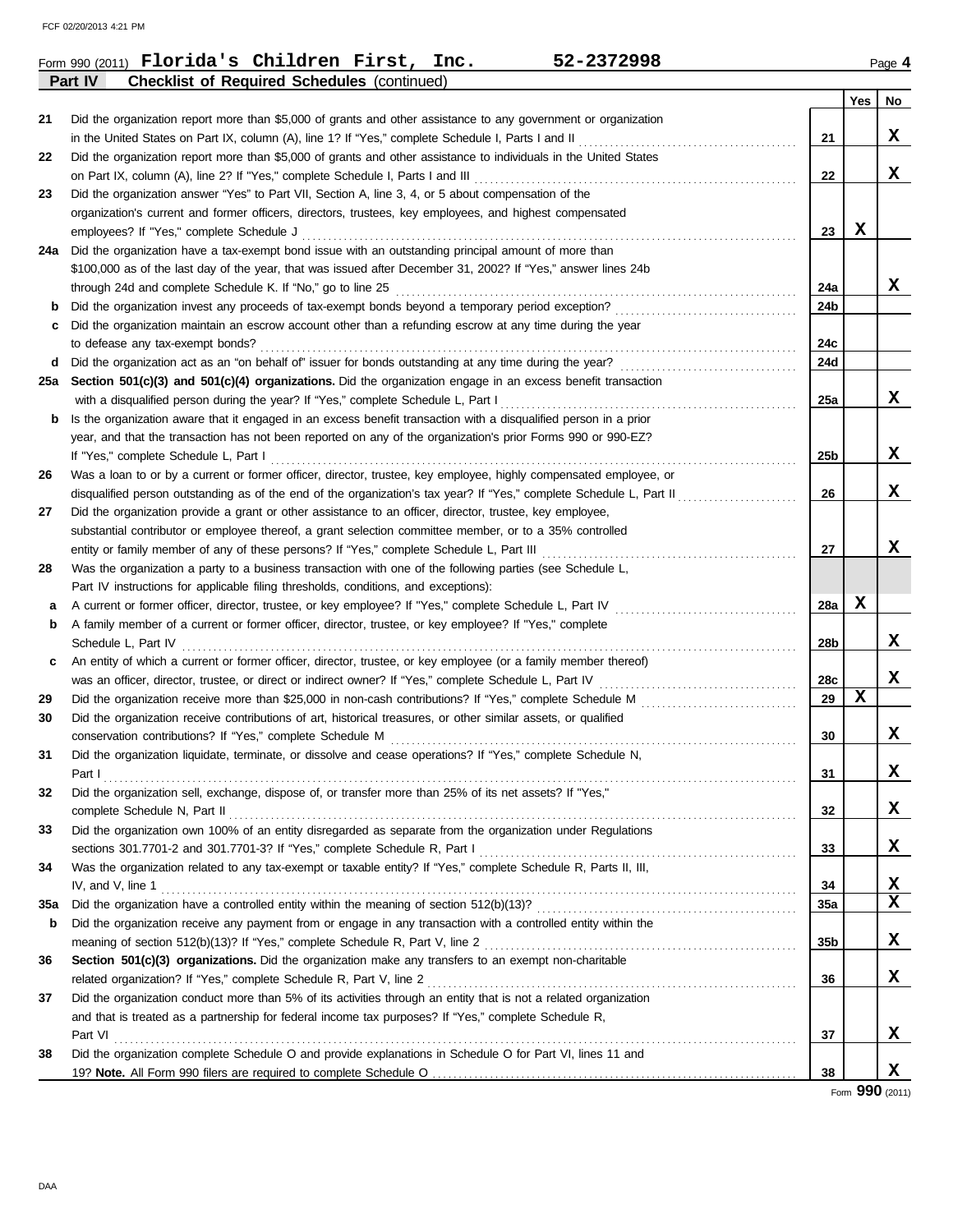| FCF 02/20/2013 4:21 PM |
|------------------------|
|------------------------|

|     | Form 990 (2011) Florida's Children First, Inc.<br>52-2372998                                                                       |                 |                  |                |     | Page 5      |
|-----|------------------------------------------------------------------------------------------------------------------------------------|-----------------|------------------|----------------|-----|-------------|
|     | Statements Regarding Other IRS Filings and Tax Compliance<br>Part V                                                                |                 |                  |                |     |             |
|     | Check if Schedule O contains a response to any question in this Part V                                                             |                 |                  |                |     |             |
|     |                                                                                                                                    |                 |                  |                | Yes | <b>No</b>   |
| 1a  | Enter the number reported in Box 3 of Form 1096. Enter -0- if not applicable [                                                     | 1a              | 4<br>$\mathbf 0$ |                |     |             |
| b   | Enter the number of Forms W-2G included in line 1a. Enter -0- if not applicable                                                    | 1 <sub>b</sub>  |                  |                |     |             |
| c   | Did the organization comply with backup withholding rules for reportable payments to vendors and                                   |                 |                  |                |     |             |
|     | reportable gaming (gambling) winnings to prize winners?                                                                            |                 |                  | 1c             |     |             |
| 2a  | Enter the number of employees reported on Form W-3, Transmittal of Wage and Tax                                                    |                 | 6                |                |     |             |
|     | Statements, filed for the calendar year ending with or within the year covered by this return                                      | 2a              |                  |                |     |             |
| b   | If at least one is reported on line 2a, did the organization file all required federal employment tax returns?                     |                 |                  | 2 <sub>b</sub> | X   |             |
|     | Note. If the sum of lines 1a and 2a is greater than 250, you may be required to e-file (see instructions)                          |                 |                  |                |     |             |
| За  |                                                                                                                                    |                 |                  | 3a             |     | x           |
| b   | If "Yes," has it filed a Form 990-T for this year? If "No," provide an explanation in Schedule O                                   |                 |                  | 3b             |     |             |
| 4a  | At any time during the calendar year, did the organization have an interest in, or a signature or other authority                  |                 |                  |                |     |             |
|     | over, a financial account in a foreign country (such as a bank account, securities account, or other financial                     |                 |                  |                |     |             |
|     | account)?                                                                                                                          |                 |                  | 4a             |     | x           |
| b   | If "Yes," enter the name of the foreign country: u                                                                                 |                 |                  |                |     |             |
|     | See instructions for filing requirements for Form TD F 90-22.1, Report of Foreign Bank and Financial Accounts.                     |                 |                  |                |     |             |
| 5a  | Was the organization a party to a prohibited tax shelter transaction at any time during the tax year?                              |                 |                  | 5a             |     | X           |
| b   |                                                                                                                                    |                 |                  | 5 <sub>b</sub> |     | $\mathbf x$ |
| c   | If "Yes" to line 5a or 5b, did the organization file Form 8886-T?                                                                  |                 |                  | 5c             |     |             |
| 6а  | Does the organization have annual gross receipts that are normally greater than \$100,000, and did the                             |                 |                  |                |     |             |
|     | organization solicit any contributions that were not tax deductible?                                                               |                 |                  | 6a             |     | X           |
| b   | If "Yes," did the organization include with every solicitation an express statement that such contributions or                     |                 |                  |                |     |             |
|     | gifts were not tax deductible?                                                                                                     |                 |                  | 6b             |     |             |
| 7   | Organizations that may receive deductible contributions under section 170(c).                                                      |                 |                  |                |     |             |
| а   | Did the organization receive a payment in excess of \$75 made partly as a contribution and partly for goods                        |                 |                  |                |     |             |
|     | and services provided to the payor?                                                                                                |                 |                  | 7а             |     |             |
| b   |                                                                                                                                    |                 |                  | 7b             |     |             |
| c   | Did the organization sell, exchange, or otherwise dispose of tangible personal property for which it was                           |                 |                  |                |     |             |
|     |                                                                                                                                    |                 |                  | 7c             |     |             |
| d   |                                                                                                                                    | 7d l            |                  |                |     |             |
| е   | Did the organization receive any funds, directly or indirectly, to pay premiums on a personal benefit contract?                    |                 |                  | 7e             |     |             |
| f   | Did the organization, during the year, pay premiums, directly or indirectly, on a personal benefit contract?                       |                 |                  | 7f             |     |             |
|     | If the organization received a contribution of qualified intellectual property, did the organization file Form 8899 as required?   |                 |                  | 7g             |     |             |
| h   | If the organization received a contribution of cars, boats, airplanes, or other vehicles, did the organization file a Form 1098-C? |                 |                  | 7h             |     |             |
|     | Sponsoring organizations maintaining donor advised funds and section 509(a)(3) supporting                                          |                 |                  |                |     |             |
|     | organizations. Did the supporting organization, or a donor advised fund maintained by a sponsoring                                 |                 |                  |                |     |             |
|     | organization, have excess business holdings at any time during the year?                                                           |                 |                  | 8              |     |             |
| 9   | Sponsoring organizations maintaining donor advised funds.                                                                          |                 |                  |                |     |             |
| a   | Did the organization make any taxable distributions under section 4966?                                                            |                 |                  | 9a             |     |             |
| b   |                                                                                                                                    |                 |                  | 9b             |     |             |
| 10  | Section 501(c)(7) organizations. Enter:                                                                                            |                 |                  |                |     |             |
| а   |                                                                                                                                    | 10a             |                  |                |     |             |
| b   | Gross receipts, included on Form 990, Part VIII, line 12, for public use of club facilities                                        | 10 <sub>b</sub> |                  |                |     |             |
| 11  | Section 501(c)(12) organizations. Enter:                                                                                           |                 |                  |                |     |             |
| a   | Gross income from members or shareholders                                                                                          | 11a             |                  |                |     |             |
| b   | Gross income from other sources (Do not net amounts due or paid to other sources                                                   |                 |                  |                |     |             |
|     | against amounts due or received from them.)                                                                                        | 11 <sub>b</sub> |                  |                |     |             |
| 12a | Section 4947(a)(1) non-exempt charitable trusts. Is the organization filing Form 990 in lieu of Form 1041?                         |                 |                  | 12a            |     |             |
| b   | If "Yes," enter the amount of tax-exempt interest received or accrued during the year                                              | 12b             |                  |                |     |             |
| 13  | Section 501(c)(29) qualified nonprofit health insurance issuers.                                                                   |                 |                  |                |     |             |
| a   |                                                                                                                                    |                 |                  | 13а            |     |             |
|     | Note. See the instructions for additional information the organization must report on Schedule O.                                  |                 |                  |                |     |             |
| b   | Enter the amount of reserves the organization is required to maintain by the states in which                                       |                 |                  |                |     |             |
|     |                                                                                                                                    | 13 <sub>b</sub> |                  |                |     |             |
| c   | Enter the amount of reserves on hand                                                                                               | 13 <sub>c</sub> |                  |                |     |             |
| 14a |                                                                                                                                    |                 |                  | 14a            |     | x           |
|     |                                                                                                                                    |                 |                  | 14b            |     |             |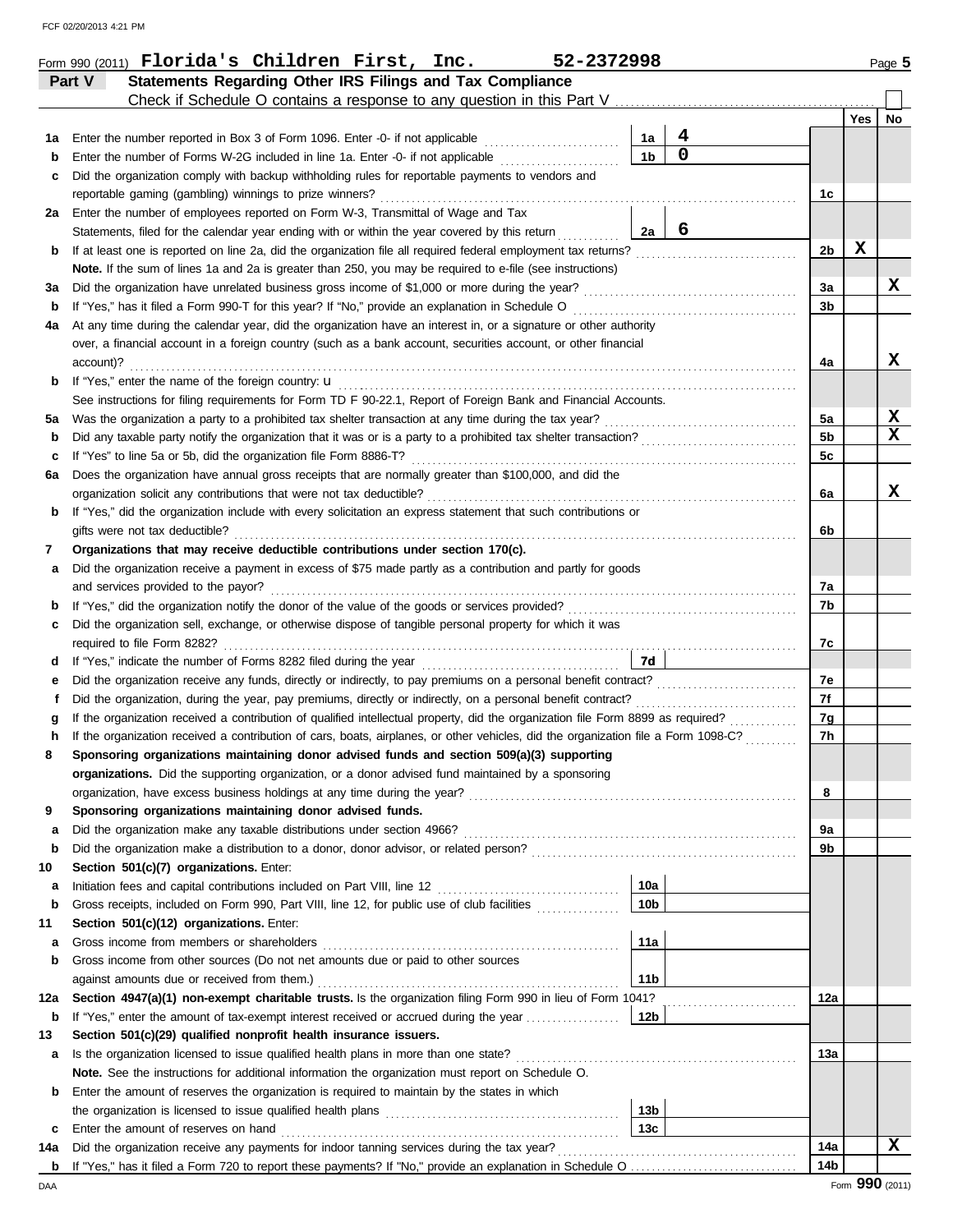|     | 52-2372998<br>Form 990 (2011) Florida's Children First, Inc.                                                                                    |                 |                 | Page 6           |
|-----|-------------------------------------------------------------------------------------------------------------------------------------------------|-----------------|-----------------|------------------|
|     | Governance, Management, and Disclosure For each "Yes" response to lines 2 through 7b below, and for a<br>Part VI                                |                 |                 |                  |
|     | "No" response to line 8a, 8b, or 10b below, describe the circumstances, processes, or changes in Schedule                                       |                 |                 |                  |
|     | O. See instructions. Check if Schedule O contains a response to any question in this Part VI.                                                   |                 |                 | $ \mathbf{x} $   |
|     | <b>Section A. Governing Body and Management</b>                                                                                                 |                 |                 |                  |
|     |                                                                                                                                                 |                 | Yes             | No               |
| 1а  | 24<br>1a<br>Enter the number of voting members of the governing body at the end of the tax year                                                 |                 |                 |                  |
|     | If there are material differences in voting rights among members of the governing body, or                                                      |                 |                 |                  |
|     | if the governing body delegated broad authority to an executive committee or similar                                                            |                 |                 |                  |
|     | committee, explain in Schedule O.                                                                                                               |                 |                 |                  |
| b   | 22<br>1b<br>Enter the number of voting members included in line 1a, above, who are independent                                                  |                 |                 |                  |
| 2   | Did any officer, director, trustee, or key employee have a family relationship or a business relationship with                                  |                 |                 |                  |
|     | any other officer, director, trustee, or key employee?                                                                                          | $\mathbf{2}$    | X               |                  |
| 3   | Did the organization delegate control over management duties customarily performed by or under the direct                                       |                 |                 |                  |
|     | supervision of officers, directors, or trustees, or key employees to a management company or other person?<br>.                                 | 3               |                 | X                |
| 4   | Did the organization make any significant changes to its governing documents since the prior Form 990 was filed?                                | 4               |                 | X<br>$\mathbf x$ |
| 5   | Did the organization become aware during the year of a significant diversion of the organization's assets?                                      | 5<br>6          |                 | X                |
| 6   | Did the organization have members or stockholders?                                                                                              |                 |                 |                  |
| 7a  | Did the organization have members, stockholders, or other persons who had the power to elect or appoint                                         |                 |                 | X                |
|     | one or more members of the governing body?<br>Are any governance decisions of the organization reserved to (or subject to approval by) members, | 7a              |                 |                  |
| b   | stockholders, or persons other than the governing body?                                                                                         | 7b              |                 | x                |
| 8   | Did the organization contemporaneously document the meetings held or written actions undertaken during the year by the following:               |                 |                 |                  |
| а   | The governing body?                                                                                                                             | 8а              | X               |                  |
| b   | Each committee with authority to act on behalf of the governing body?                                                                           | 8b              | X               |                  |
| 9   | Is there any officer, director, trustee, or key employee listed in Part VII, Section A, who cannot be reached at                                |                 |                 |                  |
|     |                                                                                                                                                 | 9               |                 | x                |
|     | Section B. Policies (This Section B requests information about policies not required by the Internal Revenue Code.)                             |                 |                 |                  |
|     |                                                                                                                                                 |                 | Yes             | No               |
| 10a | Did the organization have local chapters, branches, or affiliates?                                                                              | 10a             |                 | x                |
| b   | If "Yes," did the organization have written policies and procedures governing the activities of such chapters,                                  |                 |                 |                  |
|     |                                                                                                                                                 | 10b             |                 |                  |
| 11a | Has the organization provided a complete copy of this Form 990 to all members of its governing body before filing the form?                     | 11a             | X               |                  |
| b   | Describe in Schedule O the process, if any, used by the organization to review this Form 990.                                                   |                 |                 |                  |
| 12a | Did the organization have a written conflict of interest policy? If "No," go to line 13                                                         | 12a             | X               |                  |
| b   | Were officers, directors, or trustees, and key employees required to disclose annually interests that could give rise to conflicts?             | 12b             | X               |                  |
| c   | Did the organization regularly and consistently monitor and enforce compliance with the policy? If "Yes,"                                       |                 |                 |                  |
|     | describe in Schedule O how this was done                                                                                                        | 12c             | X               |                  |
| 13  | Did the organization have a written whistleblower policy?                                                                                       | 13              | X               |                  |
| 14  | Did the organization have a written document retention and destruction policy?                                                                  | 14              | х               |                  |
| 15  | Did the process for determining compensation of the following persons include a review and approval by                                          |                 |                 |                  |
|     | independent persons, comparability data, and contemporaneous substantiation of the deliberation and decision?                                   |                 |                 |                  |
| a   | The organization's CEO, Executive Director, or top management official                                                                          | 15a             | X               |                  |
| b   | Other officers or key employees of the organization                                                                                             | 15 <sub>b</sub> | х               |                  |
|     | If "Yes" to line 15a or 15b, describe the process in Schedule O (see instructions).                                                             |                 |                 |                  |
| 16a | Did the organization invest in, contribute assets to, or participate in a joint venture or similar arrangement                                  |                 |                 |                  |
|     | with a taxable entity during the year?                                                                                                          | 16a             |                 | x                |
| b   | If "Yes," did the organization follow a written policy or procedure requiring the organization to evaluate its                                  |                 |                 |                  |
|     | participation in joint venture arrangements under applicable federal tax law, and take steps to safeguard the                                   |                 |                 |                  |
|     |                                                                                                                                                 | 16b             |                 |                  |
|     | Section C. Disclosure                                                                                                                           |                 |                 |                  |
| 17  | List the states with which a copy of this Form 990 is required to be filed $\mathbf u$<br>FL                                                    |                 |                 |                  |
| 18  | Section 6104 requires an organization to make its Forms 1023 (or 1024 if applicable), 990, and 990-T (Section 501(c)(3)s only)                  |                 |                 |                  |
|     | available for public inspection. Indicate how you made these available. Check all that apply.                                                   |                 |                 |                  |
|     | ΙXΙ<br>Own website<br>Another's website<br>Upon request                                                                                         |                 |                 |                  |
| 19  | Describe in Schedule O whether (and if so, how), the organization made its governing documents, conflict of interest policy,                    |                 |                 |                  |
|     | and financial statements available to the public during the tax year.                                                                           |                 |                 |                  |
| 20  | State the name, physical address, and telephone number of the person who possesses the books and records of the                                 |                 |                 |                  |
|     | Christina L. Spudeas<br>1801 University Drive<br>organization: <b>u</b><br>FL 33071                                                             | 954-796-0860    |                 |                  |
|     | Coral Springs                                                                                                                                   |                 |                 |                  |
| DAA |                                                                                                                                                 |                 | Form 990 (2011) |                  |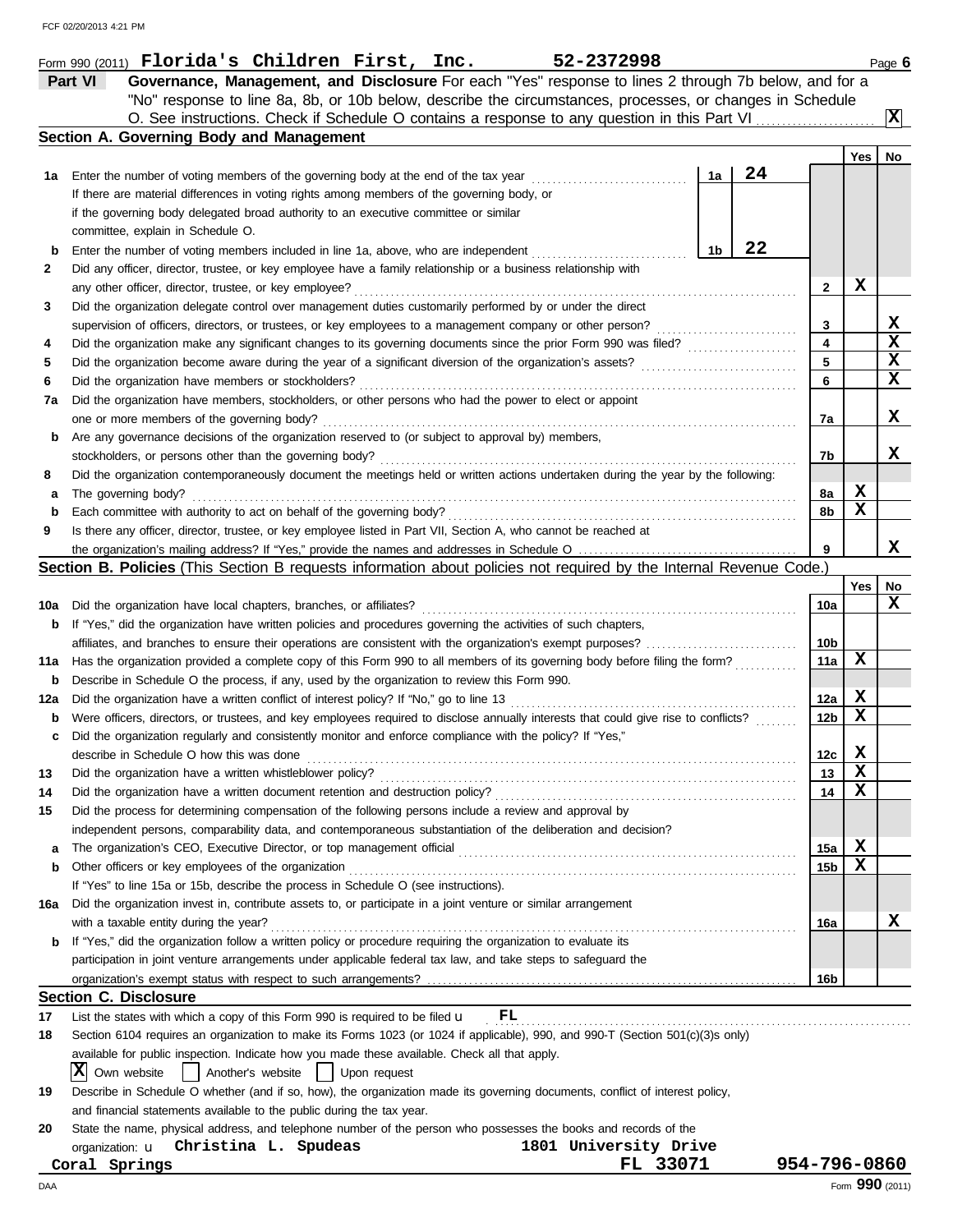| Form 990 (2011)          | Florida's Children First, Inc.<br>52-2372998<br>Page 7                                                                                        |  |
|--------------------------|-----------------------------------------------------------------------------------------------------------------------------------------------|--|
| Part VII                 | Compensation of Officers, Directors, Trustees, Key Employees, Highest Compensated Employees, and                                              |  |
|                          | Independent Contractors                                                                                                                       |  |
|                          |                                                                                                                                               |  |
| Section A.               | Officers, Directors, Trustees, Key Employees, and Highest Compensated Employees                                                               |  |
|                          | 1a Complete this table for all persons required to be listed. Report compensation for the calendar year ending with or within the             |  |
| organization's tax year. |                                                                                                                                               |  |
|                          | • List all of the organization's <b>current</b> officers, directors, trustees (whether individuals or organizations), regardless of amount of |  |
|                          | compensation. Enter -0- in columns $(D)$ , $(E)$ , and $(F)$ if no compensation was paid.                                                     |  |
|                          | • List all of the organization's <b>current</b> key employees, if any. See instructions for definition of "key employee."                     |  |
|                          | • List the organization's five <b>current</b> highest compensated employees (other than an officer, director, trustee, or key employee)       |  |
|                          | who received reportable compensation (Box 5 of Form W-2 and/or Box 7 of Form 1099-MISC) of more than \$100,000 from the                       |  |

organization and any related organizations.

**•** List all of the organization's **former** officers, key employees, and highest compensated employees who received more than \$100,000 of reportable compensation from the organization and any related organizations.

• List all of the organization's **former directors or trustees** that received, in the capacity as a former director or trustee of the organization, more than \$10,000 of reportable compensation from the organization and any related organizations.

List persons in the following order: individual trustees or directors; institutional trustees; officers; key employees; highest compensated employees; and former such persons.

 $\overline{X}$  Check this box if neither the organization nor any related organizations compensated any current officer, director, or trustee.

| (A)<br>Name and Title          | (B)<br>Average<br>hours per<br>week<br>(describe<br>hours for<br>related<br>organizations |                                   | (C)<br>Position<br>(do not check more than one<br>box, unless person is both an<br>officer and a director/trustee)<br>Officer<br>Former<br>nstitutional |  | (D)<br>Reportable<br>compensation<br>from<br>the<br>organization<br>(W-2/1099-MISC) | (E)<br>Reportable<br>compensation from<br>related<br>organizations<br>(W-2/1099-MISC) | (F)<br>Estimated<br>amount of<br>other<br>compensation<br>from the<br>organization<br>and related |   |             |               |
|--------------------------------|-------------------------------------------------------------------------------------------|-----------------------------------|---------------------------------------------------------------------------------------------------------------------------------------------------------|--|-------------------------------------------------------------------------------------|---------------------------------------------------------------------------------------|---------------------------------------------------------------------------------------------------|---|-------------|---------------|
|                                | in Schedule<br>O)                                                                         | Individual trustee<br>or director | trustee                                                                                                                                                 |  | Key employee                                                                        | Highest compensated<br>employee                                                       |                                                                                                   |   |             | organizations |
| (1) David Bazerman             |                                                                                           |                                   |                                                                                                                                                         |  |                                                                                     |                                                                                       |                                                                                                   |   |             |               |
| Director                       | 4.00                                                                                      | $\mathbf x$                       |                                                                                                                                                         |  |                                                                                     |                                                                                       |                                                                                                   | 0 | 0           | 0             |
| (2) Rebecca Bell               |                                                                                           |                                   |                                                                                                                                                         |  |                                                                                     |                                                                                       |                                                                                                   |   |             |               |
| Director                       | 4.00                                                                                      | $\mathbf x$                       |                                                                                                                                                         |  |                                                                                     |                                                                                       |                                                                                                   | 0 | 0           | 0             |
| Babbitt<br>(3) Theodore        |                                                                                           |                                   |                                                                                                                                                         |  |                                                                                     |                                                                                       |                                                                                                   |   |             |               |
| Director<br>(4) Dick Batchelor | 4.00                                                                                      | $\mathbf x$                       |                                                                                                                                                         |  |                                                                                     |                                                                                       |                                                                                                   | 0 | 0           | 0             |
| Director                       | 4.00                                                                                      | $\mathbf x$                       |                                                                                                                                                         |  |                                                                                     |                                                                                       |                                                                                                   | 0 | 0           | 0             |
| (5) Walter Campbell            | lJr                                                                                       |                                   |                                                                                                                                                         |  |                                                                                     |                                                                                       |                                                                                                   |   |             |               |
| Director                       | 4.00                                                                                      | $\mathbf x$                       |                                                                                                                                                         |  |                                                                                     |                                                                                       |                                                                                                   | 0 | 0           | 0             |
| (6) Bob Dillinger              |                                                                                           |                                   |                                                                                                                                                         |  |                                                                                     |                                                                                       |                                                                                                   |   |             |               |
| Director                       | 4.00                                                                                      | $\mathbf x$                       |                                                                                                                                                         |  |                                                                                     |                                                                                       |                                                                                                   | 0 | 0           | 0             |
| (7) Richard Filson             |                                                                                           |                                   |                                                                                                                                                         |  |                                                                                     |                                                                                       |                                                                                                   |   |             |               |
| Director                       | 4.00                                                                                      | $\mathbf x$                       |                                                                                                                                                         |  |                                                                                     |                                                                                       |                                                                                                   | 0 | 0           | 0             |
| (8) Nathan Cook                |                                                                                           |                                   |                                                                                                                                                         |  |                                                                                     |                                                                                       |                                                                                                   |   |             |               |
| Director                       | 4.00                                                                                      | $\mathbf x$                       |                                                                                                                                                         |  |                                                                                     |                                                                                       |                                                                                                   | 0 | $\mathbf 0$ | $\mathbf 0$   |
| (9) Denise Manning             |                                                                                           |                                   |                                                                                                                                                         |  |                                                                                     |                                                                                       |                                                                                                   |   |             |               |
| Director                       | 4.00                                                                                      | $\mathbf x$                       |                                                                                                                                                         |  |                                                                                     |                                                                                       |                                                                                                   | 0 | 0           | 0             |
| Martinez<br>$(10)$ Carlos      |                                                                                           |                                   |                                                                                                                                                         |  |                                                                                     |                                                                                       |                                                                                                   |   |             |               |
| Director                       | 4.00                                                                                      | $\mathbf x$                       |                                                                                                                                                         |  |                                                                                     |                                                                                       |                                                                                                   | 0 | $\mathbf 0$ | 0             |
| (11) Bernard Perlmutter        |                                                                                           |                                   |                                                                                                                                                         |  |                                                                                     |                                                                                       |                                                                                                   |   |             |               |
| Director                       | 4.00                                                                                      | $\mathbf x$                       |                                                                                                                                                         |  |                                                                                     |                                                                                       |                                                                                                   | 0 | $\mathbf 0$ | $\mathbf 0$   |
| (12) Diana Ragbeer             |                                                                                           |                                   |                                                                                                                                                         |  |                                                                                     |                                                                                       |                                                                                                   |   |             |               |
| Director                       | 4.00                                                                                      | $\mathbf x$                       |                                                                                                                                                         |  |                                                                                     |                                                                                       |                                                                                                   | 0 | 0           | 0             |
| Talenfeld<br>$(13)$ Julie      |                                                                                           |                                   |                                                                                                                                                         |  |                                                                                     |                                                                                       |                                                                                                   |   |             |               |
| Director                       | 0.00                                                                                      | $\mathbf x$                       |                                                                                                                                                         |  |                                                                                     |                                                                                       |                                                                                                   | 0 | 0           | 0             |
| Diner<br>$(14)$ Jesse          |                                                                                           |                                   |                                                                                                                                                         |  |                                                                                     |                                                                                       |                                                                                                   |   |             |               |
| Director                       | 4.00                                                                                      | $\mathbf x$                       |                                                                                                                                                         |  |                                                                                     |                                                                                       |                                                                                                   | 0 | 0           | 0             |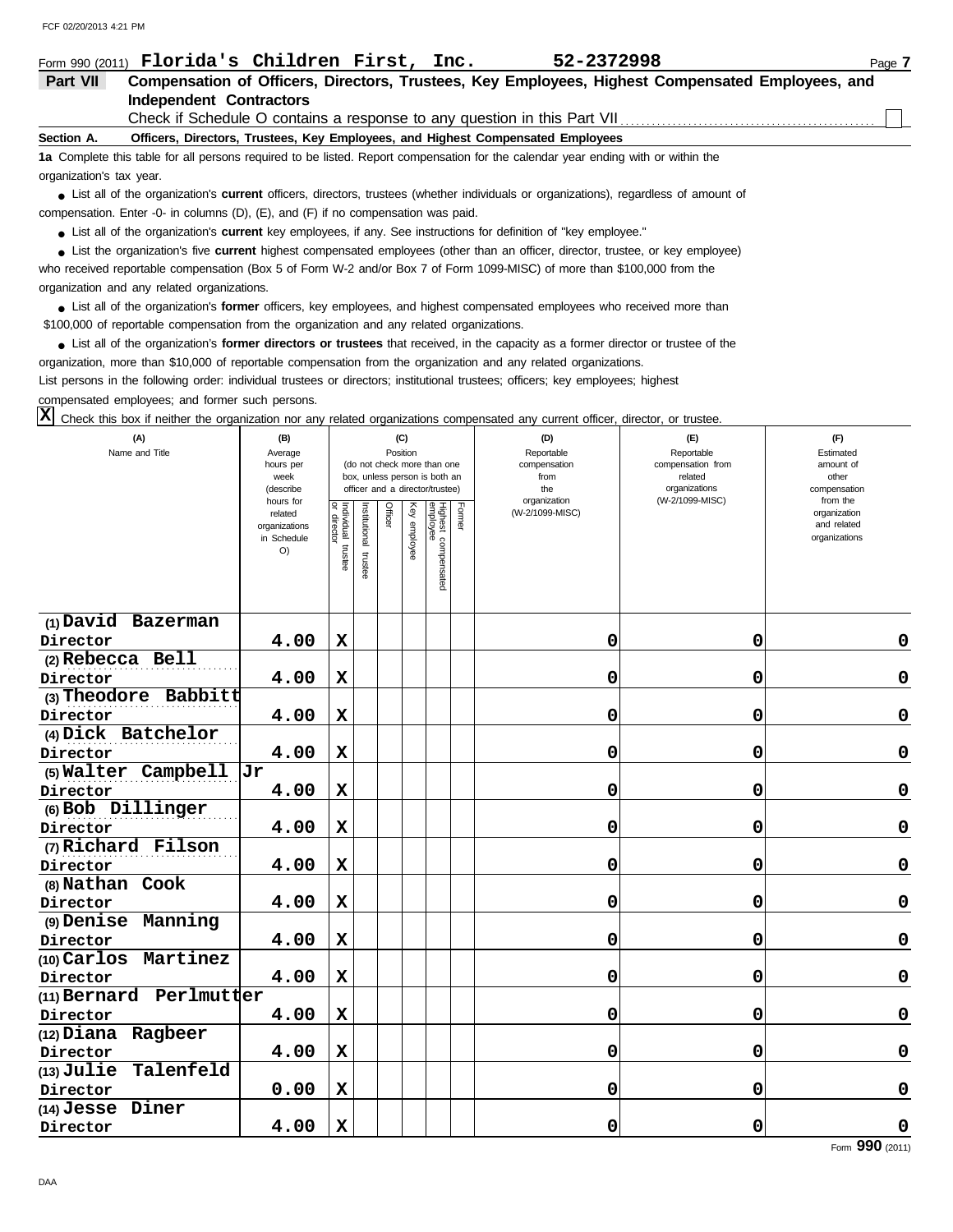| Form 990 (2011) $\bf{Florida}$ 's $\bf{Children}$ First, $\bf{Inc.}$<br>Part VII                                                                                                                                                                            |                                                             |                                        |                          |         |                 |                                                                                                 |        | 52-2372998<br>Section A. Officers, Directors, Trustees, Key Employees, and Highest Compensated Employees (continued) |                                                                    | Page 8                                                   |
|-------------------------------------------------------------------------------------------------------------------------------------------------------------------------------------------------------------------------------------------------------------|-------------------------------------------------------------|----------------------------------------|--------------------------|---------|-----------------|-------------------------------------------------------------------------------------------------|--------|----------------------------------------------------------------------------------------------------------------------|--------------------------------------------------------------------|----------------------------------------------------------|
| (A)<br>Name and title                                                                                                                                                                                                                                       | (B)<br>Average<br>hours per<br>week<br>(describe            |                                        |                          |         | (C)<br>Position | (do not check more than one<br>box, unless person is both an<br>officer and a director/trustee) |        | (D)<br>Reportable<br>compensation<br>from<br>the                                                                     | (E)<br>Reportable<br>compensation from<br>related<br>organizations | (F)<br>Estimated<br>amount of<br>other<br>compensation   |
|                                                                                                                                                                                                                                                             | hours for<br>related<br>organizations<br>in Schedule<br>O() | Individual 1<br>or director<br>trustee | Institutional<br>trustee | Officer | Key<br>employee | Highest compensated<br>employee                                                                 |        | organization<br>(W-2/1099-MISC)                                                                                      | (W-2/1099-MISC)                                                    | from the<br>organization<br>and related<br>organizations |
| (15) Christina Zawisza                                                                                                                                                                                                                                      |                                                             |                                        |                          |         |                 |                                                                                                 |        |                                                                                                                      |                                                                    |                                                          |
| Director                                                                                                                                                                                                                                                    | 4.00                                                        | $\mathbf x$                            |                          |         |                 |                                                                                                 |        | 0                                                                                                                    | 0                                                                  | 0                                                        |
| (16) Teresita Chavez<br>Director                                                                                                                                                                                                                            | Pedrosa<br>4.00                                             | X                                      |                          |         |                 |                                                                                                 |        | 0                                                                                                                    | 0                                                                  | 0                                                        |
| (17) Gerald Reiss                                                                                                                                                                                                                                           |                                                             |                                        |                          |         |                 |                                                                                                 |        |                                                                                                                      |                                                                    |                                                          |
| Director                                                                                                                                                                                                                                                    | 4.00                                                        | $\mathbf x$                            |                          |         |                 |                                                                                                 |        | 0                                                                                                                    | 0                                                                  | 0                                                        |
| (18) Veronica Robinson                                                                                                                                                                                                                                      |                                                             |                                        |                          |         |                 |                                                                                                 |        |                                                                                                                      |                                                                    |                                                          |
| Director                                                                                                                                                                                                                                                    | 4.00                                                        | $\mathbf x$                            |                          |         |                 |                                                                                                 |        | 0                                                                                                                    | 0                                                                  | 0                                                        |
| (19) Jodi Seitlin                                                                                                                                                                                                                                           |                                                             |                                        |                          |         |                 |                                                                                                 |        |                                                                                                                      |                                                                    |                                                          |
| Director<br>(20) Richard Slawson                                                                                                                                                                                                                            | 4.00                                                        | $\mathbf x$                            |                          |         |                 |                                                                                                 |        | 0                                                                                                                    | 0                                                                  | 0                                                        |
| Director                                                                                                                                                                                                                                                    | 4.00                                                        | $\mathbf x$                            |                          |         |                 |                                                                                                 |        | 0                                                                                                                    | 0                                                                  | 0                                                        |
| (21) Jay Kassack                                                                                                                                                                                                                                            |                                                             |                                        |                          |         |                 |                                                                                                 |        |                                                                                                                      |                                                                    |                                                          |
| Secretary                                                                                                                                                                                                                                                   | 4.00                                                        |                                        |                          | X       |                 |                                                                                                 |        | 0                                                                                                                    | 0                                                                  | 0                                                        |
| (22) Gloria Fletcher                                                                                                                                                                                                                                        |                                                             |                                        |                          |         |                 |                                                                                                 |        |                                                                                                                      |                                                                    |                                                          |
| Vice President<br>(23) Melissa Lader Barnhardt                                                                                                                                                                                                              | 4.00                                                        |                                        |                          | X       |                 |                                                                                                 |        | 0                                                                                                                    | 0                                                                  | 0                                                        |
| Treasurer                                                                                                                                                                                                                                                   | 4.00                                                        |                                        |                          | X       |                 |                                                                                                 |        | 0                                                                                                                    | 0                                                                  | 0                                                        |
| (24)Christina Spudeas                                                                                                                                                                                                                                       |                                                             |                                        |                          |         |                 |                                                                                                 |        |                                                                                                                      |                                                                    |                                                          |
| Executive Director                                                                                                                                                                                                                                          | 40.00                                                       |                                        |                          |         | X               |                                                                                                 |        | 103,700                                                                                                              | 0                                                                  | 10,857                                                   |
| (25) Clearence McKee                                                                                                                                                                                                                                        |                                                             |                                        |                          |         |                 |                                                                                                 |        |                                                                                                                      |                                                                    |                                                          |
| Consultant                                                                                                                                                                                                                                                  | 0.00                                                        |                                        |                          |         |                 |                                                                                                 | X      | 12,000                                                                                                               | 0                                                                  |                                                          |
| 1b Sub-total<br>c Total from continuation sheets to Part VII, Section A                                                                                                                                                                                     |                                                             |                                        |                          |         |                 |                                                                                                 | u      | 115,700                                                                                                              |                                                                    | 10,857                                                   |
|                                                                                                                                                                                                                                                             |                                                             |                                        |                          |         |                 |                                                                                                 | u<br>u | 115,700                                                                                                              |                                                                    | 10,857                                                   |
| $\mathbf{2}$<br>Total number of individuals (including but not limited to those listed above) who received more than \$100,000 in                                                                                                                           |                                                             |                                        |                          |         |                 |                                                                                                 |        |                                                                                                                      |                                                                    |                                                          |
| reportable compensation from the organization $\mathbf{u} \quad \mathbf{1}$                                                                                                                                                                                 |                                                             |                                        |                          |         |                 |                                                                                                 |        |                                                                                                                      |                                                                    |                                                          |
|                                                                                                                                                                                                                                                             |                                                             |                                        |                          |         |                 |                                                                                                 |        |                                                                                                                      |                                                                    | Yes<br>No                                                |
| 3<br>Did the organization list any <b>former</b> officer, director, or trustee, key employee, or highest compensated<br>employee on line 1a? If "Yes," complete Schedule J for such individual                                                              |                                                             |                                        |                          |         |                 |                                                                                                 |        |                                                                                                                      |                                                                    | x<br>3                                                   |
| For any individual listed on line 1a, is the sum of reportable compensation and other compensation from the<br>4                                                                                                                                            |                                                             |                                        |                          |         |                 |                                                                                                 |        |                                                                                                                      |                                                                    |                                                          |
| organization and related organizations greater than \$150,000? If "Yes," complete Schedule J for such                                                                                                                                                       |                                                             |                                        |                          |         |                 |                                                                                                 |        |                                                                                                                      |                                                                    | X<br>4                                                   |
| individual<br>Did any person listed on line 1a receive or accrue compensation from any unrelated organization or individual<br>5                                                                                                                            |                                                             |                                        |                          |         |                 |                                                                                                 |        |                                                                                                                      |                                                                    |                                                          |
|                                                                                                                                                                                                                                                             |                                                             |                                        |                          |         |                 |                                                                                                 |        |                                                                                                                      |                                                                    | X<br>5                                                   |
| Section B. Independent Contractors                                                                                                                                                                                                                          |                                                             |                                        |                          |         |                 |                                                                                                 |        |                                                                                                                      |                                                                    |                                                          |
| Complete this table for your five highest compensated independent contractors that received more than \$100,000 of<br>1<br>compensation from the organization. Report compensation for the calendar year ending with or within the organization's tax year. |                                                             |                                        |                          |         |                 |                                                                                                 |        |                                                                                                                      |                                                                    |                                                          |
|                                                                                                                                                                                                                                                             | (A)<br>Name and business address                            |                                        |                          |         |                 |                                                                                                 |        |                                                                                                                      | (B)<br>Description of services                                     | (C)<br>Compensation                                      |
|                                                                                                                                                                                                                                                             |                                                             |                                        |                          |         |                 |                                                                                                 |        |                                                                                                                      |                                                                    |                                                          |
|                                                                                                                                                                                                                                                             |                                                             |                                        |                          |         |                 |                                                                                                 |        |                                                                                                                      |                                                                    |                                                          |
|                                                                                                                                                                                                                                                             |                                                             |                                        |                          |         |                 |                                                                                                 |        |                                                                                                                      |                                                                    |                                                          |
|                                                                                                                                                                                                                                                             |                                                             |                                        |                          |         |                 |                                                                                                 |        |                                                                                                                      |                                                                    |                                                          |
|                                                                                                                                                                                                                                                             |                                                             |                                        |                          |         |                 |                                                                                                 |        |                                                                                                                      |                                                                    |                                                          |
|                                                                                                                                                                                                                                                             |                                                             |                                        |                          |         |                 |                                                                                                 |        |                                                                                                                      |                                                                    |                                                          |
|                                                                                                                                                                                                                                                             |                                                             |                                        |                          |         |                 |                                                                                                 |        |                                                                                                                      |                                                                    |                                                          |
|                                                                                                                                                                                                                                                             |                                                             |                                        |                          |         |                 |                                                                                                 |        |                                                                                                                      |                                                                    |                                                          |
|                                                                                                                                                                                                                                                             |                                                             |                                        |                          |         |                 |                                                                                                 |        |                                                                                                                      |                                                                    |                                                          |

**2** Total number of independent contractors (including but not limited to those listed above) who

**0**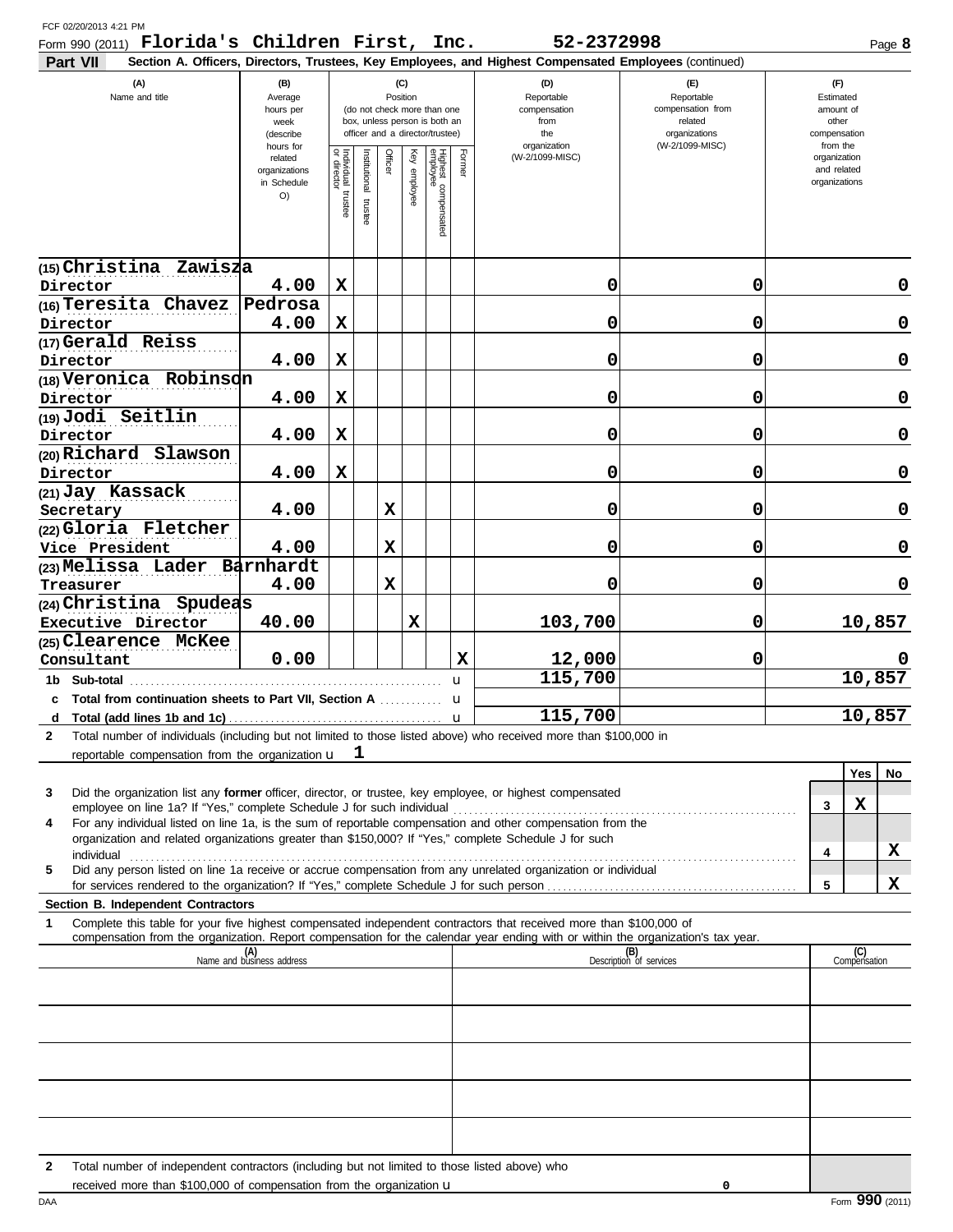#### Form 990 (2011) Page **9 Florida's Children First, Inc. 52-2372998**

| Part VIII<br><b>Statement of Revenue</b> |  |  |
|------------------------------------------|--|--|
|------------------------------------------|--|--|

|                                                           |                                                  |                                                                                            |                   |                 | (A)<br>Total revenue | (B)<br>Related or<br>exempt<br>function | (C)<br>Unrelated<br>business<br>revenue | (D)<br>Revenue<br>excluded from tax<br>under sections |
|-----------------------------------------------------------|--------------------------------------------------|--------------------------------------------------------------------------------------------|-------------------|-----------------|----------------------|-----------------------------------------|-----------------------------------------|-------------------------------------------------------|
| Contributions, Gifts, Grants<br>and Other Similar Amounts |                                                  | 1a Federated campaigns                                                                     | 1a                |                 |                      | revenue                                 |                                         | 512, 513, or 514                                      |
|                                                           |                                                  | <b>b</b> Membership dues <i></i>                                                           | 1b                |                 |                      |                                         |                                         |                                                       |
|                                                           |                                                  | c Fundraising events                                                                       | 1c                |                 |                      |                                         |                                         |                                                       |
|                                                           |                                                  | d Related organizations                                                                    | 1d                |                 |                      |                                         |                                         |                                                       |
|                                                           | <b>e</b> Government grants (contributions)<br>1e |                                                                                            |                   |                 |                      |                                         |                                         |                                                       |
|                                                           |                                                  | f All other contributions, gifts, grants,                                                  |                   |                 |                      |                                         |                                         |                                                       |
|                                                           |                                                  | and similar amounts not included above                                                     | 1f                | 970,671         |                      |                                         |                                         |                                                       |
|                                                           |                                                  | g Noncash contributions included in lines 1a-1f:                                           | \$                | 411,019         |                      |                                         |                                         |                                                       |
|                                                           |                                                  |                                                                                            |                   |                 | 970,671              |                                         |                                         |                                                       |
| Service Revenue                                           |                                                  |                                                                                            |                   | Busn. Code      |                      |                                         |                                         |                                                       |
|                                                           | 2a                                               | Other                                                                                      |                   |                 | 277                  | 277                                     |                                         |                                                       |
|                                                           | b                                                |                                                                                            |                   |                 |                      |                                         |                                         |                                                       |
|                                                           | с                                                |                                                                                            |                   |                 |                      |                                         |                                         |                                                       |
|                                                           | d                                                |                                                                                            |                   |                 |                      |                                         |                                         |                                                       |
|                                                           | е                                                |                                                                                            |                   |                 |                      |                                         |                                         |                                                       |
| Program                                                   |                                                  | f All other program service revenue                                                        |                   |                 | 277                  |                                         |                                         |                                                       |
|                                                           | a<br>3                                           | Investment income (including dividends, interest,                                          |                   |                 |                      |                                         |                                         |                                                       |
|                                                           |                                                  | and other similar amounts)                                                                 |                   | u               |                      |                                         |                                         |                                                       |
|                                                           | 4                                                | Income from investment of tax-exempt bond proceeds <b>u</b>                                |                   |                 |                      |                                         |                                         |                                                       |
|                                                           | 5                                                |                                                                                            |                   | u               |                      |                                         |                                         |                                                       |
|                                                           |                                                  | (i) Real                                                                                   |                   | (ii) Personal   |                      |                                         |                                         |                                                       |
|                                                           |                                                  | <b>6a</b> Gross rents                                                                      |                   |                 |                      |                                         |                                         |                                                       |
|                                                           | b                                                | Less: rental exps.                                                                         |                   |                 |                      |                                         |                                         |                                                       |
|                                                           | c                                                | Rental inc. or (loss)                                                                      |                   |                 |                      |                                         |                                         |                                                       |
|                                                           | d                                                | Net rental income or (loss)                                                                |                   | u               |                      |                                         |                                         |                                                       |
|                                                           |                                                  | <b>7a</b> Gross amount from<br>(i) Securities                                              |                   | (ii) Other      |                      |                                         |                                         |                                                       |
|                                                           |                                                  | sales of assets<br>other than inventory                                                    |                   |                 |                      |                                         |                                         |                                                       |
|                                                           |                                                  | <b>b</b> Less: cost or other                                                               |                   |                 |                      |                                         |                                         |                                                       |
|                                                           |                                                  | basis & sales exps.                                                                        |                   |                 |                      |                                         |                                         |                                                       |
|                                                           |                                                  | c Gain or (loss)                                                                           |                   |                 |                      |                                         |                                         |                                                       |
|                                                           |                                                  |                                                                                            |                   | $\mathbf u$     |                      |                                         |                                         |                                                       |
|                                                           |                                                  | 8a Gross income from fundraising events                                                    |                   |                 |                      |                                         |                                         |                                                       |
| enue                                                      |                                                  | (not including \$<br>.                                                                     |                   |                 |                      |                                         |                                         |                                                       |
|                                                           |                                                  | of contributions reported on line 1c).                                                     |                   |                 |                      |                                         |                                         |                                                       |
|                                                           |                                                  | See Part IV, line 18 $\ldots$                                                              | a                 |                 |                      |                                         |                                         |                                                       |
| Other Rev                                                 |                                                  | <b>b</b> Less: direct expenses                                                             | $\mathbf b$       |                 |                      |                                         |                                         |                                                       |
|                                                           |                                                  | c Net income or (loss) from fundraising events  u                                          |                   |                 |                      |                                         |                                         |                                                       |
|                                                           |                                                  | 9a Gross income from gaming activities.                                                    |                   |                 |                      |                                         |                                         |                                                       |
|                                                           |                                                  | See Part IV, line 19 $\ldots$                                                              | a                 |                 |                      |                                         |                                         |                                                       |
|                                                           |                                                  | <b>b</b> Less: direct expenses                                                             | $\mathbf b$       |                 |                      |                                         |                                         |                                                       |
|                                                           |                                                  | <b>c</b> Net income or (loss) from gaming activities<br>10a Gross sales of inventory, less |                   | u               |                      |                                         |                                         |                                                       |
|                                                           |                                                  |                                                                                            |                   |                 |                      |                                         |                                         |                                                       |
|                                                           |                                                  | returns and allowances<br><b>b</b> Less: cost of goods sold                                | a<br>$\mathbf{b}$ |                 |                      |                                         |                                         |                                                       |
|                                                           |                                                  | <b>c</b> Net income or (loss) from sales of inventory                                      |                   |                 |                      |                                         |                                         |                                                       |
|                                                           |                                                  | Miscellaneous Revenue                                                                      |                   | u<br>Busn. Code |                      |                                         |                                         |                                                       |
|                                                           | 11a                                              |                                                                                            |                   |                 |                      |                                         |                                         |                                                       |
|                                                           | b                                                |                                                                                            |                   |                 |                      |                                         |                                         |                                                       |
|                                                           | c                                                |                                                                                            |                   |                 |                      |                                         |                                         |                                                       |
|                                                           | d                                                |                                                                                            |                   |                 |                      |                                         |                                         |                                                       |
|                                                           | е                                                |                                                                                            |                   | $\mathbf u$     |                      |                                         |                                         |                                                       |
|                                                           | 12                                               |                                                                                            |                   | $\mathbf{u}$    | 970,948              | 277                                     | 0                                       | 0                                                     |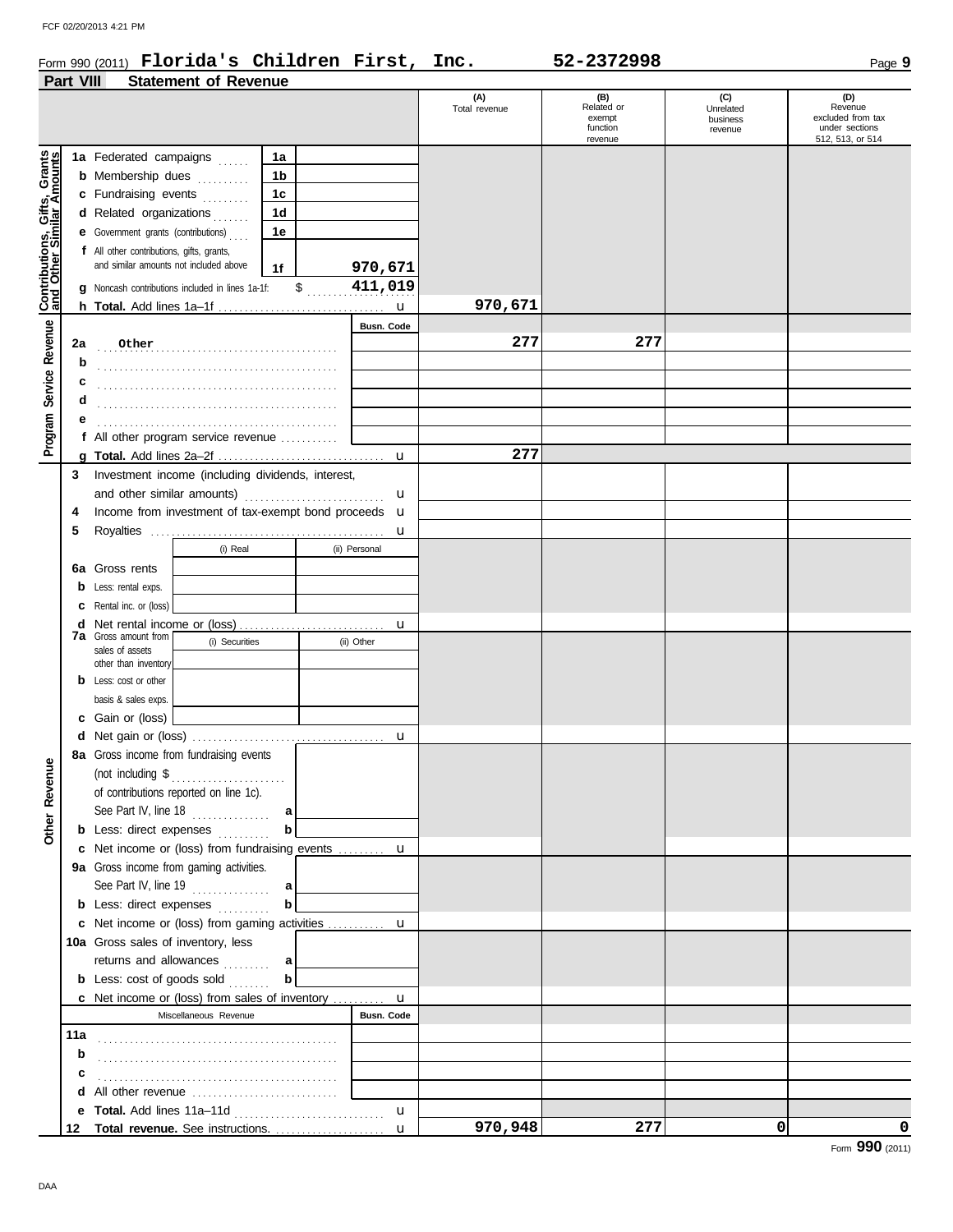### Form 990 (2011) Page **10 Florida's Children First, Inc. 52-2372998**

### **Part IX Statement of Functional Expenses**

required to complete columns (B), (C), and (D). Section 501(c)(3) and 501(c)(4) organizations must complete all columns. All other organizations must complete column (A) but are not

Check if Schedule O contains a response to any question in this Part IX . . . . . . . . . . . . . . . . . . . . . . . . . . . . . . . . . . . . . . . . . . . . . . . . . . . . . . . . . . . . . . . . . . . . . . . . .

|              | Crieck in Scriedule O contrains a response to any question in this rail in<br>Do not include amounts reported on lines 6b, | (A)             | (B)                         | (C)                                | (D)                     |
|--------------|----------------------------------------------------------------------------------------------------------------------------|-----------------|-----------------------------|------------------------------------|-------------------------|
|              | 7b, 8b, 9b, and 10b of Part VIII.                                                                                          | Total expenses  | Program service<br>expenses | Management and<br>general expenses | Fundraising<br>expenses |
| 1.           | Grants and other assistance to governments and                                                                             |                 |                             |                                    |                         |
|              | organizations in the U.S. See Part IV, line 21                                                                             |                 |                             |                                    |                         |
| $\mathbf{2}$ | Grants and other assistance to individuals in                                                                              |                 |                             |                                    |                         |
|              | the U.S. See Part IV, line 22 $\ldots$                                                                                     |                 |                             |                                    |                         |
| 3            | Grants and other assistance to governments,                                                                                |                 |                             |                                    |                         |
|              | organizations, and individuals outside the                                                                                 |                 |                             |                                    |                         |
|              | U.S. See Part IV, lines 15 and 16                                                                                          |                 |                             |                                    |                         |
|              | Benefits paid to or for members                                                                                            |                 |                             |                                    |                         |
| 5.           | Compensation of current officers, directors,                                                                               |                 |                             |                                    |                         |
|              | trustees, and key employees                                                                                                |                 |                             |                                    |                         |
| 6            | Compensation not included above, to disqualified                                                                           |                 |                             |                                    |                         |
|              | persons (as defined under section 4958(f)(1)) and                                                                          |                 |                             |                                    |                         |
|              | persons described in section 4958(c)(3)(B)                                                                                 |                 |                             |                                    |                         |
| 7            | Other salaries and wages<br>.                                                                                              | 319,630         | 281,823                     | 18,236                             | 19,571                  |
| 8            | Pension plan accruals and contributions (include                                                                           |                 |                             |                                    |                         |
|              | section 401(k) and 403(b) employer contributions)                                                                          |                 |                             |                                    |                         |
| 9            | Other employee benefits                                                                                                    | 9,798<br>58,717 | 9,798<br>51,979             | 3,250                              | 3,488                   |
| 10           | Payroll taxes                                                                                                              |                 |                             |                                    |                         |
| 11           | Fees for services (non-employees):                                                                                         |                 |                             |                                    |                         |
| а<br>b       |                                                                                                                            | 343,256         | 343,256                     |                                    |                         |
|              |                                                                                                                            | 9,600           | 4,800                       | 2,400                              | 2,400                   |
| d            | Lobbying                                                                                                                   |                 |                             |                                    |                         |
|              | Professional fundraising services. See Part IV, line 17                                                                    |                 |                             |                                    |                         |
| f            | Investment management fees                                                                                                 |                 |                             |                                    |                         |
| g            | Other                                                                                                                      | 55,840          | 55,840                      |                                    |                         |
| 12           | Advertising and promotion                                                                                                  |                 |                             |                                    |                         |
| 13           |                                                                                                                            | 27,295          | 17,633                      | 5,681                              | 3,981                   |
| 14           | Information technology                                                                                                     | 30,536          | 27,480                      | 1,528                              | 1,528                   |
| 15           |                                                                                                                            |                 |                             |                                    |                         |
| 16           |                                                                                                                            | 18,954          | 17,058                      | 948                                | 948                     |
| 17           | Travel                                                                                                                     |                 |                             |                                    |                         |
| 18           | Payments of travel or entertainment expenses                                                                               |                 |                             |                                    |                         |
|              | for any federal, state, or local public officials                                                                          |                 |                             |                                    |                         |
| 19           | Conferences, conventions, and meetings                                                                                     | 30,553          | 29,027                      | 763                                | 763                     |
| 20           | Interest                                                                                                                   |                 |                             |                                    |                         |
| 21           | Depreciation, depletion, and amortization                                                                                  |                 |                             |                                    |                         |
| 22<br>23     |                                                                                                                            |                 |                             |                                    |                         |
| 24           | Other expenses. Itemize expenses not covered                                                                               |                 |                             |                                    |                         |
|              | above. (List miscellaneous expenses in line 24e. If                                                                        |                 |                             |                                    |                         |
|              | line 24e amount exceeds 10% of line 25, column                                                                             |                 |                             |                                    |                         |
|              | (A) amount, list line 24e expenses on Schedule O.)                                                                         |                 |                             |                                    |                         |
| a            | Public awareness/educat                                                                                                    | 66,181          | 66,181                      |                                    |                         |
| b            | Special events                                                                                                             | 59,183          | 43,478                      |                                    | 15,705                  |
| c            | Training                                                                                                                   | 3,663           | 3,663                       |                                    |                         |
| d            | Dues/fees/licenses                                                                                                         | 1,469           | 1,124                       | 282                                | 63                      |
| е            |                                                                                                                            | 1,203           | 1,083                       | 60                                 | $\overline{60}$         |
| 25           | Total functional expenses. Add lines 1 through 24e.                                                                        | 1,035,878       | 954,223                     | 33,148                             | 48,507                  |
| 26           | Joint costs. Complete this line only if the<br>organization reported in column (B) joint costs                             |                 |                             |                                    |                         |
|              | from a combined educational campaign and                                                                                   |                 |                             |                                    |                         |
|              | fundraising solicitation. Check here u<br>if                                                                               |                 |                             |                                    |                         |
|              | following SOP 98-2 (ASC 958-720)                                                                                           |                 |                             |                                    |                         |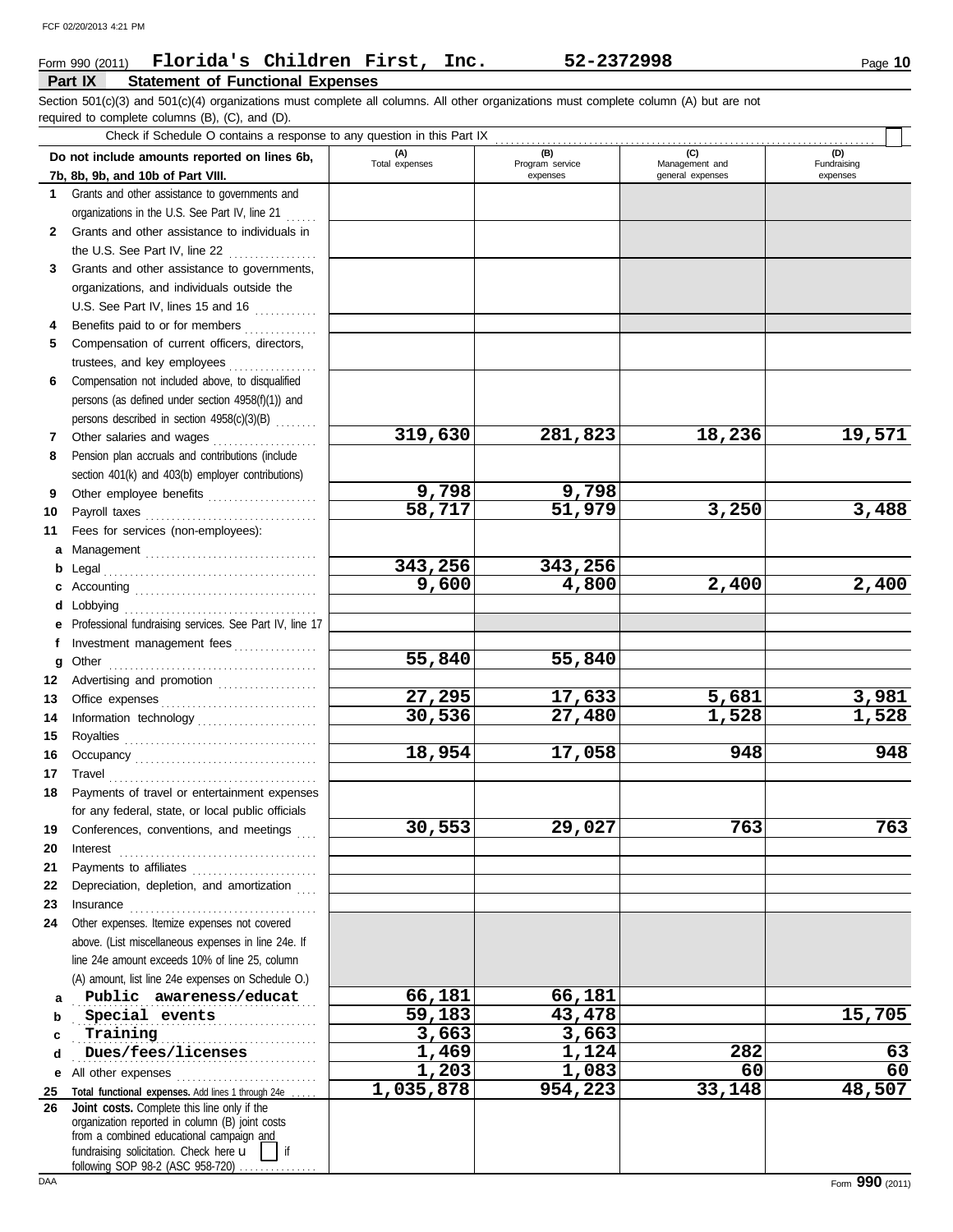|                   |        | Florida's Children First, Inc.<br>Form 990 (2011)                                          |                 |               | 52-2372998               |                | Page 11                 |
|-------------------|--------|--------------------------------------------------------------------------------------------|-----------------|---------------|--------------------------|----------------|-------------------------|
|                   | Part X | <b>Balance Sheet</b>                                                                       |                 |               |                          |                |                         |
|                   |        |                                                                                            |                 |               | (A)<br>Beginning of year |                | (B)<br>End of year      |
|                   | 1      |                                                                                            |                 |               | 200                      | $\mathbf{1}$   | 200                     |
|                   | 2      |                                                                                            |                 |               | 652,188                  | $\overline{2}$ | 67,218                  |
|                   | 3      |                                                                                            |                 |               |                          | 3              | 3,010                   |
|                   | 4      |                                                                                            |                 |               |                          | 4              |                         |
|                   | 5      | Receivables from current and former officers, directors, trustees, key                     |                 |               |                          |                |                         |
|                   |        | employees, and highest compensated employees. Complete Part II of                          |                 |               |                          |                |                         |
|                   |        |                                                                                            |                 |               |                          | 5              |                         |
|                   | 6      | Receivables from other disqualified persons (as defined under section                      |                 |               |                          |                |                         |
|                   |        | $4958(f)(1)$ , persons described in section $4958(c)(3)(B)$ , and contributing             |                 |               |                          |                |                         |
|                   |        | employers and sponsoring organizations of section $501(c)(9)$ voluntary                    |                 |               |                          |                |                         |
|                   |        | employees' beneficiary organizations (see instructions) [[[[[[[[[[[[[[[[[[[[[[[[]]]]]]]]]] |                 |               |                          | 6              |                         |
| Assets            | 7      |                                                                                            |                 |               |                          | $\overline{7}$ |                         |
|                   | 8      | Inventories for sale or use                                                                |                 |               |                          | 8              |                         |
|                   | 9      |                                                                                            |                 | 8,514         | 9                        | 11,233         |                         |
|                   |        | 10a Land, buildings, and equipment: cost or                                                |                 |               |                          |                |                         |
|                   |        |                                                                                            |                 | <u>27,300</u> |                          |                |                         |
|                   | b      | Less: accumulated depreciation                                                             | 10 <sub>b</sub> | 25,960        | $1,894$ 10c              |                |                         |
|                   | 11     |                                                                                            |                 |               |                          | 11             | $\frac{1,340}{494,808}$ |
|                   | 12     |                                                                                            |                 |               |                          | 12             |                         |
|                   | 13     |                                                                                            |                 |               |                          | 13             |                         |
|                   | 14     | Intangible assets                                                                          |                 |               | 14                       |                |                         |
|                   | 15     | Other assets. See Part IV, line 11                                                         |                 | 15            |                          |                |                         |
|                   | 16     |                                                                                            |                 |               | 662,796                  | 16             | 577,809                 |
|                   | 17     |                                                                                            |                 | 26,167        | 17                       | 11,775         |                         |
|                   | 18     |                                                                                            |                 |               | 18                       |                |                         |
|                   | 19     |                                                                                            |                 |               | 19                       |                |                         |
|                   | 20     |                                                                                            |                 |               |                          | 20             |                         |
|                   | 21     | Escrow or custodial account liability. Complete Part IV of Schedule D                      |                 |               |                          | 21             |                         |
|                   | 22     | Payables to current and former officers, directors, trustees, key                          |                 |               |                          |                |                         |
| Liabilities       |        | employees, highest compensated employees, and disqualified persons.                        |                 |               |                          |                |                         |
|                   |        |                                                                                            |                 |               |                          | 22             |                         |
|                   | 23     |                                                                                            |                 |               |                          | 23             |                         |
|                   | 24     |                                                                                            |                 |               |                          | 24             |                         |
|                   |        | Other liabilities (including federal income tax, payables to related third                 |                 |               |                          |                |                         |
|                   |        | parties, and other liabilities not included on lines 17-24). Complete Part X               |                 |               |                          |                |                         |
|                   |        | of Schedule D                                                                              |                 |               |                          | 25             |                         |
|                   | 26     |                                                                                            |                 |               | 26,167                   | 26             | 11,775                  |
|                   |        | Organizations that follow SFAS 117, check here $\mathbf{u} \times \mathbf{X}$ and complete |                 |               |                          |                |                         |
|                   |        | lines 27 through 29, and lines 33 and 34.                                                  |                 |               |                          |                |                         |
| <b>Balances</b>   | 27     | Unrestricted net assets                                                                    |                 |               | 460,341                  | 27             | 404,004                 |
|                   | 28     | Temporarily restricted net assets                                                          |                 |               | 176,288                  | 28             | 162,030                 |
| or Fund           | 29     | Permanently restricted net assets                                                          |                 |               |                          | 29             |                         |
|                   |        | Organizations that do not follow SFAS 117, check here u                                    | and             |               |                          |                |                         |
|                   |        | complete lines 30 through 34.                                                              |                 |               |                          |                |                         |
| <b>Net Assets</b> | 30     | Capital stock or trust principal, or current funds                                         |                 |               |                          | 30             |                         |
|                   | 31     |                                                                                            |                 |               |                          | 31             |                         |
|                   | 32     | Retained earnings, endowment, accumulated income, or other funds                           |                 |               |                          | 32             |                         |
|                   | 33     | Total net assets or fund balances                                                          |                 |               | 636,629                  | 33             | 566,034                 |
|                   | 34     |                                                                                            |                 |               | 662,796                  | 34             | $\overline{5}77,809$    |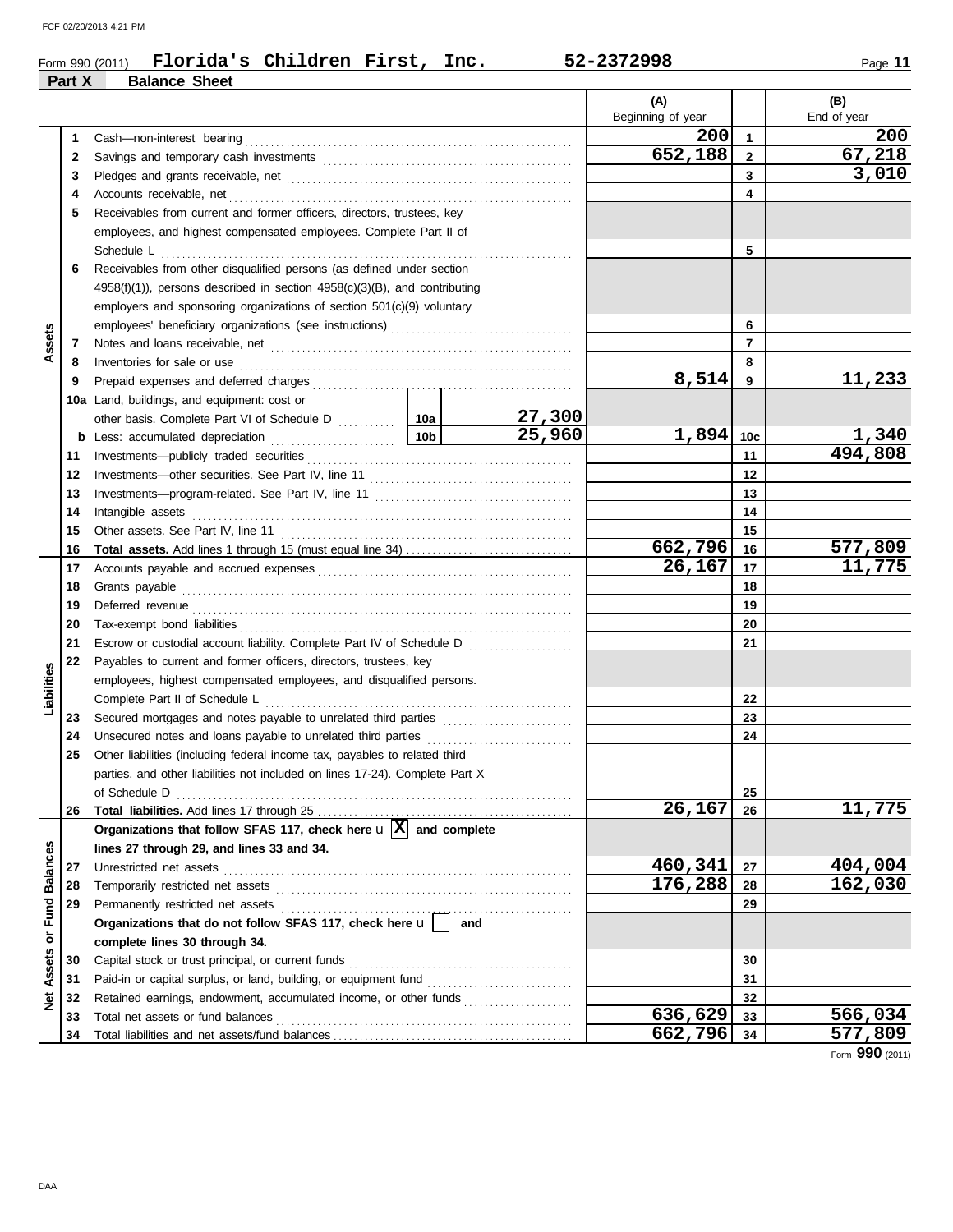| Page 12             |                                                                                                                        | Form 990 (2011) Florida's Children First, Inc.                                                                        |
|---------------------|------------------------------------------------------------------------------------------------------------------------|-----------------------------------------------------------------------------------------------------------------------|
|                     |                                                                                                                        | Part XI                                                                                                               |
|                     |                                                                                                                        |                                                                                                                       |
| 970,948             | $\overline{1}$                                                                                                         |                                                                                                                       |
| 1,035,878           |                                                                                                                        | 2                                                                                                                     |
| $-64,930$           |                                                                                                                        | 3                                                                                                                     |
| 636,629             | $\overline{\mathbf{4}}$                                                                                                |                                                                                                                       |
| $-5,665$            |                                                                                                                        | 5                                                                                                                     |
|                     |                                                                                                                        | Net assets or fund balances at end of year. Combine lines 3, 4, and 5 (must equal Part X, line 33,<br>6               |
| 566,034             | 6                                                                                                                      |                                                                                                                       |
|                     |                                                                                                                        | Part XII                                                                                                              |
|                     |                                                                                                                        |                                                                                                                       |
| Yes<br>No           |                                                                                                                        |                                                                                                                       |
|                     |                                                                                                                        | Accounting method used to prepare the Form 990:<br>1                                                                  |
|                     |                                                                                                                        | If the organization changed its method of accounting from a prior year or checked "Other," explain in                 |
|                     |                                                                                                                        | Schedule O.                                                                                                           |
| x<br>2a             | <u> 1986 - Johann Stoff, deutscher Stoff, der Stoff, deutscher Stoff, der Stoff, der Stoff, der Stoff, der Stoff, </u> | 2a Were the organization's financial statements compiled or reviewed by an independent accountant?                    |
| X<br>2 <sub>b</sub> |                                                                                                                        | <b>b</b> Were the organization's financial statements audited by an independent accountant?                           |
|                     |                                                                                                                        | c If "Yes" to line 2a or 2b, does the organization have a committee that assumes responsibility for oversight         |
| x<br>2c             |                                                                                                                        |                                                                                                                       |
|                     |                                                                                                                        | If the organization changed either its oversight process or selection process during the tax year, explain in         |
|                     |                                                                                                                        | Schedule O.                                                                                                           |
|                     |                                                                                                                        | d If "Yes" to line 2a or 2b, check a box below to indicate whether the financial statements for the year were         |
|                     |                                                                                                                        | issued on a separate basis, consolidated basis, or both:                                                              |
|                     |                                                                                                                        |                                                                                                                       |
|                     |                                                                                                                        | 3a As a result of a federal award, was the organization required to undergo an audit or audits as set forth in        |
| x<br>3a             |                                                                                                                        | the Single Audit Act and OMB Circular A-133?                                                                          |
|                     |                                                                                                                        | <b>b</b> If "Yes," did the organization undergo the required audit or audits? If the organization did not undergo the |
| 3 <sub>b</sub>      |                                                                                                                        |                                                                                                                       |

Form **990** (2011)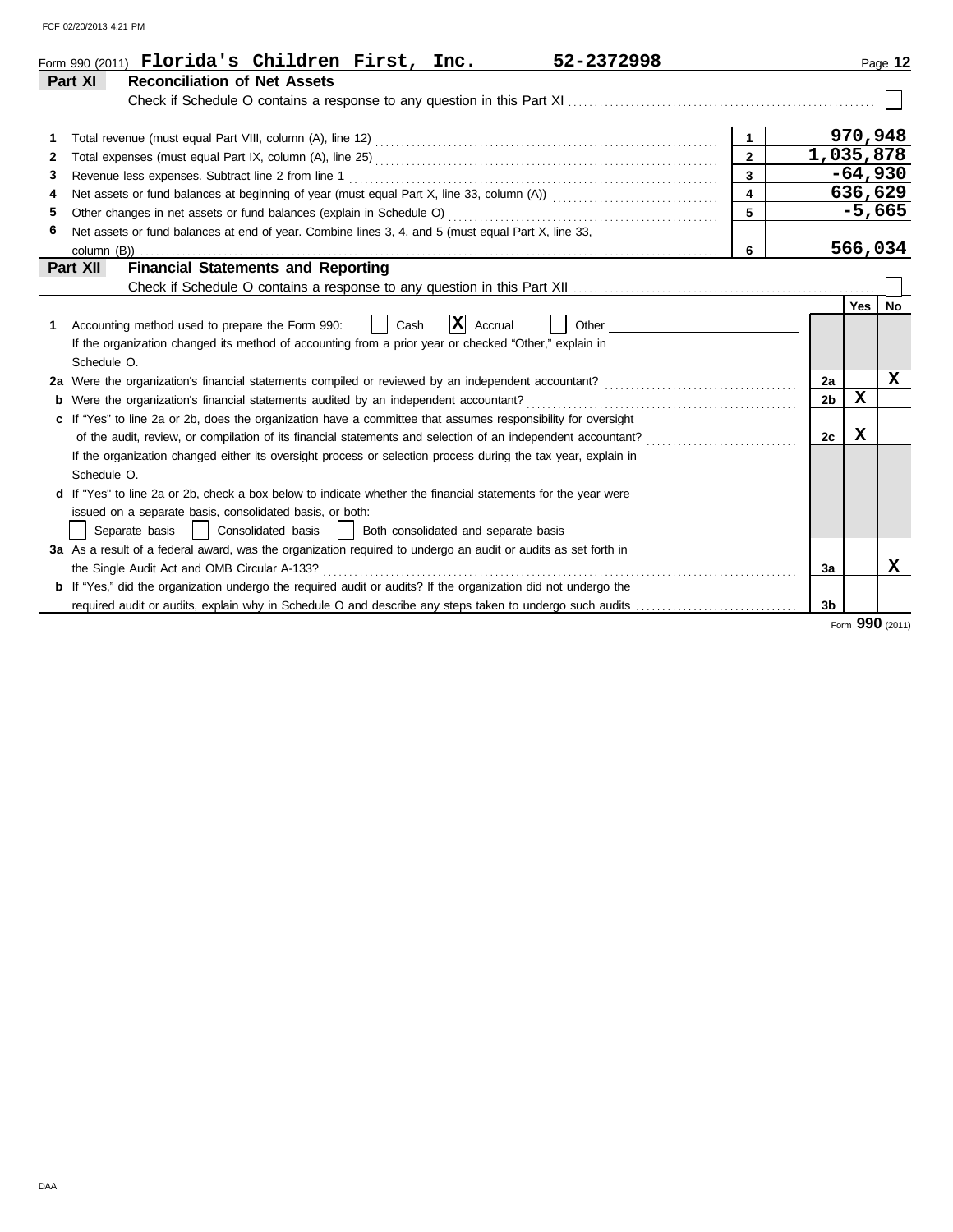| <b>SCHEDULE A</b>                                      |                                                                                                      | <b>Public Charity Status and Public Support</b>                                                                                                    |     |                                                   |     |                                         |                |                                              |                                | OMB No. 1545-0047 |                   |
|--------------------------------------------------------|------------------------------------------------------------------------------------------------------|----------------------------------------------------------------------------------------------------------------------------------------------------|-----|---------------------------------------------------|-----|-----------------------------------------|----------------|----------------------------------------------|--------------------------------|-------------------|-------------------|
| (Form 990 or 990-EZ)                                   |                                                                                                      | Complete if the organization is a section $501(c)(3)$ organization or a section                                                                    |     |                                                   |     |                                         |                |                                              |                                | 2011              |                   |
|                                                        |                                                                                                      | 4947(a)(1) nonexempt charitable trust.                                                                                                             |     |                                                   |     |                                         |                |                                              |                                |                   | Open to Public    |
| Department of the Treasury<br>Internal Revenue Service |                                                                                                      | u Attach to Form 990 or Form 990-EZ. u See separate instructions.                                                                                  |     |                                                   |     |                                         |                |                                              |                                |                   | <b>Inspection</b> |
| Name of the organization                               |                                                                                                      | Florida's Children First, Inc.                                                                                                                     |     |                                                   |     |                                         |                | 52-2372998                                   | Employer identification number |                   |                   |
| Part I                                                 |                                                                                                      | Reason for Public Charity Status (All organizations must complete this part.) See instructions.                                                    |     |                                                   |     |                                         |                |                                              |                                |                   |                   |
|                                                        |                                                                                                      | The organization is not a private foundation because it is: (For lines 1 through 11, check only one box.)                                          |     |                                                   |     |                                         |                |                                              |                                |                   |                   |
| 1                                                      |                                                                                                      | A church, convention of churches, or association of churches described in <b>section 170(b)(1)(A)(i).</b>                                          |     |                                                   |     |                                         |                |                                              |                                |                   |                   |
| 2                                                      | A school described in section 170(b)(1)(A)(ii). (Attach Schedule E.)                                 |                                                                                                                                                    |     |                                                   |     |                                         |                |                                              |                                |                   |                   |
| 3                                                      |                                                                                                      | A hospital or a cooperative hospital service organization described in section 170(b)(1)(A)(iii).                                                  |     |                                                   |     |                                         |                |                                              |                                |                   |                   |
| 4                                                      |                                                                                                      | A medical research organization operated in conjunction with a hospital described in <b>section 170(b)(1)(A)(iii)</b> . Enter the hospital's name, |     |                                                   |     |                                         |                |                                              |                                |                   |                   |
| city, and state:                                       |                                                                                                      |                                                                                                                                                    |     |                                                   |     |                                         |                |                                              |                                |                   |                   |
| 5                                                      |                                                                                                      | An organization operated for the benefit of a college or university owned or operated by a governmental unit described in                          |     |                                                   |     |                                         |                |                                              |                                |                   |                   |
|                                                        | section $170(b)(1)(A)(iv)$ . (Complete Part II.)                                                     |                                                                                                                                                    |     |                                                   |     |                                         |                |                                              |                                |                   |                   |
| 6                                                      |                                                                                                      | A federal, state, or local government or governmental unit described in section 170(b)(1)(A)(v).                                                   |     |                                                   |     |                                         |                |                                              |                                |                   |                   |
| X<br>7                                                 |                                                                                                      | An organization that normally receives a substantial part of its support from a governmental unit or from the general public                       |     |                                                   |     |                                         |                |                                              |                                |                   |                   |
| 8                                                      | described in section 170(b)(1)(A)(vi). (Complete Part II.)                                           | A community trust described in section 170(b)(1)(A)(vi). (Complete Part II.)                                                                       |     |                                                   |     |                                         |                |                                              |                                |                   |                   |
| 9                                                      |                                                                                                      | An organization that normally receives: (1) more than 33 1/3% of its support from contributions, membership fees, and gross                        |     |                                                   |     |                                         |                |                                              |                                |                   |                   |
|                                                        |                                                                                                      | receipts from activities related to its exempt functions—subject to certain exceptions, and (2) no more than 33 1/3% of its                        |     |                                                   |     |                                         |                |                                              |                                |                   |                   |
|                                                        |                                                                                                      | support from gross investment income and unrelated business taxable income (less section 511 tax) from businesses                                  |     |                                                   |     |                                         |                |                                              |                                |                   |                   |
|                                                        | acquired by the organization after June 30, 1975. See section 509(a)(2). (Complete Part III.)        |                                                                                                                                                    |     |                                                   |     |                                         |                |                                              |                                |                   |                   |
| 10                                                     | An organization organized and operated exclusively to test for public safety. See section 509(a)(4). |                                                                                                                                                    |     |                                                   |     |                                         |                |                                              |                                |                   |                   |
| 11                                                     |                                                                                                      | An organization organized and operated exclusively for the benefit of, to perform the functions of, or to carry out the                            |     |                                                   |     |                                         |                |                                              |                                |                   |                   |
|                                                        |                                                                                                      | purposes of one or more publicly supported organizations described in section 509(a)(1) or section 509(a)(2). See section                          |     |                                                   |     |                                         |                |                                              |                                |                   |                   |
|                                                        |                                                                                                      | 509(a)(3). Check the box that describes the type of supporting organization and complete lines 11e through 11h.                                    |     |                                                   |     |                                         |                |                                              |                                |                   |                   |
| Type I<br>a                                            | Type II<br>b                                                                                         | Type III-Functionally integrated<br>c                                                                                                              |     |                                                   | d   |                                         | Type III-Other |                                              |                                |                   |                   |
| е                                                      |                                                                                                      | By checking this box, I certify that the organization is not controlled directly or indirectly by one or more disqualified persons                 |     |                                                   |     |                                         |                |                                              |                                |                   |                   |
|                                                        |                                                                                                      | other than foundation managers and other than one or more publicly supported organizations described in section 509(a)(1)                          |     |                                                   |     |                                         |                |                                              |                                |                   |                   |
| or section $509(a)(2)$ .                               |                                                                                                      |                                                                                                                                                    |     |                                                   |     |                                         |                |                                              |                                |                   |                   |
| f                                                      | organization, check this box                                                                         | If the organization received a written determination from the IRS that it is a Type I, Type II, or Type III supporting                             |     |                                                   |     |                                         |                |                                              |                                |                   |                   |
|                                                        |                                                                                                      | Since August 17, 2006, has the organization accepted any gift or contribution from any of the                                                      |     |                                                   |     |                                         |                |                                              |                                |                   |                   |
| g<br>following persons?                                |                                                                                                      |                                                                                                                                                    |     |                                                   |     |                                         |                |                                              |                                |                   |                   |
|                                                        |                                                                                                      | (i) A person who directly or indirectly controls, either alone or together with persons described in (ii) and                                      |     |                                                   |     |                                         |                |                                              |                                |                   | Yes<br>No         |
|                                                        | (iii) below, the governing body of the supported organization?                                       |                                                                                                                                                    |     |                                                   |     |                                         |                |                                              |                                | 11g(i)            |                   |
|                                                        | (ii) A family member of a person described in (i) above?                                             |                                                                                                                                                    |     |                                                   |     |                                         |                |                                              |                                | 11g(ii)           |                   |
|                                                        | (iii) A 35% controlled entity of a person described in (i) or (ii) above?                            |                                                                                                                                                    |     |                                                   |     |                                         |                |                                              |                                | 11g(iii)          |                   |
| h.                                                     | Provide the following information about the supported organization(s)                                |                                                                                                                                                    |     |                                                   |     |                                         |                |                                              |                                |                   |                   |
| (i) Name of supported                                  | (ii) EIN                                                                                             | (iii) Type of organization                                                                                                                         |     | (iv) Is the organization                          |     | (v) Did you notify                      |                | (vi) Is the                                  |                                | (vii) Amount of   |                   |
| organization                                           |                                                                                                      | (described on lines 1-9<br>above or IRC section                                                                                                    |     | in col. (i) listed in your<br>governing document? |     | the organization in<br>col. (i) of your |                | organization in col.<br>(i) organized in the |                                | support           |                   |
|                                                        |                                                                                                      | (see instructions))                                                                                                                                |     |                                                   |     | support?                                |                | U.S.?                                        |                                |                   |                   |
|                                                        |                                                                                                      |                                                                                                                                                    | Yes | No                                                | Yes | No                                      | Yes            | No                                           |                                |                   |                   |
| (A)                                                    |                                                                                                      |                                                                                                                                                    |     |                                                   |     |                                         |                |                                              |                                |                   |                   |
|                                                        |                                                                                                      |                                                                                                                                                    |     |                                                   |     |                                         |                |                                              |                                |                   |                   |
| (B)                                                    |                                                                                                      |                                                                                                                                                    |     |                                                   |     |                                         |                |                                              |                                |                   |                   |
| (C)                                                    |                                                                                                      |                                                                                                                                                    |     |                                                   |     |                                         |                |                                              |                                |                   |                   |
| (D)                                                    |                                                                                                      |                                                                                                                                                    |     |                                                   |     |                                         |                |                                              |                                |                   |                   |
| (E)                                                    |                                                                                                      |                                                                                                                                                    |     |                                                   |     |                                         |                |                                              |                                |                   |                   |
|                                                        |                                                                                                      |                                                                                                                                                    |     |                                                   |     |                                         |                |                                              |                                |                   |                   |
| Total                                                  |                                                                                                      |                                                                                                                                                    |     |                                                   |     |                                         |                |                                              |                                |                   |                   |

**For Paperwork Reduction Act Notice, see the Instructions for Form 990 or 990-EZ.**

**Schedule A (Form 990 or 990-EZ) 2011**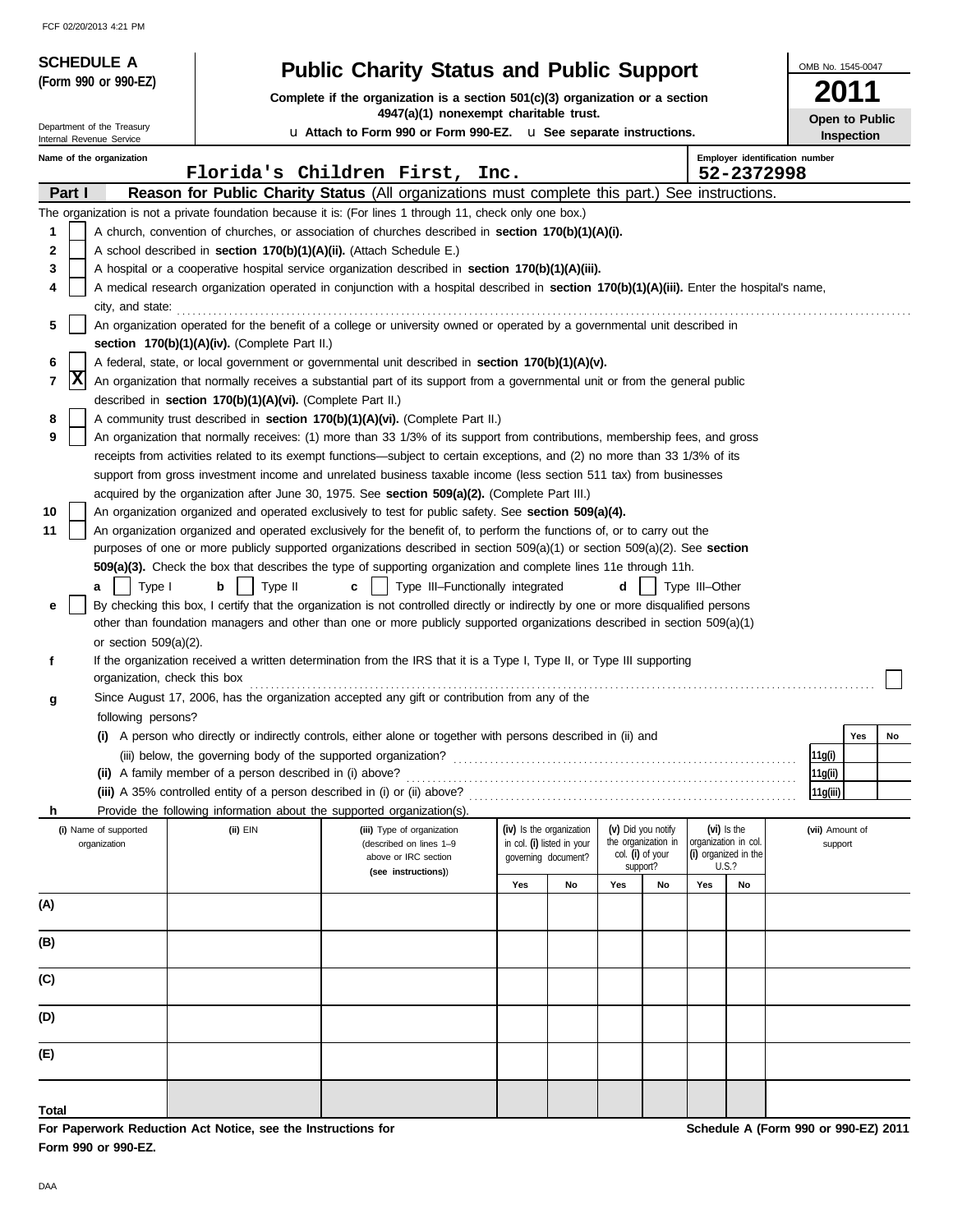### Schedule A (Form 990 or 990-EZ) 2011 Page **2 Florida's Children First, Inc. 52-2372998**

(Complete only if you checked the box on line 5, 7, or 8 of Part I or if the organization failed to qualify under **Part II** Support Schedule for Organizations Described in Sections 170(b)(1)(A)(iv) and 170(b)(1)(A)(vi) Part III. If the organization fails to qualify under the tests listed below, please complete Part III.)

|              | <b>Section A. Public Support</b>                                                                                                                                                                                                                 |          |           |            |            |            |                         |
|--------------|--------------------------------------------------------------------------------------------------------------------------------------------------------------------------------------------------------------------------------------------------|----------|-----------|------------|------------|------------|-------------------------|
|              | Calendar year (or fiscal year beginning in) u                                                                                                                                                                                                    | (a) 2007 | (b) 2008  | $(c)$ 2009 | $(d)$ 2010 | (e) $2011$ | (f) Total               |
| 1            | Gifts, grants, contributions, and<br>membership fees received. (Do not<br>include any "unusual grants.")                                                                                                                                         | 597,665  | 1,451,710 | 1,152,000  | 871,737    | 970,671    | 5,043,783               |
| $\mathbf{2}$ | Tax revenues levied for the<br>organization's benefit and either paid<br>to or expended on its behalf<br>.                                                                                                                                       |          |           |            |            |            |                         |
| 3            | The value of services or facilities<br>furnished by a governmental unit to the<br>organization without charge                                                                                                                                    |          |           |            |            |            |                         |
| 4            | Total. Add lines 1 through 3                                                                                                                                                                                                                     | 597,665  | 1,451,710 | 1,152,000  | 871,737    | 970,671    | 5,043,783               |
| 5            | The portion of total contributions by<br>each person (other than a<br>governmental unit or publicly<br>supported organization) included on<br>line 1 that exceeds 2% of the amount<br>shown on line 11, column (f) $\ldots$                      |          |           |            |            |            |                         |
| 6            | Public support. Subtract line 5 from line 4                                                                                                                                                                                                      |          |           |            |            |            | 5,043,783               |
|              | <b>Section B. Total Support</b>                                                                                                                                                                                                                  |          |           |            |            |            |                         |
|              | Calendar year (or fiscal year beginning in) u                                                                                                                                                                                                    | (a) 2007 | (b) 2008  | $(c)$ 2009 | $(d)$ 2010 | (e) $2011$ | (f) Total               |
| 7            | Amounts from line 4                                                                                                                                                                                                                              | 597,665  | 1,451,710 | 1,152,000  | 871,737    | 970,671    | 5,043,783               |
| 8            | Gross income from interest, dividends,<br>payments received on securities loans,<br>rents, royalties and income from similar                                                                                                                     |          |           |            |            |            |                         |
| 9            | Net income from unrelated business<br>activities, whether or not the business<br>is regularly carried on                                                                                                                                         |          |           |            |            |            |                         |
| 10           | Other income. Do not include gain or<br>loss from the sale of capital assets                                                                                                                                                                     |          |           |            |            |            |                         |
| 11           | Total support. Add lines 7 through 10                                                                                                                                                                                                            |          |           |            |            |            | 5,043,783               |
| 12           |                                                                                                                                                                                                                                                  |          |           |            |            | 12         | 277                     |
| 13           | First five years. If the Form 990 is for the organization's first, second, third, fourth, or fifth tax year as a section 501(c)(3)                                                                                                               |          |           |            |            |            |                         |
|              | organization, check this box and stop here                                                                                                                                                                                                       |          |           |            |            |            |                         |
|              | Section C. Computation of Public Support Percentage                                                                                                                                                                                              |          |           |            |            |            |                         |
| 14           | Public support percentage for 2011 (line 6, column (f) divided by line 11, column (f)) [[[[[[[[[[[[[[[[[[[[[[                                                                                                                                    |          |           |            |            | 14         | $100.00\%$              |
| 15           |                                                                                                                                                                                                                                                  |          |           |            |            | 15         | 99.09%                  |
| 16a          | 33 1/3% support test-2011. If the organization did not check the box on line 13, and line 14 is 33 1/3% or more, check this                                                                                                                      |          |           |            |            |            |                         |
|              | box and stop here. The organization qualifies as a publicly supported organization                                                                                                                                                               |          |           |            |            |            | $\overline{\mathbf{x}}$ |
| b            | 33 1/3% support test-2010. If the organization did not check a box on line 13 or 16a, and line 15 is 33 1/3% or more,                                                                                                                            |          |           |            |            |            |                         |
|              | check this box and stop here. The organization qualifies as a publicly supported organization <b>contract the state of state of state</b> or check this box and stop here. The organization                                                      |          |           |            |            |            |                         |
| 17a          | 10%-facts-and-circumstances test-2011. If the organization did not check a box on line 13, 16a, or 16b, and line 14 is                                                                                                                           |          |           |            |            |            |                         |
|              | 10% or more, and if the organization meets the "facts-and-circumstances" test, check this box and stop here. Explain in                                                                                                                          |          |           |            |            |            |                         |
|              | Part IV how the organization meets the "facts-and-circumstances" test. The organization qualifies as a publicly supported                                                                                                                        |          |           |            |            |            |                         |
|              | organization                                                                                                                                                                                                                                     |          |           |            |            |            |                         |
| b            | 10%-facts-and-circumstances test-2010. If the organization did not check a box on line 13, 16a, 16b, or 17a, and line                                                                                                                            |          |           |            |            |            |                         |
|              | 15 is 10% or more, and if the organization meets the "facts-and-circumstances" test, check this box and stop here.<br>Explain in Part IV how the organization meets the "facts-and-circumstances" test. The organization qualifies as a publicly |          |           |            |            |            |                         |
|              |                                                                                                                                                                                                                                                  |          |           |            |            |            |                         |
|              | supported organization contains and contains a subsequent of the supported organization contains a subsequent or                                                                                                                                 |          |           |            |            |            |                         |
| 18           | Private foundation. If the organization did not check a box on line 13, 16a, 16b, 17a, or 17b, check this box and see                                                                                                                            |          |           |            |            |            |                         |
|              |                                                                                                                                                                                                                                                  |          |           |            |            |            |                         |

**Schedule A (Form 990 or 990-EZ) 2011**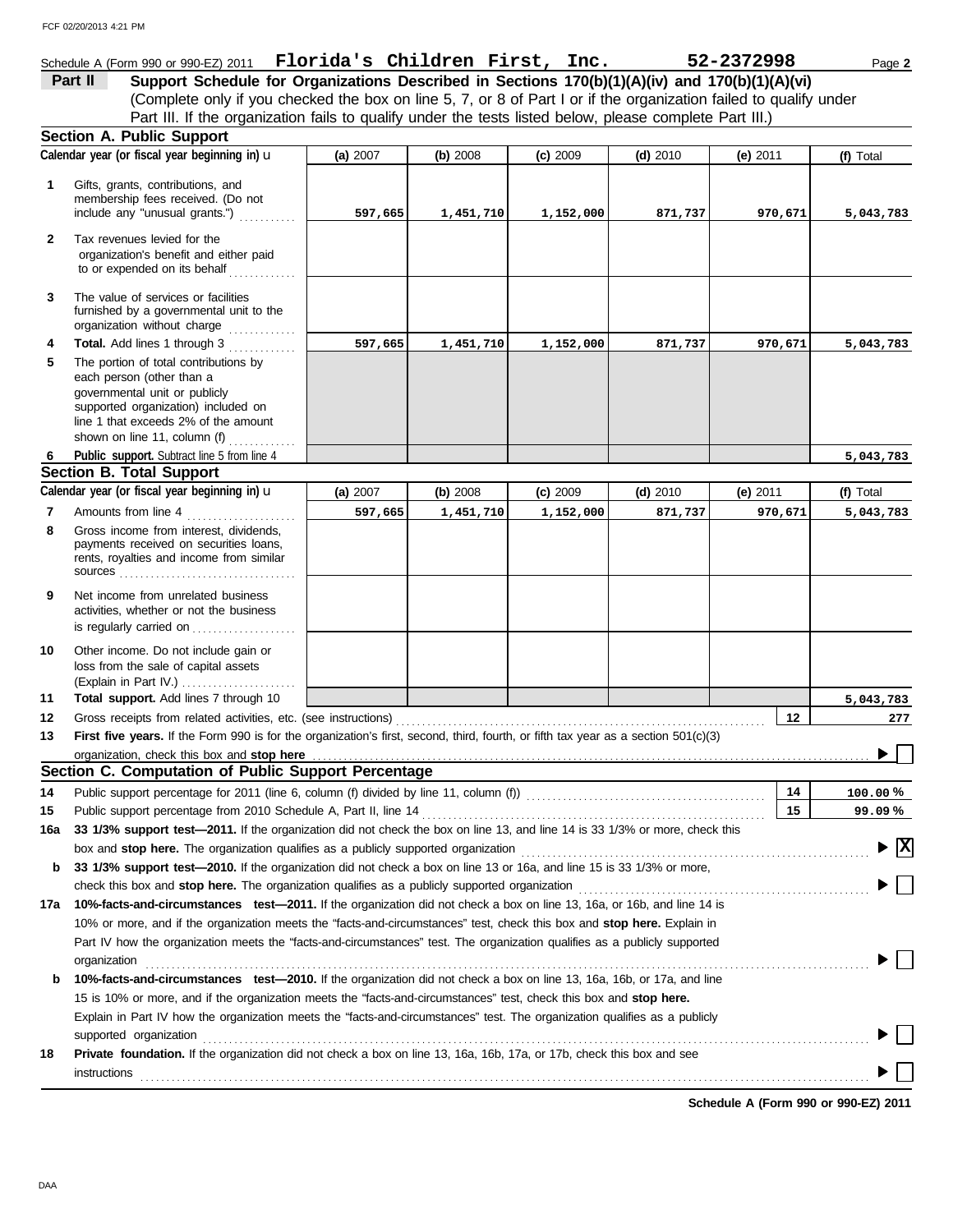|     | FCF 02/20/2013 4:21 PM                                                                                                                                                                         |          |          |          |            |            |           |
|-----|------------------------------------------------------------------------------------------------------------------------------------------------------------------------------------------------|----------|----------|----------|------------|------------|-----------|
|     | Schedule A (Form 990 or 990-EZ) 2011 $\;$ Florida's Children First, Inc.                                                                                                                       |          |          |          |            | 52-2372998 |           |
|     | Support Schedule for Organizations Described in Section 509(a)(2)<br>Part III                                                                                                                  |          |          |          |            |            | Page 3    |
|     | (Complete only if you checked the box on line 9 of Part I or if the organization failed to qualify under Part II.                                                                              |          |          |          |            |            |           |
|     | If the organization fails to qualify under the tests listed below, please complete Part II.)                                                                                                   |          |          |          |            |            |           |
|     | <b>Section A. Public Support</b>                                                                                                                                                               |          |          |          |            |            |           |
|     | Calendar year (or fiscal year beginning in) u                                                                                                                                                  | (a) 2007 | (b) 2008 | (c) 2009 | $(d)$ 2010 | (e) $2011$ | (f) Total |
| 1   | Gifts, grants, contributions, and membership<br>fees received. (Do not include any "unusual<br>grants.") $\ldots \ldots \ldots \ldots \ldots \ldots \ldots \ldots \ldots \ldots \ldots \ldots$ |          |          |          |            |            |           |
| 2   | Gross receipts from admissions, merchandise<br>sold or services performed, or facilities<br>furnished in any activity that is related to the<br>organization's tax-exempt purpose              |          |          |          |            |            |           |
| 3   | Gross receipts from activities that are not an<br>unrelated trade or business under section 513                                                                                                |          |          |          |            |            |           |
| 4   | Tax revenues levied for the<br>organization's benefit and either paid<br>to or expended on its behalf                                                                                          |          |          |          |            |            |           |
| 5   | The value of services or facilities<br>furnished by a governmental unit to the<br>organization without charge                                                                                  |          |          |          |            |            |           |
| 6   | Total. Add lines 1 through 5                                                                                                                                                                   |          |          |          |            |            |           |
| 7а  | Amounts included on lines 1, 2, and 3<br>received from disqualified persons                                                                                                                    |          |          |          |            |            |           |
| b.  | Amounts included on lines 2 and 3<br>received from other than disqualified<br>persons that exceed the greater of \$5,000<br>or 1% of the amount on line 13 for the year $\ldots$               |          |          |          |            |            |           |
| c   | Add lines 7a and 7b                                                                                                                                                                            |          |          |          |            |            |           |
| 8   | Public support (Subtract line 7c from<br>line $6.$ )                                                                                                                                           |          |          |          |            |            |           |
|     | <b>Section B. Total Support</b>                                                                                                                                                                |          |          |          |            |            |           |
|     | Calendar year (or fiscal year beginning in) $\mathbf u$                                                                                                                                        | (a) 2007 | (b) 2008 | (c) 2009 | $(d)$ 2010 | (e) $2011$ | (f) Total |
| 9   | Amounts from line 6                                                                                                                                                                            |          |          |          |            |            |           |
| 10a | Gross income from interest, dividends,<br>payments received on securities loans, rents,<br>royalties and income from similar sources                                                           |          |          |          |            |            |           |
| b   | Unrelated business taxable income (less<br>section 511 taxes) from businesses<br>acquired after June 30, 1975                                                                                  |          |          |          |            |            |           |
| c   | Add lines 10a and 10b                                                                                                                                                                          |          |          |          |            |            |           |
| 11  | Net income from unrelated business<br>activities not included in line 10b, whether<br>or not the business is regularly carried on                                                              |          |          |          |            |            |           |
| 12  | Other income. Do not include gain or<br>loss from the sale of capital assets<br>(Explain in Part IV.)                                                                                          |          |          |          |            |            |           |
| 13  | Total support. (Add lines 9, 10c, 11,                                                                                                                                                          |          |          |          |            |            |           |
|     | and $12.$ )                                                                                                                                                                                    |          |          |          |            |            |           |
| 14  | First five years. If the Form 990 is for the organization's first, second, third, fourth, or fifth tax year as a section 501(c)(3)<br>organization, check this box and stop here               |          |          |          |            |            |           |
|     | Section C. Computation of Public Support Percentage                                                                                                                                            |          |          |          |            |            |           |
| 15  |                                                                                                                                                                                                |          |          |          |            | 15         | %         |
| 16  |                                                                                                                                                                                                |          |          |          |            | 16         | $\%$      |
|     | Section D. Computation of Investment Income Percentage                                                                                                                                         |          |          |          |            |            |           |
| 17  |                                                                                                                                                                                                |          |          |          |            | 17         | %         |
| 18  |                                                                                                                                                                                                |          |          |          |            | 18         | $\%$      |

17 is not more than 33 1/3%, check this box and **stop here.** The organization qualifies as a publicly supported organization . . . . . . . . . . . . . . . . . . . . . . . . . **19a 33 1/3% support tests—2011.** If the organization did not check the box on line 14, and line 15 is more than 33 1/3%, and line **b 33 1/3% support tests—2010.** If the organization did not check a box on line 14 or line 19a, and line 16 is more than 33 1/3%, and

line 18 is not more than 33 1/3%, check this box and **stop here.** The organization qualifies as a publicly supported organization . . . . . . . . . . . . . . . . . . . . .

**20** Private foundation. If the organization did not check a box on line 14, 19a, or 19b, check this box and see instructions

**Schedule A (Form 990 or 990-EZ) 2011**

 $\blacktriangleright \Box$ 

▶ ь

**16**

**18**

**17**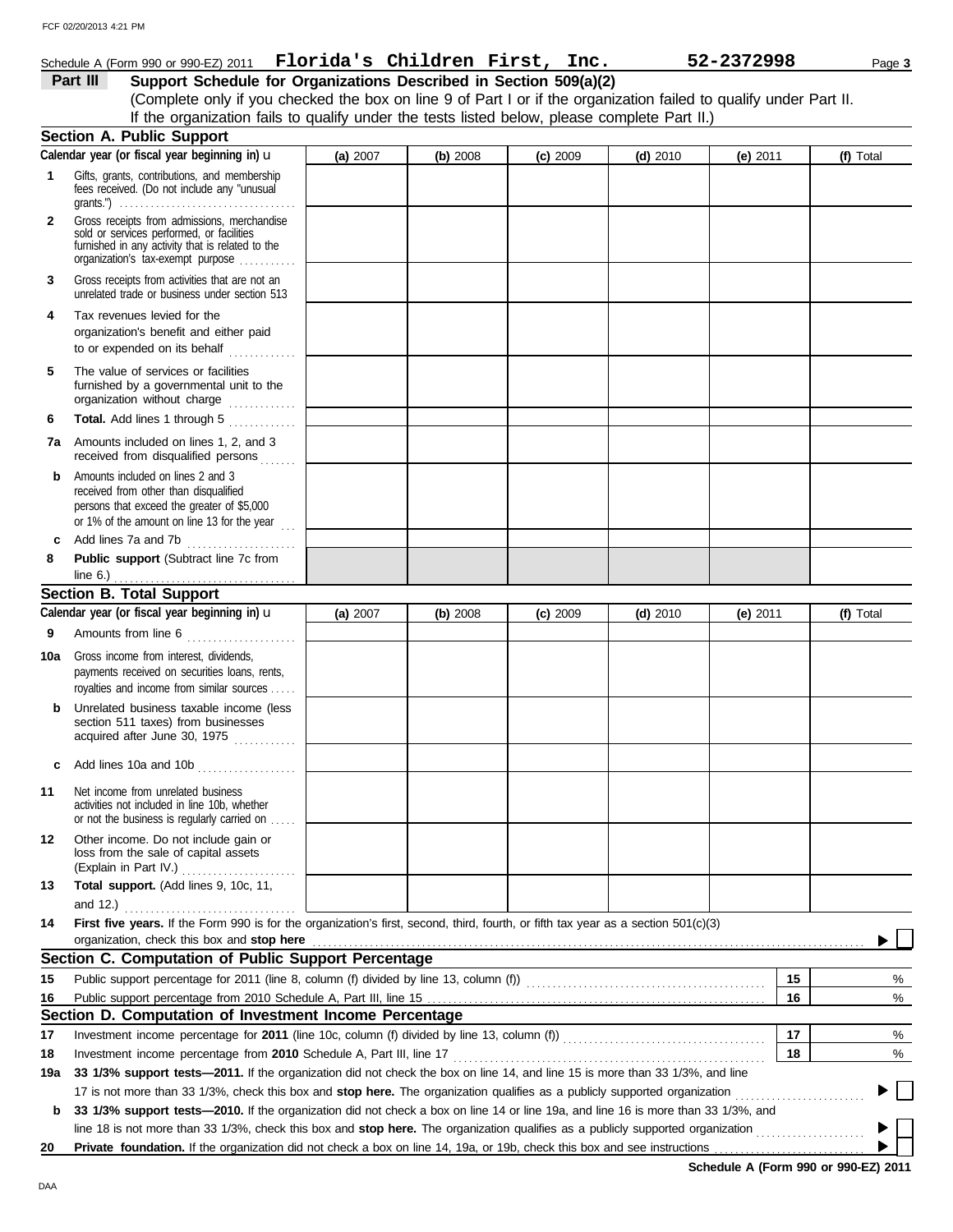| Part IV | Schedule A (Form 990 or 990-EZ) 2011  Florida's Children First, Inc.<br>instructions). |  | 52-2372998<br>Supplemental Information. Complete this part to provide the explanations required by Part II, line 10;<br>Part II, line 17a or 17b; and Part III, line 12. Also complete this part for any additional information. (See | Page 4 |
|---------|----------------------------------------------------------------------------------------|--|---------------------------------------------------------------------------------------------------------------------------------------------------------------------------------------------------------------------------------------|--------|
|         |                                                                                        |  |                                                                                                                                                                                                                                       |        |
|         |                                                                                        |  |                                                                                                                                                                                                                                       |        |
|         |                                                                                        |  |                                                                                                                                                                                                                                       |        |
|         |                                                                                        |  |                                                                                                                                                                                                                                       |        |
|         |                                                                                        |  |                                                                                                                                                                                                                                       |        |
|         |                                                                                        |  |                                                                                                                                                                                                                                       |        |
|         |                                                                                        |  |                                                                                                                                                                                                                                       |        |
|         |                                                                                        |  |                                                                                                                                                                                                                                       |        |
|         |                                                                                        |  |                                                                                                                                                                                                                                       |        |
|         |                                                                                        |  |                                                                                                                                                                                                                                       |        |
|         |                                                                                        |  |                                                                                                                                                                                                                                       |        |
|         |                                                                                        |  |                                                                                                                                                                                                                                       |        |
|         |                                                                                        |  |                                                                                                                                                                                                                                       |        |
|         |                                                                                        |  |                                                                                                                                                                                                                                       |        |
|         |                                                                                        |  |                                                                                                                                                                                                                                       |        |
|         |                                                                                        |  |                                                                                                                                                                                                                                       |        |
|         |                                                                                        |  |                                                                                                                                                                                                                                       |        |
|         |                                                                                        |  |                                                                                                                                                                                                                                       |        |
|         |                                                                                        |  |                                                                                                                                                                                                                                       |        |
|         |                                                                                        |  |                                                                                                                                                                                                                                       |        |
|         |                                                                                        |  |                                                                                                                                                                                                                                       |        |
|         |                                                                                        |  |                                                                                                                                                                                                                                       |        |
|         |                                                                                        |  |                                                                                                                                                                                                                                       |        |
|         |                                                                                        |  |                                                                                                                                                                                                                                       |        |
|         |                                                                                        |  |                                                                                                                                                                                                                                       |        |
|         |                                                                                        |  |                                                                                                                                                                                                                                       |        |
|         |                                                                                        |  |                                                                                                                                                                                                                                       |        |
|         |                                                                                        |  |                                                                                                                                                                                                                                       |        |
|         |                                                                                        |  |                                                                                                                                                                                                                                       |        |
|         |                                                                                        |  |                                                                                                                                                                                                                                       |        |
|         |                                                                                        |  |                                                                                                                                                                                                                                       |        |
|         |                                                                                        |  |                                                                                                                                                                                                                                       |        |
|         |                                                                                        |  |                                                                                                                                                                                                                                       |        |
|         |                                                                                        |  |                                                                                                                                                                                                                                       |        |
|         |                                                                                        |  |                                                                                                                                                                                                                                       |        |
|         |                                                                                        |  |                                                                                                                                                                                                                                       |        |
|         |                                                                                        |  |                                                                                                                                                                                                                                       |        |
|         |                                                                                        |  |                                                                                                                                                                                                                                       |        |
|         |                                                                                        |  |                                                                                                                                                                                                                                       |        |
|         |                                                                                        |  |                                                                                                                                                                                                                                       |        |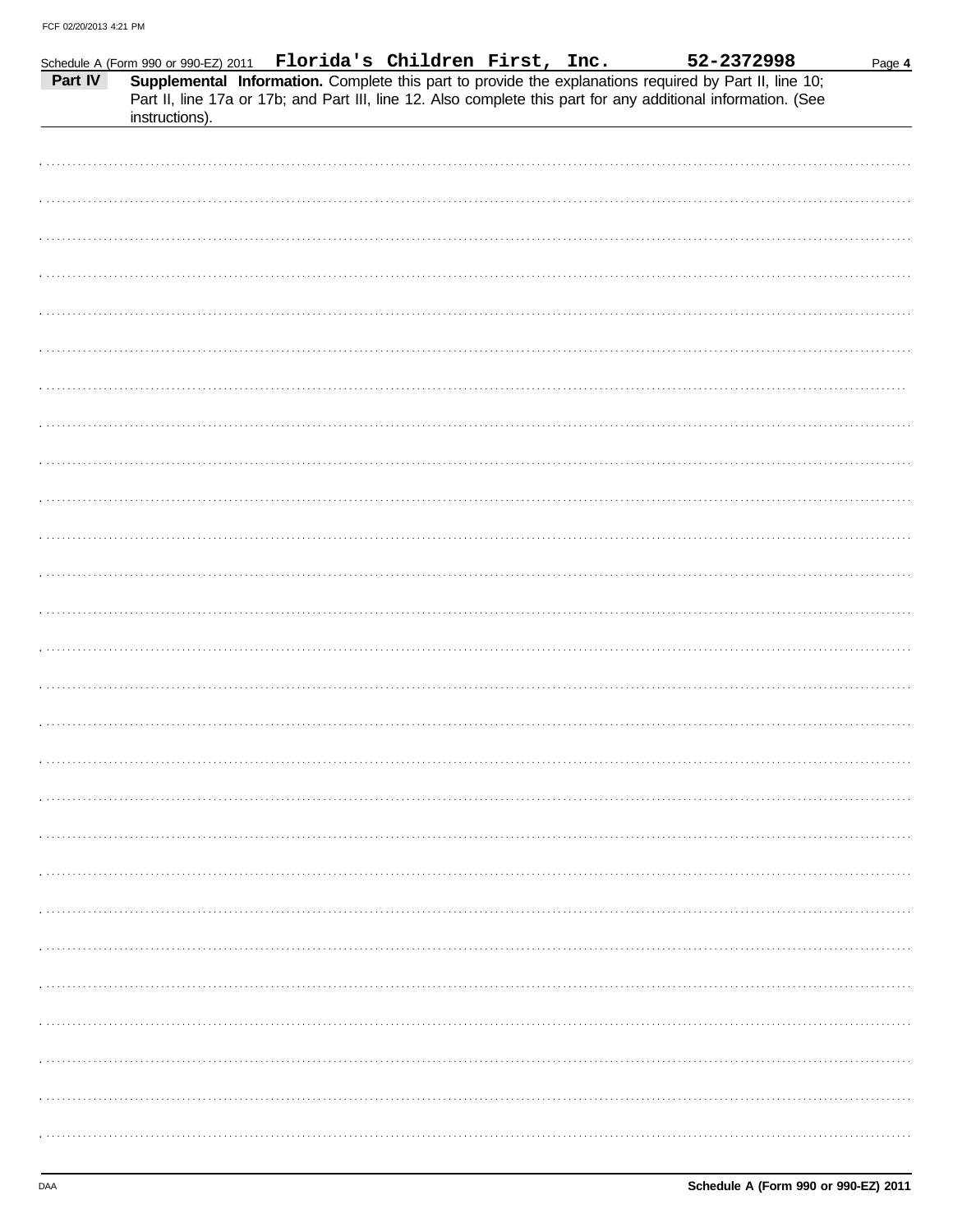### **Schedule of Contributors Schedule B**

u **Attach to Form 990, Form 990-EZ, or Form 990-PF.**

**2011**

**Employer identification number**

**Name of the organization**

Department of the Treasury Internal Revenue Service

**(Form 990, 990-EZ, or 990-PF)**

### **Florida's Children First, Inc. 52-2372998**

**Organization type** (check one):

| Filers of:         | Section:                                                                    |
|--------------------|-----------------------------------------------------------------------------|
| Form 990 or 990-EZ | $ \mathbf{X} $ 501(c)(<br>3 ) (enter number) organization                   |
|                    | $4947(a)(1)$ nonexempt charitable trust not treated as a private foundation |
|                    | 527 political organization                                                  |
| Form 990-PF        | $501(c)(3)$ exempt private foundation                                       |
|                    | 4947(a)(1) nonexempt charitable trust treated as a private foundation       |
|                    | $501(c)(3)$ taxable private foundation                                      |

Check if your organization is covered by the **General Rule** or a **Special Rule. Note.** Only a section 501(c)(7), (8), or (10) organization can check boxes for both the General Rule and a Special Rule. See instructions.

#### **General Rule**

For an organization filing Form 990, 990-EZ, or 990-PF that received, during the year, \$5,000 or more (in money or property) from any one contributor. Complete Parts I and II.

#### **Special Rules**

For a section 501(c)(3) organization filing Form 990 or 990-EZ that met the 33 1/3% support test of the regulations **X** under sections 509(a)(1) and 170(b)(1)(A)(vi) and received from any one contributor, during the year, a contribution of the greater of **(1)** \$5,000 or **(2)** 2% of the amount on (i) Form 990, Part VIII, line 1h, or (ii) Form 990-EZ, line 1. Complete Parts I and II.

or educational purposes, or the prevention of cruelty to children or animals. Complete Parts I, II, and III. For a section 501(c)(7), (8), or (10) organization filing Form 990 or 990-EZ that received from any one contributor, during the year, total contributions of more than \$1,000 for use exclusively for religious, charitable, scientific, literary,

For a section 501(c)(7), (8), or (10) organization filing Form 990 or 990-EZ that received from any one contributor, during the year, contributions for use exclusively for religious, charitable, etc., purposes, but these contributions did not total to more than \$1,000. If this box is checked, enter here the total contributions that were received during the year for an exclusively religious, charitable, etc., purpose. Do not complete any of the parts unless the **General Rule** applies to this organization because it received nonexclusively religious, charitable, etc., contributions of \$5,000 or more during the year . . . . . . . . . . . . . . . . . . . . . . . . . . . . . . . . . . . . . . . . . . . . . . . . . . . . . . . . . . . . . . . . . . . . . . . . . . . . . . . . . . . . . . . . . . . . . . . . . . . .

990-EZ, or 990-PF), but it **must** answer "No" on Part IV, line 2, of its Form 990; or check the box on line H of its Form 990-EZ or on Part I, line 2, of its Form 990-PF, to certify that it does not meet the filing requirements of Schedule B (Form 990, 990-EZ, or 990-PF). **Caution.** An organization that is not covered by the General Rule and/or the Special Rules does not file Schedule B (Form 990,

**For Paperwork Reduction Act Notice, see the Instructions for Form 990, 990-EZ, or 990-PF.**

**Schedule B (Form 990, 990-EZ, or 990-PF) (2011)**

 $\triangleright$  \$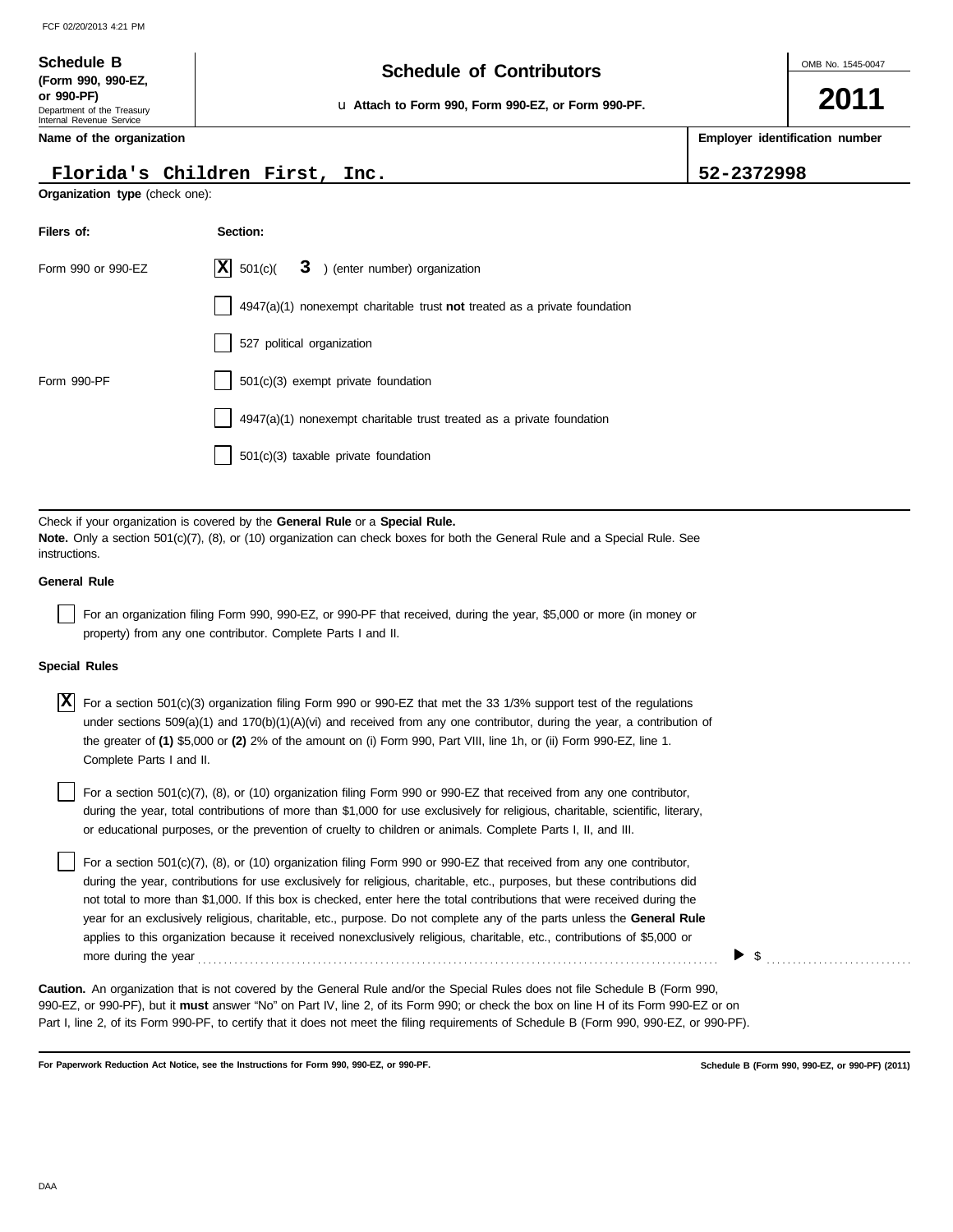Page 1 of 2 of Part I

| Schedule B (Form 990, 990-EZ, or 990-PF) (2011)   | Page                                         |  | of Part I |
|---------------------------------------------------|----------------------------------------------|--|-----------|
| Name of organization<br>Florida's Children First, | Employer identification number<br>52-2372998 |  |           |
| Inc.                                              |                                              |  |           |

**Part I Contributors** (see instructions). Use duplicate copies of Part I if additional space is needed.

| (a)            | (b)                                                                                          | (c)                               | (d)                                                                                                                              |
|----------------|----------------------------------------------------------------------------------------------|-----------------------------------|----------------------------------------------------------------------------------------------------------------------------------|
| No.            | Name, address, and ZIP + 4                                                                   | <b>Total contributions</b>        | Type of contribution                                                                                                             |
| 1              | Jessica Rae<br>1201 Huntington Lane<br>FL 34695<br>Safety Harbor                             | 24,000<br>\$                      | Person<br>Payroll<br>X<br><b>Noncash</b><br>(Complete Part II if there is<br>a noncash contribution.)                            |
| (a)<br>No.     | (b)<br>Name, address, and ZIP + 4                                                            | (c)<br><b>Total contributions</b> | (d)<br>Type of contribution                                                                                                      |
| $\mathbf{2}$   | Colodny, Fass, Talenfeld, Karlinsky, Aba<br>100 SE 3rd Avenue<br>Fort Lauderdale<br>FL 33394 | 117,400<br>\$                     | X<br>Person<br>Payroll<br>$\overline{\mathbf{x}}$<br><b>Noncash</b><br>(Complete Part II if there is<br>a noncash contribution.) |
| (a)<br>No.     | (b)<br>Name, address, and ZIP + 4                                                            | (c)<br><b>Total contributions</b> | (d)<br>Type of contribution                                                                                                      |
| $\overline{3}$ | Boardroom Communications<br>1775 N Pine Island Rd<br>FL 33322<br>Plantation                  | 24,000<br>\$                      | Person<br>Payroll<br>$\overline{\mathbf{x}}$<br><b>Noncash</b><br>(Complete Part II if there is<br>a noncash contribution.)      |
|                |                                                                                              |                                   |                                                                                                                                  |
| (a)<br>No.     | (b)<br>Name, address, and ZIP + 4                                                            | (c)<br><b>Total contributions</b> | (d)<br>Type of contribution                                                                                                      |
| 4              | Holland & Knight<br>50 North Laura Street<br>FL 33601<br>Tampa                               | 113,240<br>\$                     | Person<br>Payroll<br>$\mathbf x$<br><b>Noncash</b><br>(Complete Part II if there is<br>a noncash contribution.)                  |
| (a)<br>No.     | (b)<br>Name, address, and ZIP + 4                                                            | (c)<br><b>Total contributions</b> | (d)<br>Type of contribution                                                                                                      |
| $\overline{5}$ | Florida Bar Foundation<br>250 South Oranage Ave Suite 600P<br>FL 32801<br>Orlando            | 242,378<br>\$                     | x<br>Person<br>Payroll<br><b>Noncash</b><br>(Complete Part II if there is<br>a noncash contribution.)                            |
| (a)<br>No.     | (b)<br>Name, address, and ZIP + 4                                                            | (c)<br><b>Total contributions</b> | (d)<br>Type of contribution                                                                                                      |

**Schedule B (Form 990, 990-EZ, or 990-PF) (2011)**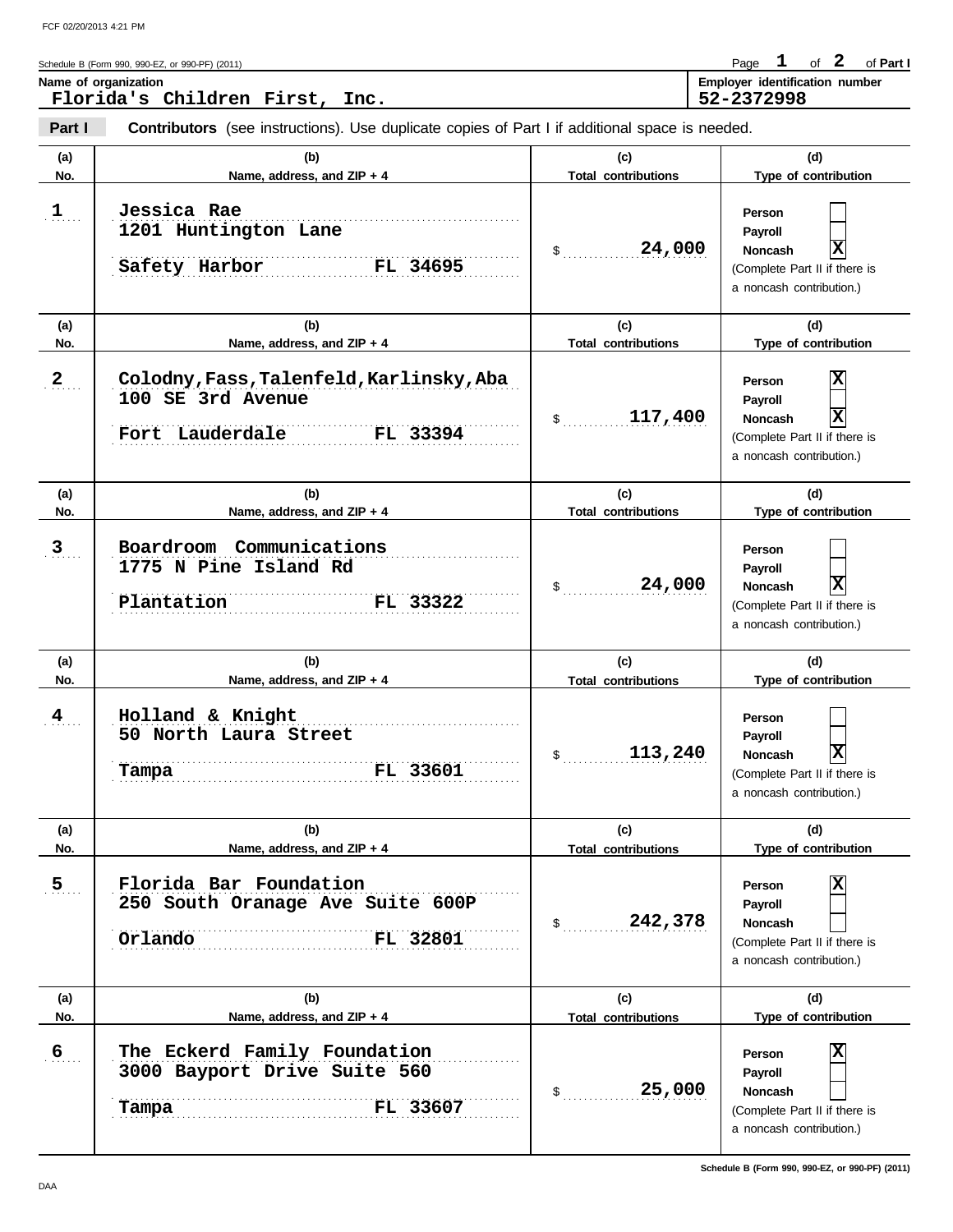| Schedule B (Form 990, 990-EZ, or 990-PF) (2011)        | Page                                                | of | of Part I |
|--------------------------------------------------------|-----------------------------------------------------|----|-----------|
| Name of organization<br>Florida's Children First, Inc. | <b>Employer identification number</b><br>52-2372998 |    |           |
|                                                        |                                                     |    |           |

**Part I Contributors** (see instructions). Use duplicate copies of Part I if additional space is needed.

| (a) | (b)                                                                               | (c)                        | (d)                                                                                                                         |
|-----|-----------------------------------------------------------------------------------|----------------------------|-----------------------------------------------------------------------------------------------------------------------------|
| No. | Name, address, and ZIP + 4                                                        | <b>Total contributions</b> | Type of contribution                                                                                                        |
| 7   | Gloria Fletcher<br>4510 NW 6 Place<br>Gainsville<br>FL 32607                      | 21,500<br>\$               | X<br>Person<br>Payroll<br>X<br><b>Noncash</b><br>(Complete Part II if there is<br>a noncash contribution.)                  |
| (a) | (b)                                                                               | (c)                        | (d)                                                                                                                         |
| No. | Name, address, and ZIP + 4                                                        | <b>Total contributions</b> | Type of contribution                                                                                                        |
| 8   | Peterson & Myers<br>225 Easr Lemon Street<br>FL 33802<br>Lakeland                 | 31,800<br>$\mathsf S$      | Person<br>Payroll<br>$\overline{\mathbf{x}}$<br><b>Noncash</b><br>(Complete Part II if there is<br>a noncash contribution.) |
| (a) | (b)                                                                               | (c)                        | (d)                                                                                                                         |
| No. | Name, address, and ZIP + 4                                                        | <b>Total contributions</b> | Type of contribution                                                                                                        |
| 9   | Rebecca Bell<br>100 East Madison Street Suite 301<br>FL 33602<br>Tampa            | 31,250<br>\$               | Person<br>Payroll<br>$\overline{\mathbf{x}}$<br><b>Noncash</b><br>(Complete Part II if there is<br>a noncash contribution.) |
| (a) | (b)                                                                               | (c)                        | (d)                                                                                                                         |
| No. | Name, address, and ZIP + 4                                                        | <b>Total contributions</b> | Type of contribution                                                                                                        |
| 10  | Melissa Lader Barnhardt<br>90 South 7 Street<br>MN 55479<br>Minneapolis           | 24,000<br>\$               | X<br>Person<br>Payroll<br>$\mathbf x$<br><b>Noncash</b><br>(Complete Part II if there is<br>a noncash contribution.)        |
| (a) | (b)                                                                               | (c)                        | (d)                                                                                                                         |
| No. | Name, address, and ZIP + 4                                                        | <b>Total contributions</b> | Type of contribution                                                                                                        |
| 11  | Broward County Bar Association<br>1051 SE 3 Avenue<br>Fort Lauderdale<br>FL 33316 | 42,873<br>\$               | X<br>Person<br><b>Payroll</b><br>Noncash<br>(Complete Part II if there is<br>a noncash contribution.)                       |
| (a) | (b)                                                                               | (c)                        | (d)                                                                                                                         |
| No. | Name, address, and ZIP + 4                                                        | <b>Total contributions</b> | Type of contribution                                                                                                        |
|     |                                                                                   | \$                         | Person<br><b>Payroll</b><br>Noncash<br>(Complete Part II if there is<br>a noncash contribution.)                            |

**Schedule B (Form 990, 990-EZ, or 990-PF) (2011)**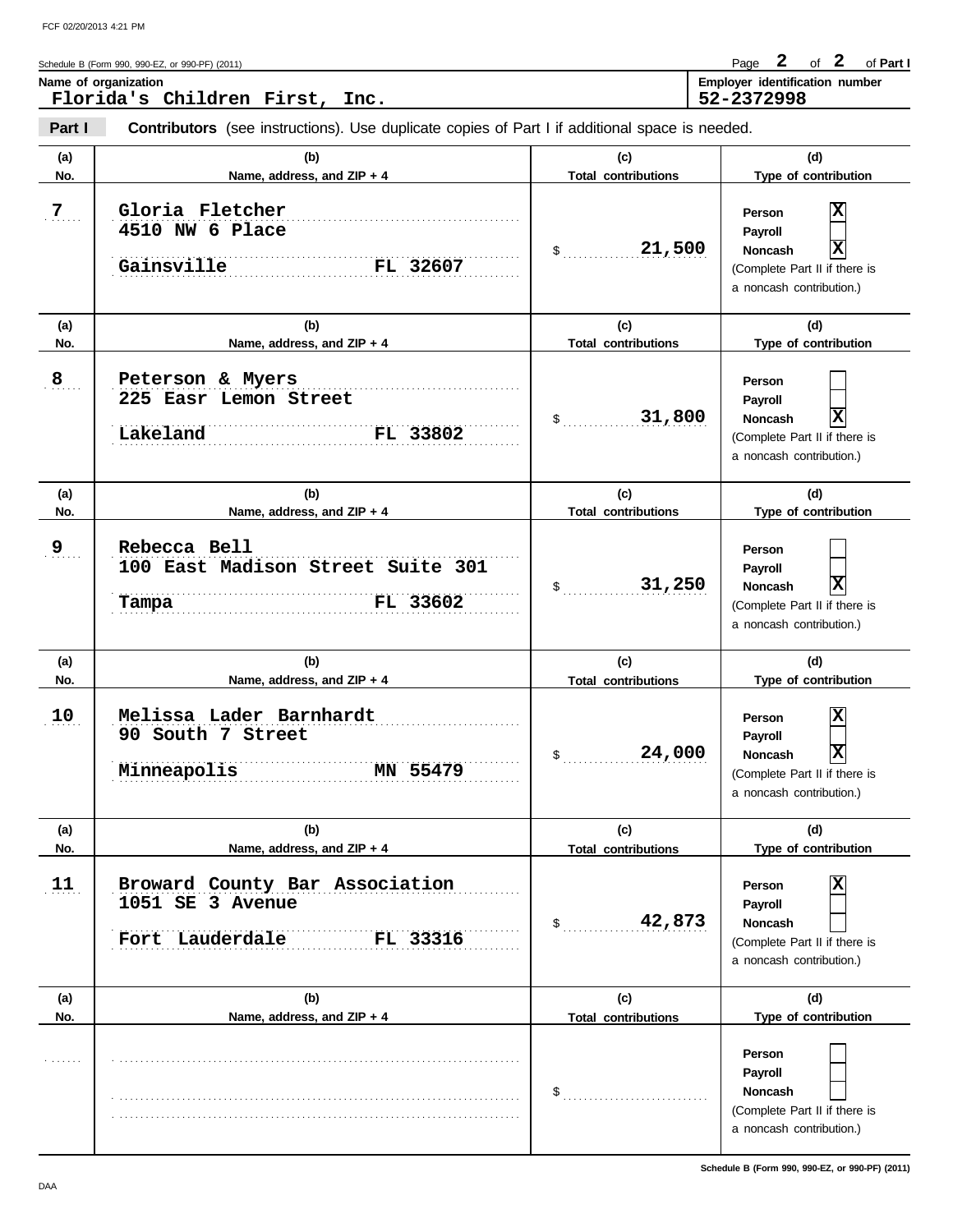Schedule B (Form 990, 990-EZ, or 990-PF) (2011) **Page 1 of 2 of Part II 1 2**

| Name of organization              | Employer identification number |
|-----------------------------------|--------------------------------|
| Florida's Children First,<br>Inc. | 52-2372998                     |
|                                   |                                |

**Part II Noncash Property** (see instructions). Use duplicate copies of Part II if additional space is needed.

| (a) No.<br>from<br>Part I | (b)<br>Description of noncash property given | (c)<br>FMV (or estimate)<br>(see instructions) | (d)<br>Date received |
|---------------------------|----------------------------------------------|------------------------------------------------|----------------------|
| $\mathbf{1}$              | Legal<br>services                            | 24,000<br>$\sim$                               | 12/31/11             |
| (a) No.<br>from<br>Part I | (b)<br>Description of noncash property given | (c)<br>FMV (or estimate)<br>(see instructions) | (d)<br>Date received |
| $\overline{2}$            | Legal services                               | 87,400<br>\$                                   | 12/31/11             |
| (a) No.<br>from<br>Part I | (b)<br>Description of noncash property given | (c)<br>FMV (or estimate)<br>(see instructions) | (d)<br>Date received |
| $\overline{3}$            | Public relations work                        | 24,000<br>\$                                   | 12/31/11             |
| (a) No.<br>from<br>Part I | (b)<br>Description of noncash property given | (c)<br>FMV (or estimate)<br>(see instructions) | (d)<br>Date received |
| 4                         | Legal services                               | 113,240<br>\$                                  | 12/31/11             |
| (a) No.<br>from<br>Part I | (b)<br>Description of noncash property given | (c)<br>FMV (or estimate)<br>(see instructions) | (d)<br>Date received |
| 7.                        | Legal<br>services                            | 16,500<br>$\mathsf{\$}$                        | 12/31/11             |
| (a) No.<br>from<br>Part I | (b)<br>Description of noncash property given | (c)<br>FMV (or estimate)<br>(see instructions) | (d)<br>Date received |
| $\overline{8}$            | Legal services                               | 31,800<br>$\mathsf{\$}$                        | 12/31/11             |

**Schedule B (Form 990, 990-EZ, or 990-PF) (2011)**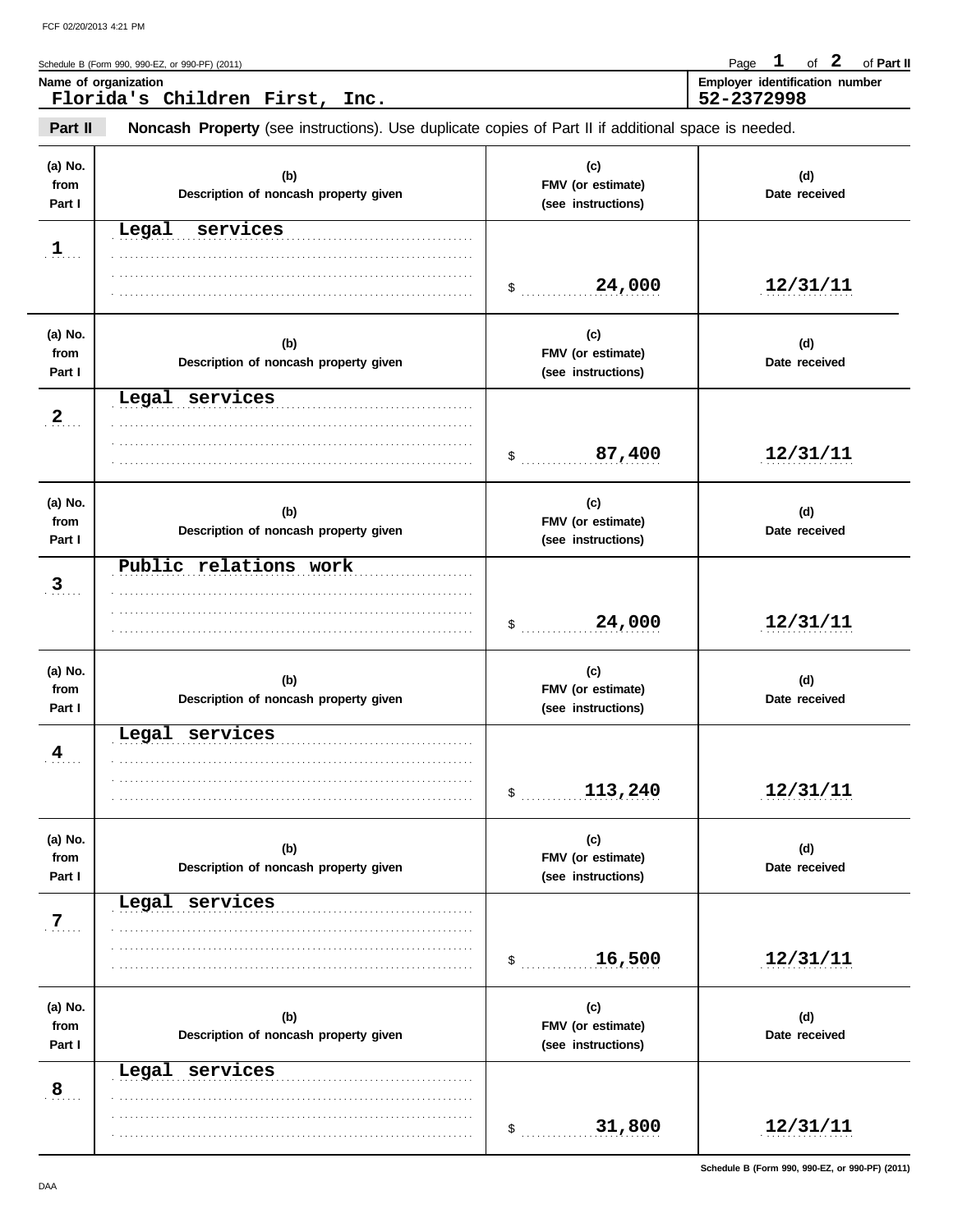Page 2 of 2 of Part II

|                           | Schedule B (Form 990, 990-EZ, or 990-PF) (2011)<br>Name of organization                             |                                                | $\boldsymbol{2}$<br>$\mathbf{2}$<br>of<br>of Part II<br>Page<br>Employer identification number |
|---------------------------|-----------------------------------------------------------------------------------------------------|------------------------------------------------|------------------------------------------------------------------------------------------------|
|                           | Florida's Children First, Inc.                                                                      |                                                | 52-2372998                                                                                     |
| Part II                   | Noncash Property (see instructions). Use duplicate copies of Part II if additional space is needed. |                                                |                                                                                                |
| (a) No.<br>from<br>Part I | (b)<br>Description of noncash property given                                                        | (c)<br>FMV (or estimate)<br>(see instructions) | (d)<br>Date received                                                                           |
| 9 <sub></sub>             | Legal Services                                                                                      |                                                |                                                                                                |
|                           |                                                                                                     | \$31,250                                       | 12/31/11                                                                                       |
| (a) No.<br>from<br>Part I | (b)<br>Description of noncash property given                                                        | (c)<br>FMV (or estimate)<br>(see instructions) | (d)<br>Date received                                                                           |
| 10                        | Legal Services                                                                                      | 8,000<br>$\sim$                                | 12/31/11                                                                                       |
| (a) No.<br>from<br>Part I | (b)<br>Description of noncash property given                                                        | (c)<br>FMV (or estimate)<br>(see instructions) | (d)<br>Date received                                                                           |
| .                         |                                                                                                     | \$                                             |                                                                                                |
| (a) No.<br>from<br>Part I | (b)<br>Description of noncash property given                                                        | (c)<br>FMV (or estimate)<br>(see instructions) | (d)<br>Date received                                                                           |
|                           |                                                                                                     | \$                                             |                                                                                                |
| (a) No.<br>from<br>Part I | (b)<br>Description of noncash property given                                                        | (c)<br>FMV (or estimate)<br>(see instructions) | (d)<br>Date received                                                                           |
| .                         |                                                                                                     | \$                                             |                                                                                                |
| (a) No.<br>from<br>Part I | (b)<br>Description of noncash property given                                                        | (c)<br>FMV (or estimate)<br>(see instructions) | (d)<br>Date received                                                                           |
| .                         |                                                                                                     |                                                |                                                                                                |

 $\frac{1}{2}$ 

. . . . . . . . . . . . . . . . . .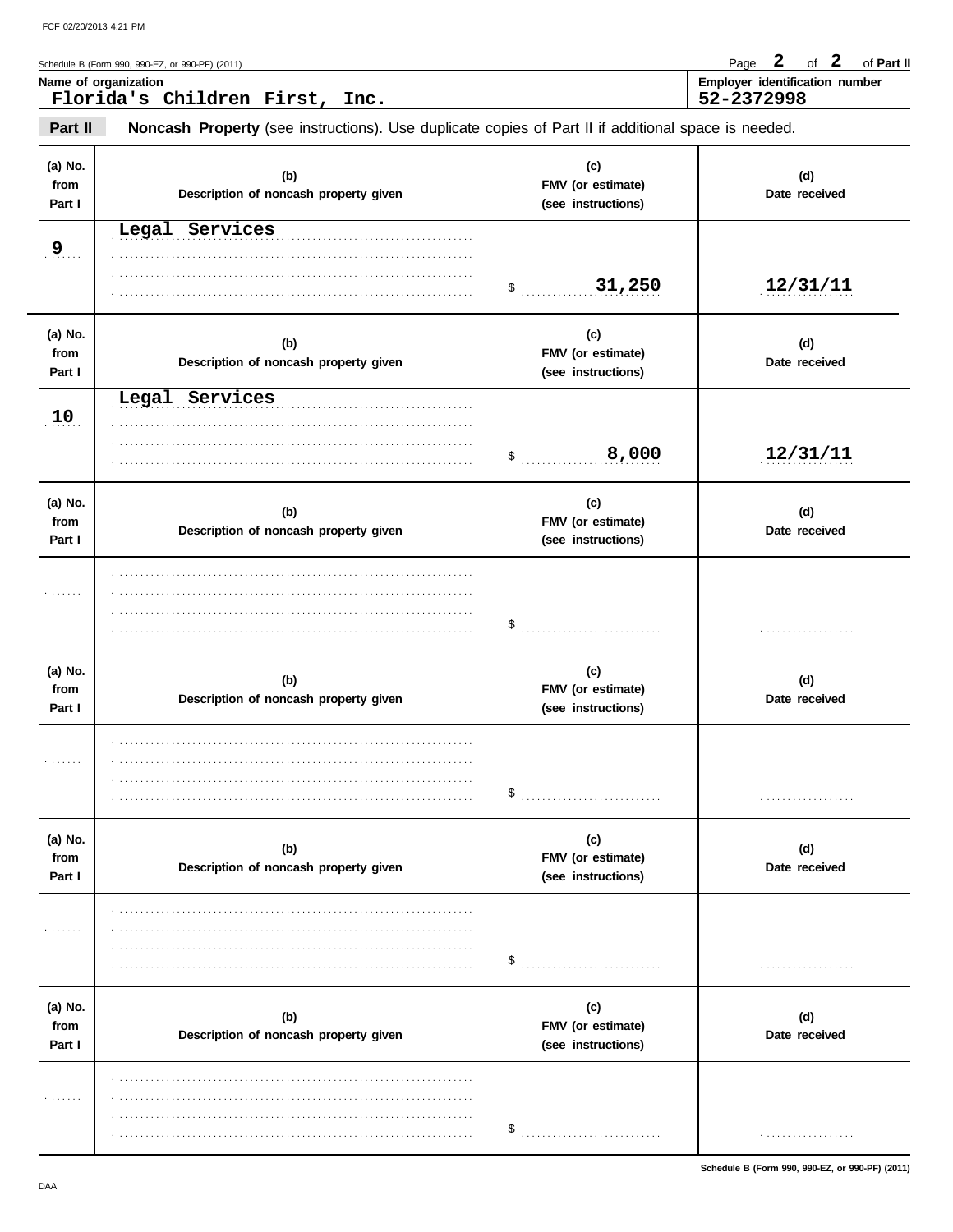**(Form 990 or 990-EZ)**

Internal Revenue Service Department of the Treasury

### **SCHEDULE C Political Campaign and Lobbying Activities**

**For Organizations Exempt From Income Tax Under section 501(c) and section 527** u **Complete if the organization is described below.** u **Attach to Form 990 or Form 990-EZ.**

u **See separate instructions.**

### **If the organization answered "Yes" to Form 990, Part IV, line 3, or Form 990-EZ, Part V, line 46 (Political Campaign Activities), then**

- Section 501(c)(3) organizations: Complete Parts I-A and B. Do not complete Part I-C.
- Section 501(c) (other than section 501(c)(3)) organizations: Complete Parts I-A and C below. Do not complete Part I-B.
- Section 527 organizations: Complete Part I-A only.

#### **If the organization answered "Yes" to Form 990, Part IV, line 4, or Form 990-EZ, Part VI, line 47 (Lobbying Activities), then**

- Section 501(c)(3) organizations that have filed Form 5768 (election under section 501(h)): Complete Part II-A. Do not complete Part II-B.
- Section 501(c)(3) organizations that have NOT filed Form 5768 (election under section 501(h)): Complete Part II-B. Do not complete Part II-A.

#### **If the organization answered "Yes" to Form 990, Part IV, line 5 (Proxy Tax) or Form 990-EZ, Part V, line 35c (Proxy Tax), then**

● Section 501(c)(4), (5), or (6) organizations: Complete Part III.

|                        | Name of organization<br>Florida's Children First, Inc.                                                                                                                                                                                                                                                                                                                                                                                                                                                                                                                              |             |         | Employer identification number<br>52-2372998                                |                                                                                                                                                             |
|------------------------|-------------------------------------------------------------------------------------------------------------------------------------------------------------------------------------------------------------------------------------------------------------------------------------------------------------------------------------------------------------------------------------------------------------------------------------------------------------------------------------------------------------------------------------------------------------------------------------|-------------|---------|-----------------------------------------------------------------------------|-------------------------------------------------------------------------------------------------------------------------------------------------------------|
|                        | Complete if the organization is exempt under section 501(c) or is a section 527 organization.<br>Part I-A                                                                                                                                                                                                                                                                                                                                                                                                                                                                           |             |         |                                                                             |                                                                                                                                                             |
| 1<br>$\mathbf{2}$<br>3 | Provide a description of the organization's direct and indirect political campaign activities in Part IV.<br>Political expenditures example and contact the control of the control of the contact of the contact of the contact of the contact of the contact of the contact of the contact of the contact of the contact of the contact of<br>Volunteer hours <b>contract to the contract of the contract of the contract of the contract of the contract of the contract of the contract of the contract of the contract of the contract of the contract of the contract of t</b> |             |         |                                                                             |                                                                                                                                                             |
|                        | Complete if the organization is exempt under section 501(c)(3).<br>Part I-B                                                                                                                                                                                                                                                                                                                                                                                                                                                                                                         |             |         |                                                                             |                                                                                                                                                             |
| 1                      |                                                                                                                                                                                                                                                                                                                                                                                                                                                                                                                                                                                     |             |         |                                                                             |                                                                                                                                                             |
| 2                      |                                                                                                                                                                                                                                                                                                                                                                                                                                                                                                                                                                                     |             |         |                                                                             |                                                                                                                                                             |
| 3                      |                                                                                                                                                                                                                                                                                                                                                                                                                                                                                                                                                                                     |             |         |                                                                             | <b>Yes</b><br>No                                                                                                                                            |
|                        | 4a Was a correction made?                                                                                                                                                                                                                                                                                                                                                                                                                                                                                                                                                           |             |         |                                                                             | Yes<br>No                                                                                                                                                   |
|                        | <b>b</b> If "Yes," describe in Part IV.<br>Complete if the organization is exempt under section 501(c), except section 501(c)(3).                                                                                                                                                                                                                                                                                                                                                                                                                                                   |             |         |                                                                             |                                                                                                                                                             |
| 1.                     | <b>Part I-C</b><br>Enter the amount directly expended by the filing organization for section 527 exempt function                                                                                                                                                                                                                                                                                                                                                                                                                                                                    |             |         |                                                                             |                                                                                                                                                             |
|                        | activities                                                                                                                                                                                                                                                                                                                                                                                                                                                                                                                                                                          |             |         |                                                                             | $\mathbf{u}$ \$                                                                                                                                             |
| $\mathbf{2}$           | Enter the amount of the filing organization's funds contributed to other organizations for section                                                                                                                                                                                                                                                                                                                                                                                                                                                                                  |             |         |                                                                             |                                                                                                                                                             |
|                        |                                                                                                                                                                                                                                                                                                                                                                                                                                                                                                                                                                                     |             |         |                                                                             | $\mathbf{u}$ \$                                                                                                                                             |
| 3                      | Total exempt function expenditures. Add lines 1 and 2. Enter here and on Form 1120-POL,                                                                                                                                                                                                                                                                                                                                                                                                                                                                                             |             |         |                                                                             |                                                                                                                                                             |
|                        |                                                                                                                                                                                                                                                                                                                                                                                                                                                                                                                                                                                     |             |         |                                                                             |                                                                                                                                                             |
| 4                      |                                                                                                                                                                                                                                                                                                                                                                                                                                                                                                                                                                                     |             |         |                                                                             | ∣ Yes<br>No                                                                                                                                                 |
| 5                      | Enter the names, addresses and employer identification number (EIN) of all section 527 political organizations to which the filing                                                                                                                                                                                                                                                                                                                                                                                                                                                  |             |         |                                                                             |                                                                                                                                                             |
|                        | organization made payments. For each organization listed, enter the amount paid from the filing organization's funds. Also enter                                                                                                                                                                                                                                                                                                                                                                                                                                                    |             |         |                                                                             |                                                                                                                                                             |
|                        | the amount of political contributions received that were promptly and directly delivered to a separate political organization, such                                                                                                                                                                                                                                                                                                                                                                                                                                                 |             |         |                                                                             |                                                                                                                                                             |
|                        | as a separate segregated fund or a political action committee (PAC). If additional space is needed, provide information in Part IV.                                                                                                                                                                                                                                                                                                                                                                                                                                                 |             |         |                                                                             |                                                                                                                                                             |
|                        | (a) Name                                                                                                                                                                                                                                                                                                                                                                                                                                                                                                                                                                            | (b) Address | (c) EIN | (d) Amount paid from<br>filing organization's<br>funds. If none, enter -0-. | (e) Amount of political<br>contributions received and<br>promptly and directly<br>delivered to a separate<br>political organization. If<br>none, enter -0-. |
| (1)                    |                                                                                                                                                                                                                                                                                                                                                                                                                                                                                                                                                                                     |             |         |                                                                             |                                                                                                                                                             |
| (2)                    |                                                                                                                                                                                                                                                                                                                                                                                                                                                                                                                                                                                     |             |         |                                                                             |                                                                                                                                                             |
| (3)                    |                                                                                                                                                                                                                                                                                                                                                                                                                                                                                                                                                                                     |             |         |                                                                             |                                                                                                                                                             |
| (4)                    |                                                                                                                                                                                                                                                                                                                                                                                                                                                                                                                                                                                     |             |         |                                                                             |                                                                                                                                                             |
| (5)                    |                                                                                                                                                                                                                                                                                                                                                                                                                                                                                                                                                                                     |             |         |                                                                             |                                                                                                                                                             |
| (6)                    |                                                                                                                                                                                                                                                                                                                                                                                                                                                                                                                                                                                     |             |         |                                                                             |                                                                                                                                                             |

**For Paperwork Reduction Act Notice, see the Instructions for Form 990 or 990-EZ.**

OMB No. 1545-0047 **2011 Open to Public Inspection**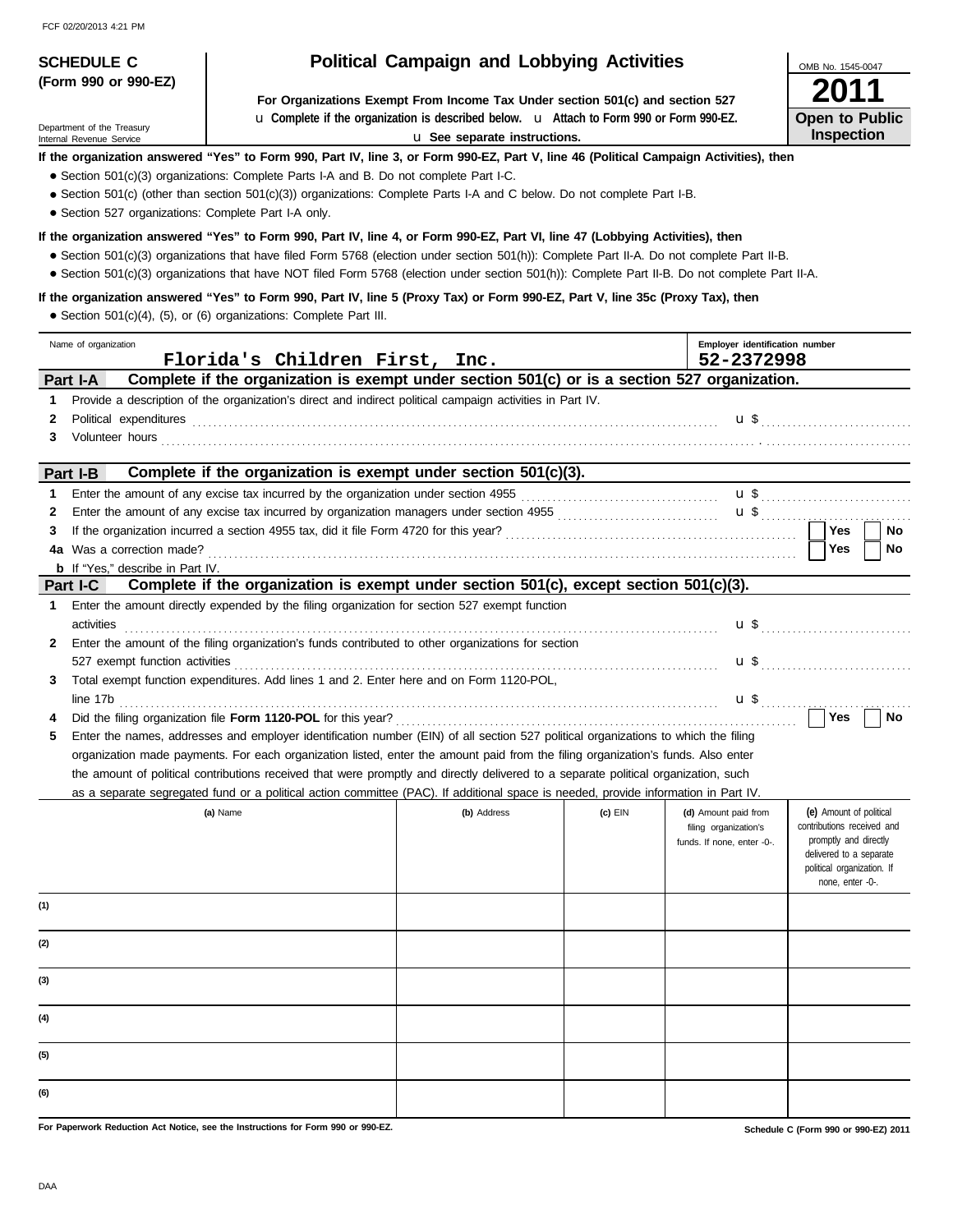|                           | Schedule C (Form 990 or 990-EZ) 2011            | Florida's Children First, Inc.                                                                                 |  | 52-2372998                                                                                                    | Page 2         |
|---------------------------|-------------------------------------------------|----------------------------------------------------------------------------------------------------------------|--|---------------------------------------------------------------------------------------------------------------|----------------|
| Part II-A                 |                                                 |                                                                                                                |  | Complete if the organization is exempt under section 501(c)(3) and filed Form 5768 (election under            |                |
|                           | section $501(h)$ ).                             |                                                                                                                |  |                                                                                                               |                |
| A Check u                 |                                                 |                                                                                                                |  | if the filing organization belongs to an affiliated group (and list in Part IV each affiliated group member's |                |
|                           |                                                 | name, address, EIN, expenses, and share of excess lobbying expenditures).                                      |  |                                                                                                               |                |
| <b>B</b> Check <b>u</b> l |                                                 | if the filing organization checked box A and "limited control" provisions apply.                               |  |                                                                                                               |                |
|                           |                                                 | <b>Limits on Lobbying Expenditures</b>                                                                         |  | (a) Filing                                                                                                    | (b) Affiliated |
|                           |                                                 | (The term "expenditures" means amounts paid or incurred.)                                                      |  | organization's totals                                                                                         | group totals   |
|                           |                                                 | 1a Total lobbying expenditures to influence public opinion (grass roots lobbying)                              |  |                                                                                                               |                |
|                           |                                                 | Total lobbying expenditures to influence a legislative body (direct lobbying) [[[[[[[[[[[[[[[[[[[[[[[[[[[[[[]] |  |                                                                                                               |                |
|                           |                                                 |                                                                                                                |  |                                                                                                               |                |
| d                         | Other exempt purpose expenditures               |                                                                                                                |  |                                                                                                               |                |
|                           |                                                 |                                                                                                                |  |                                                                                                               |                |
|                           |                                                 | f Lobbying nontaxable amount. Enter the amount from the following table in both                                |  |                                                                                                               |                |
| columns.                  |                                                 |                                                                                                                |  |                                                                                                               |                |
|                           | If the amount on line 1e, column (a) or (b) is: | The lobbying nontaxable amount is:                                                                             |  |                                                                                                               |                |
|                           | Not over \$500,000                              | 20% of the amount on line 1e.                                                                                  |  |                                                                                                               |                |
|                           | Over \$500,000 but not over \$1,000,000         | \$100,000 plus 15% of the excess over \$500,000.                                                               |  |                                                                                                               |                |
|                           | Over \$1,000,000 but not over \$1,500,000       | \$175,000 plus 10% of the excess over \$1,000,000.                                                             |  |                                                                                                               |                |
|                           | Over \$1,500,000 but not over \$17,000,000      | \$225,000 plus 5% of the excess over \$1,500,000.                                                              |  |                                                                                                               |                |
|                           | Over \$17,000,000                               | \$1,000,000.                                                                                                   |  |                                                                                                               |                |
| a                         |                                                 |                                                                                                                |  |                                                                                                               |                |
|                           |                                                 |                                                                                                                |  |                                                                                                               |                |
|                           |                                                 |                                                                                                                |  |                                                                                                               |                |
|                           |                                                 | If there is an amount other than zero on either line 1h or line 1i, did the organization file Form 4720        |  |                                                                                                               |                |
|                           |                                                 |                                                                                                                |  |                                                                                                               | Yes<br>No      |

**4-Year Averaging Period Under Section 501(h)**

### **(Some organizations that made a section 501(h) election do not have to complete all of the five columns below. See the instructions for lines 2a through 2f on page 4.)**

| Lobbying Expenditures During 4-Year Averaging Period                                 |          |          |            |            |           |  |
|--------------------------------------------------------------------------------------|----------|----------|------------|------------|-----------|--|
| Calendar year (or fiscal year<br>beginning in)                                       | (a) 2008 | (b) 2009 | $(c)$ 2010 | $(d)$ 2011 | (e) Total |  |
| 2a Lobbying nontaxable amount                                                        |          |          |            |            |           |  |
| <b>b</b> Lobbying ceiling amount<br>$(150\% \text{ of line } 2a, \text{ column}(e))$ |          |          |            |            |           |  |
| c Total lobbying expenditures                                                        |          |          |            |            |           |  |
| <b>d</b> Grassroots nontaxable amount                                                |          |          |            |            |           |  |
| e Grassroots ceiling amount<br>$(150\% \text{ of line } 2d, \text{ column } (e))$    |          |          |            |            |           |  |
| f Grassroots lobbying expenditures                                                   |          |          |            |            |           |  |

**Schedule C (Form 990 or 990-EZ) 2011**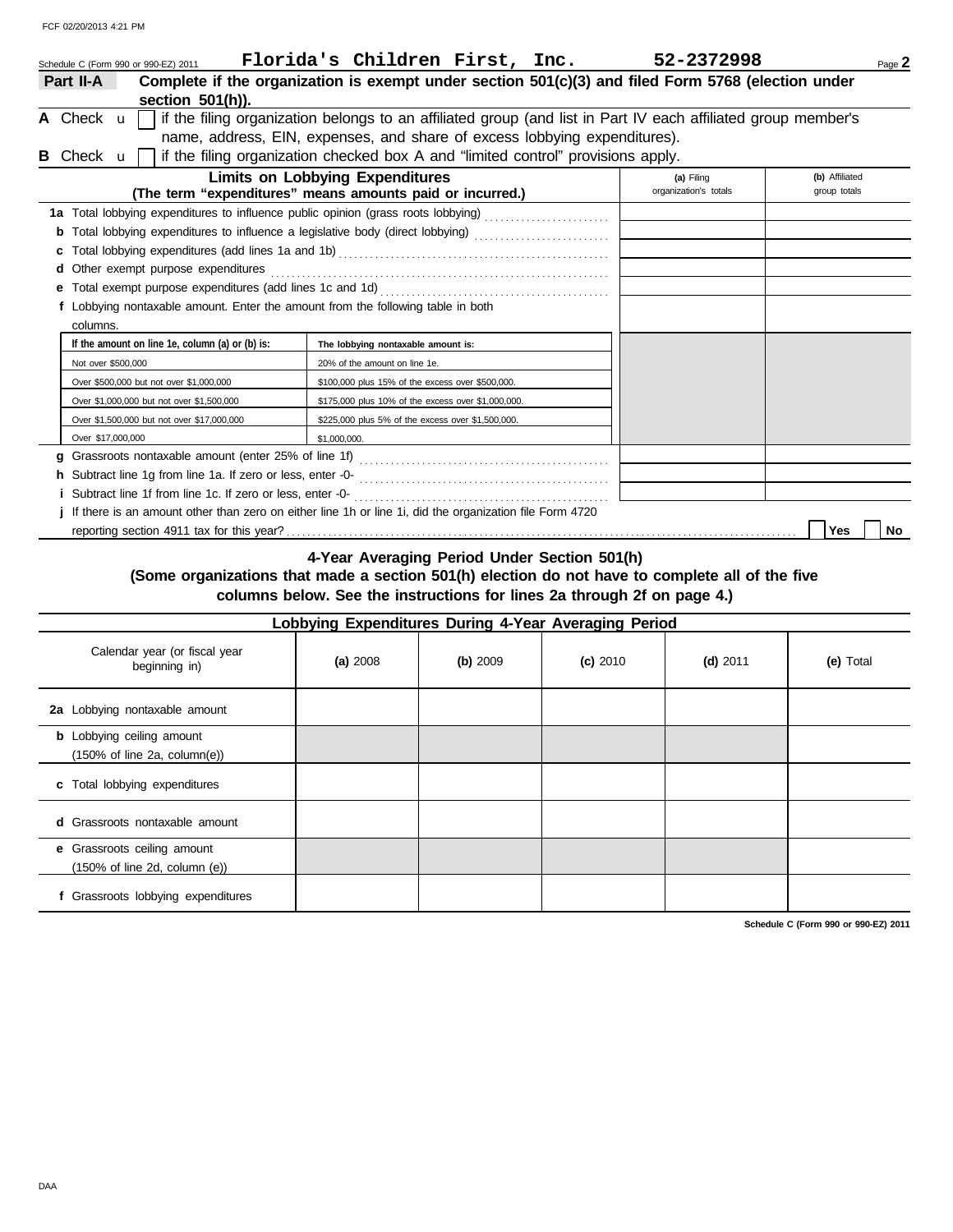| Complete if the organization is exempt under section 501(c)(3) and has NOT filed Form 5768<br>Part II-B                                                                                                                                  |                         |                         |                         | Page 3 |
|------------------------------------------------------------------------------------------------------------------------------------------------------------------------------------------------------------------------------------------|-------------------------|-------------------------|-------------------------|--------|
| (election under section 501(h)).                                                                                                                                                                                                         | (a)                     |                         | (b)                     |        |
| For each "Yes" response to lines 1a through 1i below, provide in Part IV a detailed description<br>of the lobbying activity.                                                                                                             | <b>Yes</b>              | <b>No</b>               | Amount                  |        |
| During the year, did the filing organization attempt to influence foreign, national, state or local<br>1<br>legislation, including any attempt to influence public opinion on a legislative matter or<br>referendum, through the use of: |                         |                         |                         |        |
|                                                                                                                                                                                                                                          | x                       |                         |                         |        |
| <b>b</b> Paid staff or management (include compensation in expenses reported on lines 1c through 1i)?                                                                                                                                    | $\overline{\mathbf{x}}$ |                         |                         |        |
|                                                                                                                                                                                                                                          |                         | X                       |                         |        |
|                                                                                                                                                                                                                                          |                         | $\overline{\mathbf{x}}$ |                         |        |
|                                                                                                                                                                                                                                          |                         | $\mathbf x$             |                         |        |
|                                                                                                                                                                                                                                          | $\mathbf{x}$            | $\overline{\mathbf{x}}$ |                         |        |
|                                                                                                                                                                                                                                          |                         | $\mathbf x$             |                         | 36,090 |
| h Rallies, demonstrations, seminars, conventions, speeches, lectures, or any similar means?                                                                                                                                              |                         | $\overline{\mathbf{x}}$ |                         |        |
| <i>i</i> Other activities?                                                                                                                                                                                                               |                         |                         |                         | 36,090 |
| 2a Did the activities in line 1 cause the organization to be not described in section $501(c)(3)$ ?                                                                                                                                      |                         | х                       |                         |        |
|                                                                                                                                                                                                                                          |                         |                         |                         |        |
| c If "Yes," enter the amount of any tax incurred by organization managers under section 4912                                                                                                                                             |                         |                         |                         |        |
|                                                                                                                                                                                                                                          |                         |                         |                         |        |
| Complete if the organization is exempt under section 501(c)(4), section 501(c)(5), or section<br>Part III-A<br>$501(c)(6)$ .                                                                                                             |                         |                         |                         |        |
|                                                                                                                                                                                                                                          |                         |                         | Yes                     | No     |
| 1                                                                                                                                                                                                                                        |                         |                         | $\mathbf{1}$            |        |
| 2                                                                                                                                                                                                                                        |                         |                         | $\overline{2}$          |        |
|                                                                                                                                                                                                                                          |                         |                         | $\overline{\mathbf{3}}$ |        |
| Complete if the organization is exempt under section $501(c)(4)$ , section $501(c)(5)$ , or section<br>Part III-B                                                                                                                        |                         |                         |                         |        |
| 501(c)(6) and if either (a) BOTH Part III-A, lines 1 and 2, are answered "No" OR (b) if Part III-A, line 3, is<br>answered "Yes."                                                                                                        |                         |                         |                         |        |
| 1                                                                                                                                                                                                                                        |                         | $\mathbf{1}$            |                         |        |
| Section 162(e) nondeductible lobbying and political expenditures (do not include amounts of<br>2                                                                                                                                         |                         |                         |                         |        |
| political expenses for which the section 527(f) tax was paid).                                                                                                                                                                           |                         |                         |                         |        |
|                                                                                                                                                                                                                                          |                         | 2a                      |                         |        |
|                                                                                                                                                                                                                                          |                         | 2b                      |                         |        |
| Total<br>c                                                                                                                                                                                                                               |                         | 2c                      |                         |        |
| 3                                                                                                                                                                                                                                        |                         | $\mathbf{3}$            |                         |        |
| If notices were sent and the amount on line 2c exceeds the amount on line 3, what portion of the<br>4                                                                                                                                    |                         |                         |                         |        |
| excess does the organization agree to carryover to the reasonable estimate of nondeductible lobbying                                                                                                                                     |                         |                         |                         |        |
| and political expenditure next year?                                                                                                                                                                                                     |                         | 4                       |                         |        |
| 5                                                                                                                                                                                                                                        |                         | 5                       |                         |        |
| <b>Part IV</b><br>Supplemental Information                                                                                                                                                                                               |                         |                         |                         |        |
| Complete this part to provide the descriptions required for Part I-A, line 1; Part I-B, line 4; Part I-C, line 5; Part II-A; and Part II-B, line<br>1. Also, complete this part for any additional information.                          |                         |                         |                         |        |
| Schedule C, Part II-B, Line 1                                                                                                                                                                                                            |                         |                         |                         |        |
|                                                                                                                                                                                                                                          |                         |                         |                         |        |

the opinion of the organization would improve child welfare services by

contacting individual legislators. FCF staff and Florida Youth Shine

members are sometimes asked questions, provide information, testify at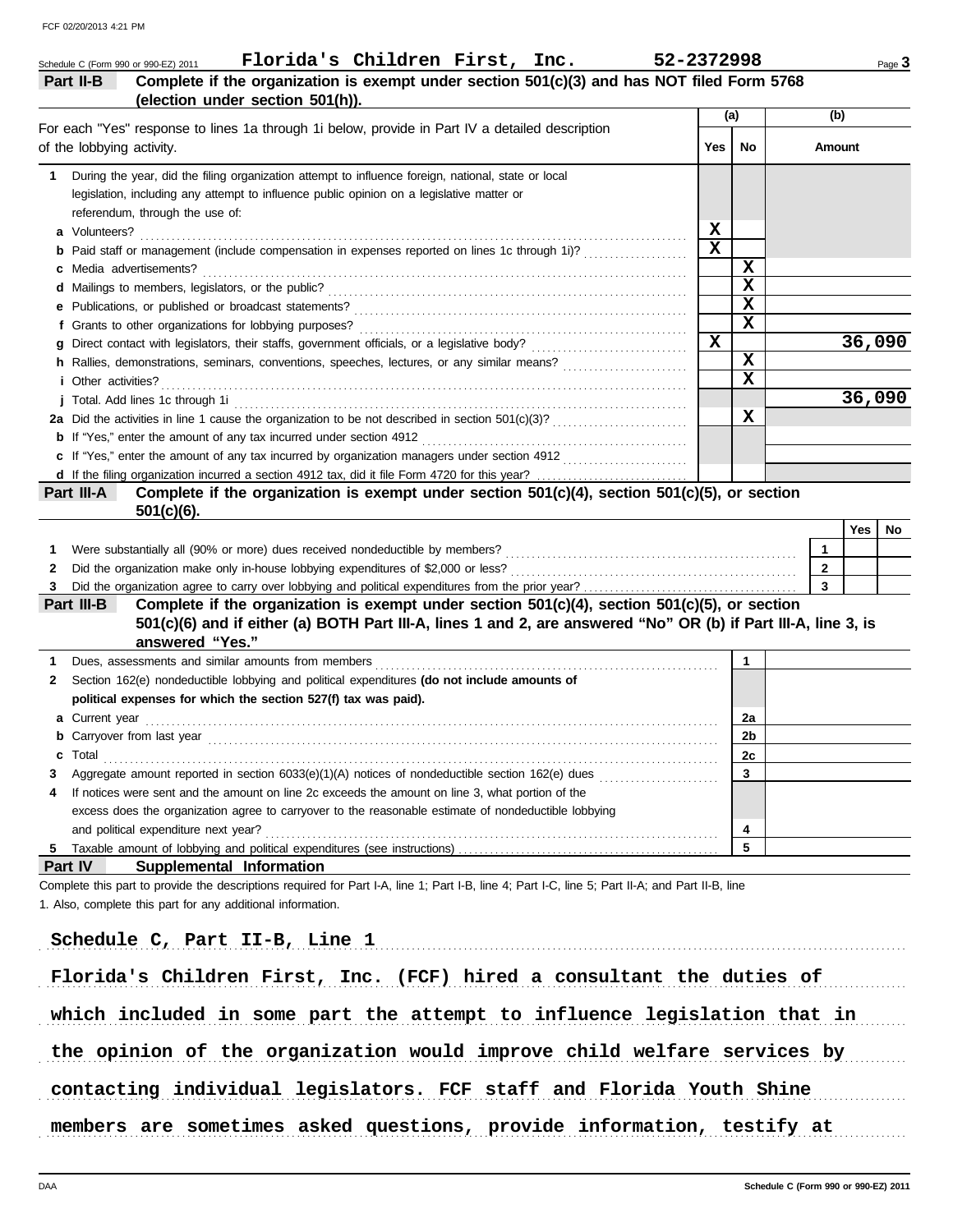|         | Schedule C (Form 990 or 990-EZ) 2011 |                                      | Florida's Children First, Inc.                 |  | 52-2372998 | $Page$ <sup>4</sup> |
|---------|--------------------------------------|--------------------------------------|------------------------------------------------|--|------------|---------------------|
| Part IV |                                      | Supplemental Information (continued) |                                                |  |            |                     |
|         |                                      |                                      | hearings and educate on the subject of a bill. |  |            |                     |
|         |                                      |                                      |                                                |  |            |                     |
|         |                                      |                                      |                                                |  |            |                     |
|         |                                      |                                      |                                                |  |            |                     |
|         |                                      |                                      |                                                |  |            |                     |
|         |                                      |                                      |                                                |  |            |                     |
|         |                                      |                                      |                                                |  |            |                     |
|         |                                      |                                      |                                                |  |            |                     |
|         |                                      |                                      |                                                |  |            |                     |
|         |                                      |                                      |                                                |  |            |                     |
|         |                                      |                                      |                                                |  |            |                     |
|         |                                      |                                      |                                                |  |            |                     |
|         |                                      |                                      |                                                |  |            |                     |
|         |                                      |                                      |                                                |  |            |                     |
|         |                                      |                                      |                                                |  |            |                     |
|         |                                      |                                      |                                                |  |            |                     |
|         |                                      |                                      |                                                |  |            |                     |
|         |                                      |                                      |                                                |  |            |                     |
|         |                                      |                                      |                                                |  |            |                     |
|         |                                      |                                      |                                                |  |            |                     |
|         |                                      |                                      |                                                |  |            |                     |
|         |                                      |                                      |                                                |  |            |                     |
|         |                                      |                                      |                                                |  |            |                     |
|         |                                      |                                      |                                                |  |            |                     |
|         |                                      |                                      |                                                |  |            |                     |
|         |                                      |                                      |                                                |  |            |                     |
|         |                                      |                                      |                                                |  |            |                     |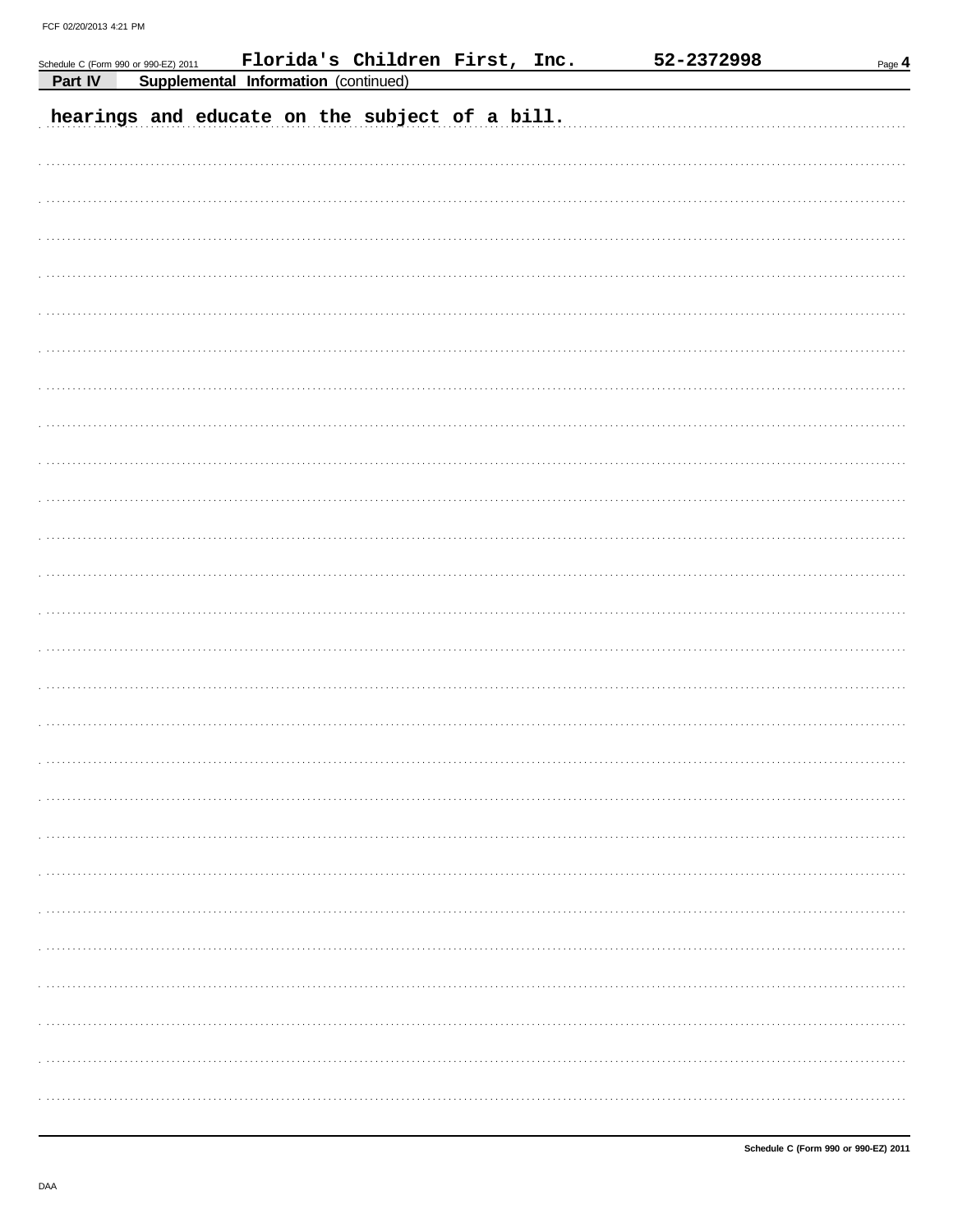Department of the Treasury Internal Revenue Service **Name of the organization**

**(Form 990)**

## **SCHEDULE D Supplemental Financial Statements**

u **Attach to Form 990.** u **See separate instructions. Part IV, line 6, 7, 8, 9, 10, 11a, 11b, 11c, 11d, 11e, 11f, 12a, or 12b.** u **Complete if the organization answered "Yes," to Form 990,**

| OMB No. 1545-0047            |
|------------------------------|
| 2011                         |
| Open to Public<br>Inspection |

**Employer identification number**

|    | Florida's Children First, Inc.                                                                                                                                           |                                                     | 52-2372998 |                                 |  |
|----|--------------------------------------------------------------------------------------------------------------------------------------------------------------------------|-----------------------------------------------------|------------|---------------------------------|--|
|    | Organizations Maintaining Donor Advised Funds or Other Similar Funds or Accounts. Complete if the<br>Part I<br>organization answered "Yes" to Form 990, Part IV, line 6. |                                                     |            |                                 |  |
|    |                                                                                                                                                                          | (a) Donor advised funds                             |            | (b) Funds and other accounts    |  |
| 1. | Total number at end of year                                                                                                                                              |                                                     |            |                                 |  |
| 2  |                                                                                                                                                                          |                                                     |            |                                 |  |
| 3  |                                                                                                                                                                          |                                                     |            |                                 |  |
| 4  |                                                                                                                                                                          |                                                     |            |                                 |  |
| 5  | Did the organization inform all donors and donor advisors in writing that the assets held in donor advised                                                               |                                                     |            |                                 |  |
|    |                                                                                                                                                                          |                                                     |            | Yes<br>No                       |  |
| 6  | Did the organization inform all grantees, donors, and donor advisors in writing that grant funds can be used                                                             |                                                     |            |                                 |  |
|    | only for charitable purposes and not for the benefit of the donor or donor advisor, or for any other purpose                                                             |                                                     |            |                                 |  |
|    | Conservation Easements. Complete if the organization answered "Yes" to Form 990, Part IV, line 7.<br>Part II                                                             |                                                     |            | Yes<br>No                       |  |
| 1  | Purpose(s) of conservation easements held by the organization (check all that apply).                                                                                    |                                                     |            |                                 |  |
|    | Preservation of land for public use (e.g., recreation or education)                                                                                                      | Preservation of an historically important land area |            |                                 |  |
|    | Protection of natural habitat                                                                                                                                            | Preservation of a certified historic structure      |            |                                 |  |
|    | Preservation of open space                                                                                                                                               |                                                     |            |                                 |  |
| 2  | Complete lines 2a through 2d if the organization held a qualified conservation contribution in the form of a conservation                                                |                                                     |            |                                 |  |
|    | easement on the last day of the tax year.                                                                                                                                |                                                     |            |                                 |  |
|    |                                                                                                                                                                          |                                                     |            | Held at the End of the Tax Year |  |
| а  |                                                                                                                                                                          |                                                     | 2a         |                                 |  |
| b  |                                                                                                                                                                          |                                                     | 2b         |                                 |  |
| с  |                                                                                                                                                                          |                                                     | 2c         |                                 |  |
| d  | Number of conservation easements included in (c) acquired after 8/17/06, and not on a                                                                                    |                                                     |            |                                 |  |
|    | historic structure listed in the National Register                                                                                                                       |                                                     | 2d         |                                 |  |
| 3  | Number of conservation easements modified, transferred, released, extinguished, or terminated by the organization during the                                             |                                                     |            |                                 |  |
|    | tax year $\mathbf u$                                                                                                                                                     |                                                     |            |                                 |  |
|    | Number of states where property subject to conservation easement is located <b>u</b>                                                                                     |                                                     |            |                                 |  |
| 5  | Does the organization have a written policy regarding the periodic monitoring, inspection, handling of                                                                   |                                                     |            |                                 |  |
|    | violations, and enforcement of the conservation easements it holds?                                                                                                      |                                                     |            | Yes<br><b>No</b>                |  |
| 6  | Staff and volunteer hours devoted to monitoring, inspecting, and enforcing conservation easements during the year                                                        |                                                     |            |                                 |  |
|    | u <sub></sub>                                                                                                                                                            |                                                     |            |                                 |  |
| 7  | Amount of expenses incurred in monitoring, inspecting, and enforcing conservation easements during the year                                                              |                                                     |            |                                 |  |
|    | ս \$                                                                                                                                                                     |                                                     |            |                                 |  |
|    | Does each conservation easement reported on line 2(d) above satisfy the requirements of section 170(h)(4)(B)                                                             |                                                     |            | Yes<br>No                       |  |
| 9  | (i) and section $170(h)(4)(B)(ii)?$<br>In Part XIV, describe how the organization reports conservation easements in its revenue and expense statement, and               |                                                     |            |                                 |  |
|    | balance sheet, and include, if applicable, the text of the footnote to the organization's financial statements that describes the                                        |                                                     |            |                                 |  |
|    | organization's accounting for conservation easements.                                                                                                                    |                                                     |            |                                 |  |
|    | Organizations Maintaining Collections of Art, Historical Treasures, or Other Similar Assets.<br>Part III                                                                 |                                                     |            |                                 |  |
|    | Complete if the organization answered "Yes" to Form 990, Part IV, line 8.                                                                                                |                                                     |            |                                 |  |
|    | 1a If the organization elected, as permitted under SFAS 116 (ASC 958), not to report in its revenue statement and balance sheet                                          |                                                     |            |                                 |  |
|    | works of art, historical treasures, or other similar assets held for public exhibition, education, or research in furtherance of                                         |                                                     |            |                                 |  |
|    | public service, provide, in Part XIV, the text of the footnote to its financial statements that describes these items.                                                   |                                                     |            |                                 |  |
| b  | If the organization elected, as permitted under SFAS 116 (ASC 958), to report in its revenue statement and balance sheet                                                 |                                                     |            |                                 |  |
|    | works of art, historical treasures, or other similar assets held for public exhibition, education, or research in furtherance of                                         |                                                     |            |                                 |  |
|    | public service, provide the following amounts relating to these items:                                                                                                   |                                                     |            |                                 |  |
|    |                                                                                                                                                                          |                                                     |            | $\mathbf{u}$ \$                 |  |
|    |                                                                                                                                                                          |                                                     |            |                                 |  |
| 2  | If the organization received or held works of art, historical treasures, or other similar assets for financial gain, provide the                                         |                                                     |            |                                 |  |
|    | following amounts required to be reported under SFAS 116 (ASC 958) relating to these items:                                                                              |                                                     |            |                                 |  |
| а  |                                                                                                                                                                          |                                                     |            | $\mathbf{u}$ \$                 |  |
| b  |                                                                                                                                                                          |                                                     |            | u \$                            |  |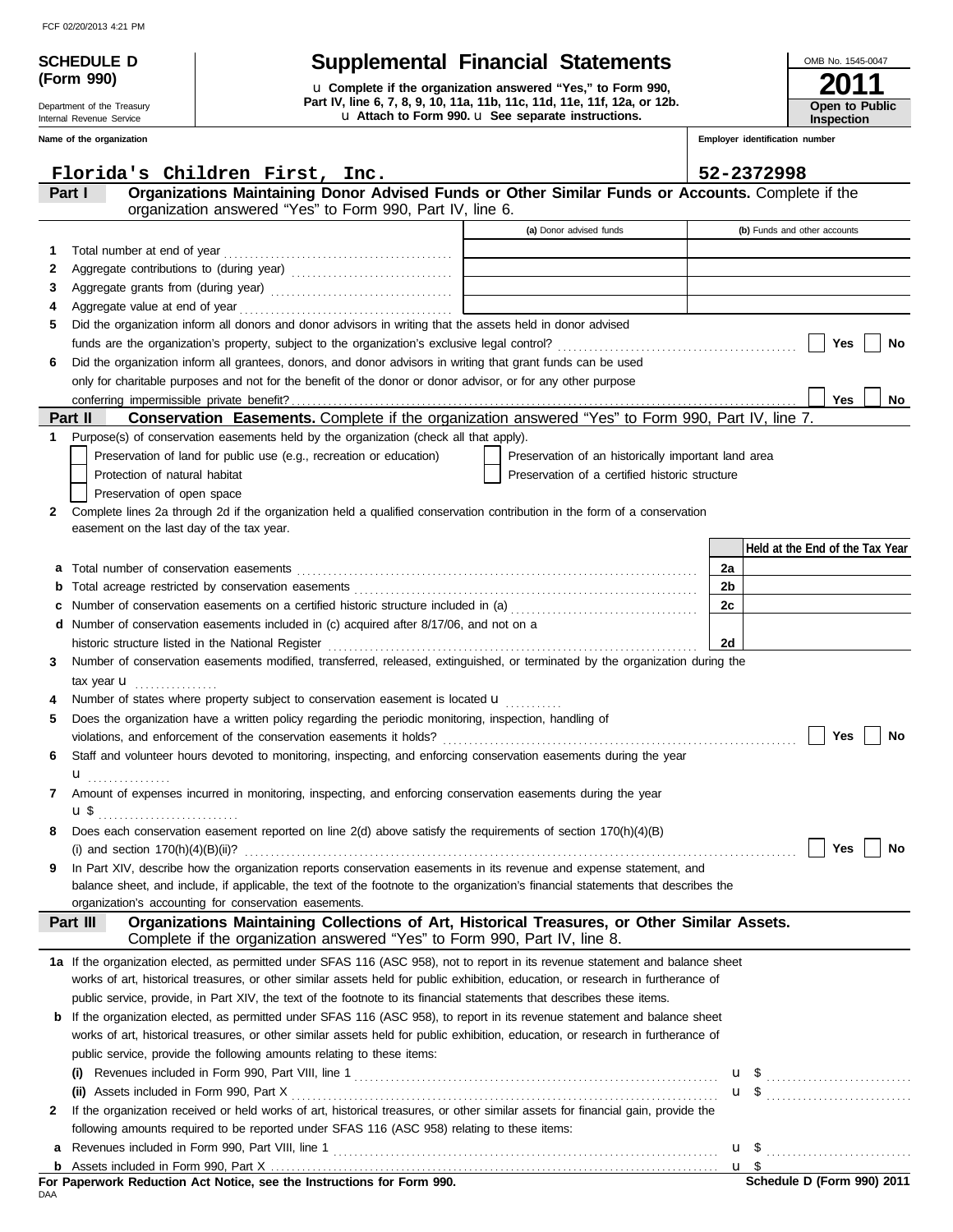|    | Schedule D (Form 990) 2011 Florida's Children First, Inc.                                                                                                                                                                            |                                         |                                    |                    | 52-2372998                      |                      | Page 2              |
|----|--------------------------------------------------------------------------------------------------------------------------------------------------------------------------------------------------------------------------------------|-----------------------------------------|------------------------------------|--------------------|---------------------------------|----------------------|---------------------|
|    | Organizations Maintaining Collections of Art, Historical Treasures, or Other Similar Assets (continued)<br>Part III                                                                                                                  |                                         |                                    |                    |                                 |                      |                     |
| 3. | Using the organization's acquisition, accession, and other records, check any of the following that are a significant use of its<br>collection items (check all that apply):                                                         |                                         |                                    |                    |                                 |                      |                     |
| a  | Public exhibition                                                                                                                                                                                                                    | d                                       | Loan or exchange programs          |                    |                                 |                      |                     |
| b  | Scholarly research                                                                                                                                                                                                                   | е                                       |                                    |                    |                                 |                      |                     |
|    | Preservation for future generations                                                                                                                                                                                                  |                                         |                                    |                    |                                 |                      |                     |
| c  |                                                                                                                                                                                                                                      |                                         |                                    |                    |                                 |                      |                     |
|    | Provide a description of the organization's collections and explain how they further the organization's exempt purpose in Part                                                                                                       |                                         |                                    |                    |                                 |                      |                     |
|    | XIV.                                                                                                                                                                                                                                 |                                         |                                    |                    |                                 |                      |                     |
| 5  | During the year, did the organization solicit or receive donations of art, historical treasures, or other similar                                                                                                                    |                                         |                                    |                    |                                 |                      |                     |
|    | Escrow and Custodial Arrangements. Complete if the organization answered "Yes" to Form 990, Part IV,<br>Part IV                                                                                                                      |                                         |                                    |                    |                                 |                      | Yes<br>No           |
|    |                                                                                                                                                                                                                                      |                                         |                                    |                    |                                 |                      |                     |
|    | line 9, or reported an amount on Form 990, Part X, line 21.                                                                                                                                                                          |                                         |                                    |                    |                                 |                      |                     |
|    | 1a Is the organization an agent, trustee, custodian or other intermediary for contributions or other assets not                                                                                                                      |                                         |                                    |                    |                                 |                      |                     |
|    |                                                                                                                                                                                                                                      |                                         |                                    |                    |                                 |                      | Yes<br>No           |
|    | <b>b</b> If "Yes," explain the arrangement in Part XIV and complete the following table:                                                                                                                                             |                                         |                                    |                    |                                 |                      |                     |
|    |                                                                                                                                                                                                                                      |                                         |                                    |                    |                                 |                      | Amount              |
|    | c Beginning balance <b>contract the contract of the contract of the contract of the contract of the contract of the contract of the contract of the contract of the contract of the contract of the contract of the contract of </b> |                                         |                                    |                    |                                 | 1c                   |                     |
|    |                                                                                                                                                                                                                                      |                                         |                                    |                    |                                 | 1d                   |                     |
|    |                                                                                                                                                                                                                                      |                                         |                                    |                    |                                 | 1e                   |                     |
|    | Ending balance with an accommodal control of the control of the control of the control of the control of the control of the control of the control of the control of the control of the control of the control of the control        |                                         |                                    |                    |                                 | 1f                   |                     |
|    |                                                                                                                                                                                                                                      |                                         |                                    |                    |                                 |                      | Yes<br><b>No</b>    |
|    | <b>b</b> If "Yes," explain the arrangement in Part XIV.                                                                                                                                                                              |                                         |                                    |                    |                                 |                      |                     |
|    | Endowment Funds. Complete if the organization answered "Yes" to Form 990, Part IV, line 10.<br><b>Part V</b>                                                                                                                         |                                         |                                    |                    |                                 |                      |                     |
|    |                                                                                                                                                                                                                                      | (a) Current year                        | (b) Prior year                     | (c) Two years back |                                 | (d) Three years back | (e) Four years back |
|    | 1a Beginning of year balance                                                                                                                                                                                                         |                                         |                                    |                    |                                 |                      |                     |
|    | <b>b</b> Contributions <b>contributions</b>                                                                                                                                                                                          |                                         |                                    |                    |                                 |                      |                     |
|    | c Net investment earnings, gains, and                                                                                                                                                                                                |                                         |                                    |                    |                                 |                      |                     |
|    |                                                                                                                                                                                                                                      |                                         |                                    |                    |                                 |                      |                     |
|    | d Grants or scholarships                                                                                                                                                                                                             |                                         |                                    |                    |                                 |                      |                     |
|    | e Other expenditures for facilities and                                                                                                                                                                                              |                                         |                                    |                    |                                 |                      |                     |
|    |                                                                                                                                                                                                                                      |                                         |                                    |                    |                                 |                      |                     |
|    | f Administrative expenses                                                                                                                                                                                                            |                                         |                                    |                    |                                 |                      |                     |
|    | End of year balance                                                                                                                                                                                                                  |                                         |                                    |                    |                                 |                      |                     |
|    | Provide the estimated percentage of the current year end balance (line 1g, column (a)) held as:                                                                                                                                      |                                         |                                    |                    |                                 |                      |                     |
|    | Board designated or quasi-endowment <b>u</b> %                                                                                                                                                                                       |                                         |                                    |                    |                                 |                      |                     |
|    | <b>b</b> Permanent endowment <b>u</b> %                                                                                                                                                                                              |                                         |                                    |                    |                                 |                      |                     |
|    | c Temporarily restricted endowment <b>u</b>                                                                                                                                                                                          |                                         |                                    |                    |                                 |                      |                     |
|    | The percentages in lines 2a, 2b, and 2c should equal 100%.                                                                                                                                                                           |                                         |                                    |                    |                                 |                      |                     |
|    | 3a Are there endowment funds not in the possession of the organization that are held and administered for the                                                                                                                        |                                         |                                    |                    |                                 |                      |                     |
|    | organization by:                                                                                                                                                                                                                     |                                         |                                    |                    |                                 |                      | Yes<br>No           |
|    |                                                                                                                                                                                                                                      |                                         |                                    |                    |                                 |                      | 3a(i)               |
|    | (ii) related organizations entertainment and all the contract of the contract of the contract or contract or contract or contract or contract or contract or contract or contract or contract or contract or contract or contr       |                                         |                                    |                    |                                 |                      | 3a(ii)              |
|    |                                                                                                                                                                                                                                      |                                         |                                    |                    |                                 |                      | 3b                  |
|    | Describe in Part XIV the intended uses of the organization's endowment funds.                                                                                                                                                        |                                         |                                    |                    |                                 |                      |                     |
|    | Land, Buildings, and Equipment. See Form 990, Part X, line 10.<br><b>Part VI</b>                                                                                                                                                     |                                         |                                    |                    |                                 |                      |                     |
|    | Description of property                                                                                                                                                                                                              | (a) Cost or other basis<br>(investment) | (b) Cost or other basis<br>(other) |                    | (c) Accumulated<br>depreciation |                      | (d) Book value      |
|    |                                                                                                                                                                                                                                      |                                         |                                    |                    |                                 |                      |                     |
|    |                                                                                                                                                                                                                                      |                                         |                                    |                    |                                 |                      |                     |
|    | c Leasehold improvements                                                                                                                                                                                                             |                                         |                                    |                    |                                 |                      |                     |
|    |                                                                                                                                                                                                                                      |                                         |                                    | 27,300             |                                 | 25,960               | 1,340               |
|    |                                                                                                                                                                                                                                      |                                         |                                    |                    |                                 |                      |                     |
|    | Total. Add lines 1a through 1e. (Column (d) must equal Form 990, Part X, column (B), line 10(c).)                                                                                                                                    |                                         |                                    |                    |                                 | u                    | 1,340               |
|    |                                                                                                                                                                                                                                      |                                         |                                    |                    |                                 |                      |                     |

**Schedule D (Form 990) 2011**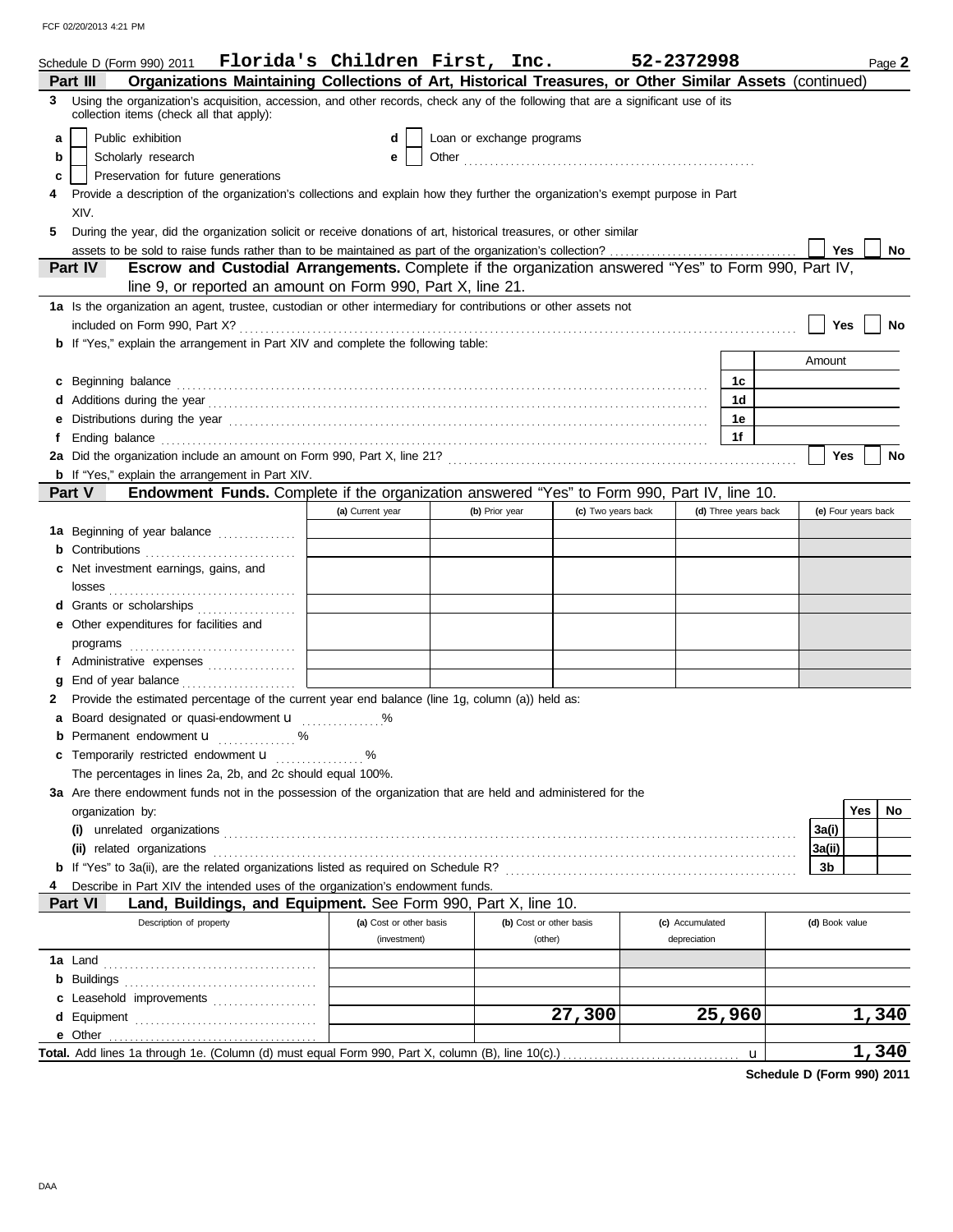| Florida's Children First, Inc.<br>Schedule D (Form 990) 2011                    |                | 52-2372998                       | Page 3 |
|---------------------------------------------------------------------------------|----------------|----------------------------------|--------|
| Investments-Other Securities. See Form 990, Part X, line 12.<br>Part VII        |                |                                  |        |
| (a) Description of security or category                                         | (b) Book value | (c) Method of valuation:         |        |
| (including name of security)                                                    |                | Cost or end-of-year market value |        |
| (1) Financial derivatives                                                       |                |                                  |        |
| (2)                                                                             |                |                                  |        |
| (3)<br>Other                                                                    |                |                                  |        |
| (A)                                                                             |                |                                  |        |
| (B)                                                                             |                |                                  |        |
| (C)                                                                             |                |                                  |        |
| (D)                                                                             |                |                                  |        |
| (E)                                                                             |                |                                  |        |
| (F)                                                                             |                |                                  |        |
| (G)                                                                             |                |                                  |        |
| (H)                                                                             |                |                                  |        |
|                                                                                 |                |                                  |        |
| Total. (Column (b) must equal Form 990, Part X, col. (B) line 12.)<br><b>u</b>  |                |                                  |        |
| <b>Investments-Program Related.</b> See Form 990, Part X, line 13.<br>Part VIII |                |                                  |        |
| (a) Description of investment type                                              | (b) Book value | (c) Method of valuation:         |        |
|                                                                                 |                | Cost or end-of-year market value |        |

| (1)                                                                            |  |
|--------------------------------------------------------------------------------|--|
| (2)                                                                            |  |
| (3)                                                                            |  |
| (4)                                                                            |  |
| (5)                                                                            |  |
| (6)                                                                            |  |
| (7)                                                                            |  |
| (8)                                                                            |  |
| (9)                                                                            |  |
| (10)                                                                           |  |
| Total. (Column (b) must equal Form 990, Part X, col. (B) line 13.)<br><b>u</b> |  |
| Part IV<br>Other Assets See Ferm 000 Part Y line 15                            |  |

| Part IX | <b>Other Assets.</b> See Form 990, Part X, line 15. |                |
|---------|-----------------------------------------------------|----------------|
|         | (a) Description                                     | (b) Book value |
| (1)     |                                                     |                |
| (2)     |                                                     |                |
| (3)     |                                                     |                |
| (4)     |                                                     |                |
| (5)     |                                                     |                |
| (6)     |                                                     |                |
| (7)     |                                                     |                |
| (8)     |                                                     |                |
| (9)     |                                                     |                |
| (10)    |                                                     |                |

**Total.** (Column (b) must equal Form 990, Part X, col. (B) line 15.) . . . . . . . . . . . . . . . . . . . . . . . . . . . . . . . . . . . . . . . . . . . . . . . . . . . . . . . . . . . . . . . . . u

| Part X | <b>Other Liabilities.</b> See Form 990, Part X, line 25. |  |  |
|--------|----------------------------------------------------------|--|--|

|      | $\cdots$<br><b>Strict</b> Elabilities. Occ. Form 000, Fait A, line 20. |             |                |
|------|------------------------------------------------------------------------|-------------|----------------|
| 1.   | (a) Description of liability                                           |             | (b) Book value |
| (1)  | Federal income taxes                                                   |             |                |
| (2)  |                                                                        |             |                |
| (3)  |                                                                        |             |                |
| (4)  |                                                                        |             |                |
| (5)  |                                                                        |             |                |
| (6)  |                                                                        |             |                |
| (7)  |                                                                        |             |                |
| (8)  |                                                                        |             |                |
| (9)  |                                                                        |             |                |
| (10) |                                                                        |             |                |
| (11) |                                                                        |             |                |
|      | Total. (Column (b) must equal Form 990, Part X, col. (B) line 25.)     | $\mathbf u$ |                |

FIN 48 (ASC 740) Footnote. In Part XIV, provide the text of the footnote to the organization's financial statements that reports the **2.** organization's liability for uncertain tax positions under FIN 48 (ASC 740).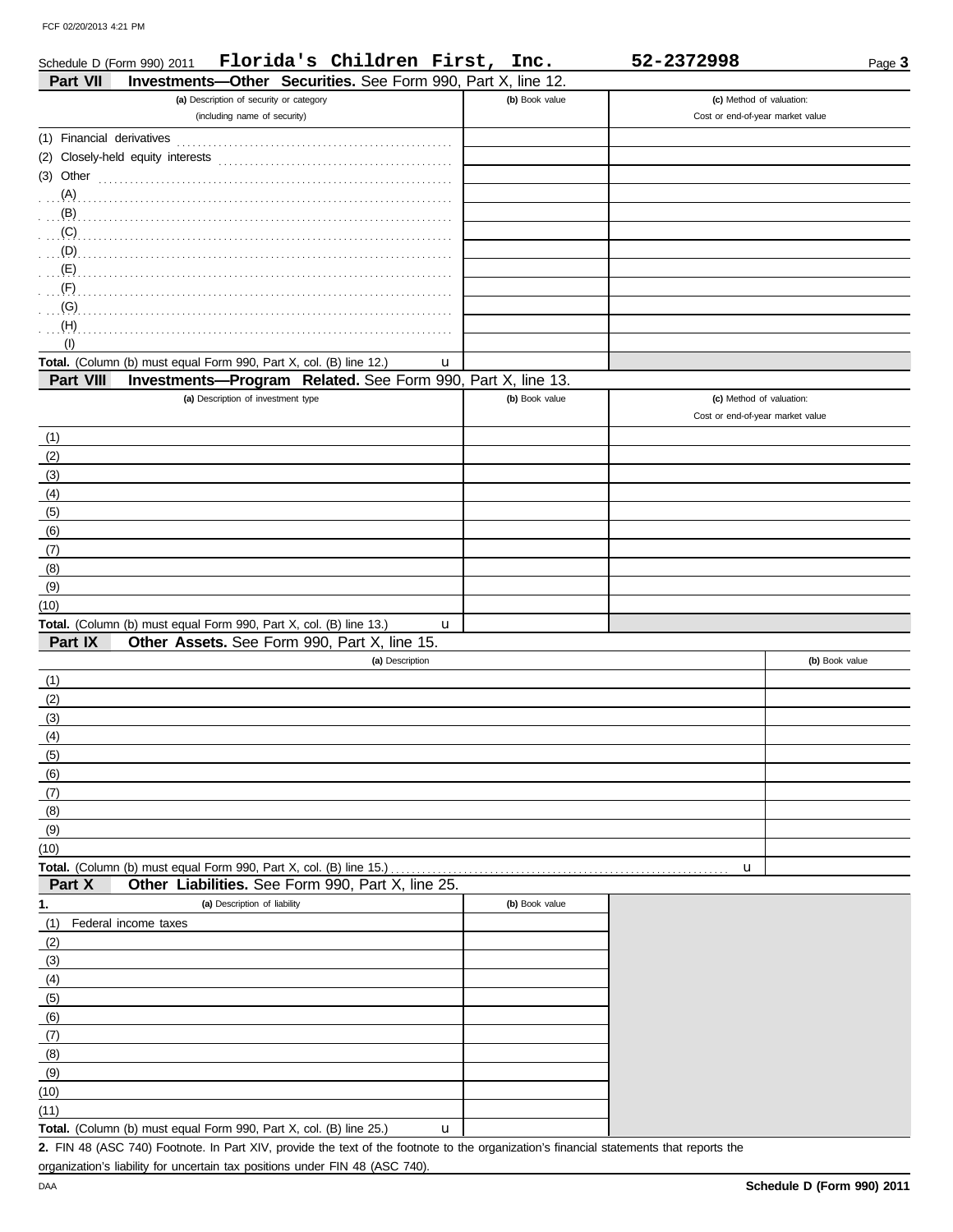|    | Schedule D (Form 990) 2011 Florida's Children First, Inc.                                                                                                                                                                          |                | 52-2372998     | Page 4    |
|----|------------------------------------------------------------------------------------------------------------------------------------------------------------------------------------------------------------------------------------|----------------|----------------|-----------|
|    | Reconciliation of Change in Net Assets from Form 990 to Audited Financial Statements<br>Part XI                                                                                                                                    |                |                |           |
| 1  |                                                                                                                                                                                                                                    |                | $\mathbf{1}$   | 970,948   |
| 2  |                                                                                                                                                                                                                                    |                | $\mathbf{2}$   | 1,035,878 |
| 3  |                                                                                                                                                                                                                                    |                | $\mathbf{3}$   | $-64,930$ |
| 4  |                                                                                                                                                                                                                                    |                | 4              |           |
| 5  | Donated services and use of facilities <b>constructs</b> and the service of the service of the services and use of facilities                                                                                                      |                | 5              |           |
| 6  | Investment expenses <b>constant expenses</b>                                                                                                                                                                                       |                | 6              |           |
| 7  |                                                                                                                                                                                                                                    |                | $\overline{7}$ |           |
| 8  |                                                                                                                                                                                                                                    |                | 8              |           |
| 9  |                                                                                                                                                                                                                                    |                | 9              |           |
| 10 |                                                                                                                                                                                                                                    |                | 10             | $-64,930$ |
|    | Part XII<br>Reconciliation of Revenue per Audited Financial Statements With Revenue per Return                                                                                                                                     |                |                |           |
| 1  |                                                                                                                                                                                                                                    |                | 1              | 970,948   |
| 2  | Amounts included on line 1 but not on Form 990, Part VIII, line 12:                                                                                                                                                                |                |                |           |
| а  |                                                                                                                                                                                                                                    | 2a             |                |           |
| b  |                                                                                                                                                                                                                                    | 2 <sub>b</sub> |                |           |
| с  |                                                                                                                                                                                                                                    | 2c             |                |           |
| d  |                                                                                                                                                                                                                                    | 2d             |                |           |
| е  | Add lines 2a through 2d <b>Martin Community Community</b> and the set of the set of the set of the set of the set of the set of the set of the set of the set of the set of the set of the set of the set of the set of the set of |                | 2e             |           |
| З  |                                                                                                                                                                                                                                    |                | $\mathbf{3}$   | 970,948   |
|    | Amounts included on Form 990, Part VIII, line 12, but not on line 1:                                                                                                                                                               |                |                |           |
| а  |                                                                                                                                                                                                                                    | 4a             |                |           |
| b  |                                                                                                                                                                                                                                    | 4b             |                |           |
| c  | Add lines 4a and 4b                                                                                                                                                                                                                |                | 4c             |           |
|    | Total revenue. Add lines 3 and 4c. (This must equal Form 990, Part I, line 12.)                                                                                                                                                    |                | 5              | 970,948   |
|    | Reconciliation of Expenses per Audited Financial Statements With Expenses per Return<br>Part XIII                                                                                                                                  |                |                |           |
| 1. | Total expenses and losses per audited financial statements                                                                                                                                                                         |                | 1              | 1,035,878 |
| 2  | Amounts included on line 1 but not on Form 990, Part IX, line 25:                                                                                                                                                                  |                |                |           |
| a  |                                                                                                                                                                                                                                    | 2a             |                |           |
|    |                                                                                                                                                                                                                                    | 2 <sub>b</sub> |                |           |
|    |                                                                                                                                                                                                                                    | 2c             |                |           |
| d  |                                                                                                                                                                                                                                    | 2d             |                |           |
| е  | Add lines 2a through 2d <b>Martin Community Community</b> and the set of the set of the set of the set of the set of the set of the set of the set of the set of the set of the set of the set of the set of the set of the set of |                | 2е             |           |
| З  |                                                                                                                                                                                                                                    |                | $\mathbf{3}$   | 1,035,878 |
|    | Amounts included on Form 990, Part IX, line 25, but not on line 1:                                                                                                                                                                 |                |                |           |
| a  |                                                                                                                                                                                                                                    | 4a             |                |           |
|    | <b>b</b> Other (Describe in Part XIV.)                                                                                                                                                                                             | 4b             |                |           |
| c  | Add lines 4a and 4b                                                                                                                                                                                                                |                | 4c             |           |
| 5  | Total expenses. Add lines 3 and 4c. (This must equal Form 990, Part I, line 18.)                                                                                                                                                   |                | 5              | 1,035,878 |
|    | Supplemental Information<br><b>Part XIV</b>                                                                                                                                                                                        |                |                |           |
|    | Complete this part to provide the descriptions required for Part II, lines 3, 5, and 9; Part III, lines 1a and 4; Part IV, lines 1b and 2b;                                                                                        |                |                |           |
|    | Part V, line 4; Part X, line 2; Part XI, line 8; Part XII, lines 2d and 4b; and Part XIII, lines 2d and 4b. Also complete this part to provide                                                                                     |                |                |           |
|    | any additional information.                                                                                                                                                                                                        |                |                |           |
|    |                                                                                                                                                                                                                                    |                |                |           |
|    |                                                                                                                                                                                                                                    |                |                |           |
|    |                                                                                                                                                                                                                                    |                |                |           |
|    |                                                                                                                                                                                                                                    |                |                |           |
|    |                                                                                                                                                                                                                                    |                |                |           |
|    |                                                                                                                                                                                                                                    |                |                |           |
|    |                                                                                                                                                                                                                                    |                |                |           |
|    |                                                                                                                                                                                                                                    |                |                |           |
|    |                                                                                                                                                                                                                                    |                |                |           |
|    |                                                                                                                                                                                                                                    |                |                |           |
|    |                                                                                                                                                                                                                                    |                |                |           |
|    |                                                                                                                                                                                                                                    |                |                |           |

**Schedule D (Form 990) 2011**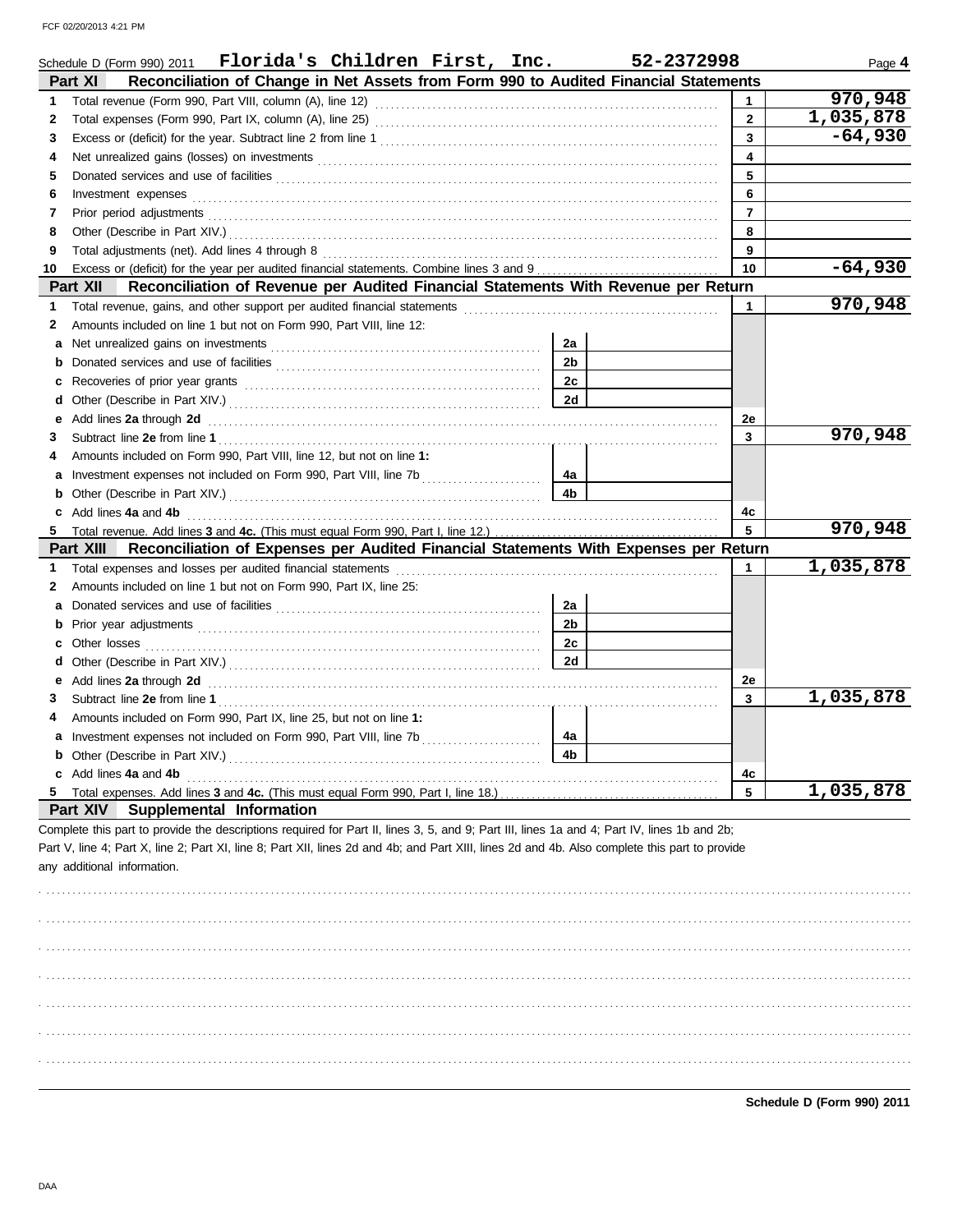|  | Schedule D (Form 990) 2011 Florida's Children First, Inc.<br>Part XIV Supplemental Information (continued) |  | 52-2372998 | Page 5 |
|--|------------------------------------------------------------------------------------------------------------|--|------------|--------|
|  |                                                                                                            |  |            |        |
|  |                                                                                                            |  |            |        |
|  |                                                                                                            |  |            |        |
|  |                                                                                                            |  |            |        |
|  |                                                                                                            |  |            |        |
|  |                                                                                                            |  |            |        |
|  |                                                                                                            |  |            |        |
|  |                                                                                                            |  |            |        |
|  |                                                                                                            |  |            |        |
|  |                                                                                                            |  |            |        |
|  |                                                                                                            |  |            |        |
|  |                                                                                                            |  |            |        |
|  |                                                                                                            |  |            |        |
|  |                                                                                                            |  |            |        |
|  |                                                                                                            |  |            |        |
|  |                                                                                                            |  |            |        |
|  |                                                                                                            |  |            |        |
|  |                                                                                                            |  |            |        |
|  |                                                                                                            |  |            |        |
|  |                                                                                                            |  |            |        |
|  |                                                                                                            |  |            |        |
|  |                                                                                                            |  |            |        |
|  |                                                                                                            |  |            |        |
|  |                                                                                                            |  |            |        |
|  |                                                                                                            |  |            |        |
|  |                                                                                                            |  |            |        |
|  |                                                                                                            |  |            |        |
|  |                                                                                                            |  |            |        |
|  |                                                                                                            |  |            |        |
|  |                                                                                                            |  |            |        |
|  |                                                                                                            |  |            |        |
|  |                                                                                                            |  |            |        |
|  |                                                                                                            |  |            |        |
|  |                                                                                                            |  |            |        |
|  |                                                                                                            |  |            |        |
|  |                                                                                                            |  |            |        |
|  |                                                                                                            |  |            | .      |
|  |                                                                                                            |  |            |        |
|  |                                                                                                            |  |            |        |
|  |                                                                                                            |  |            |        |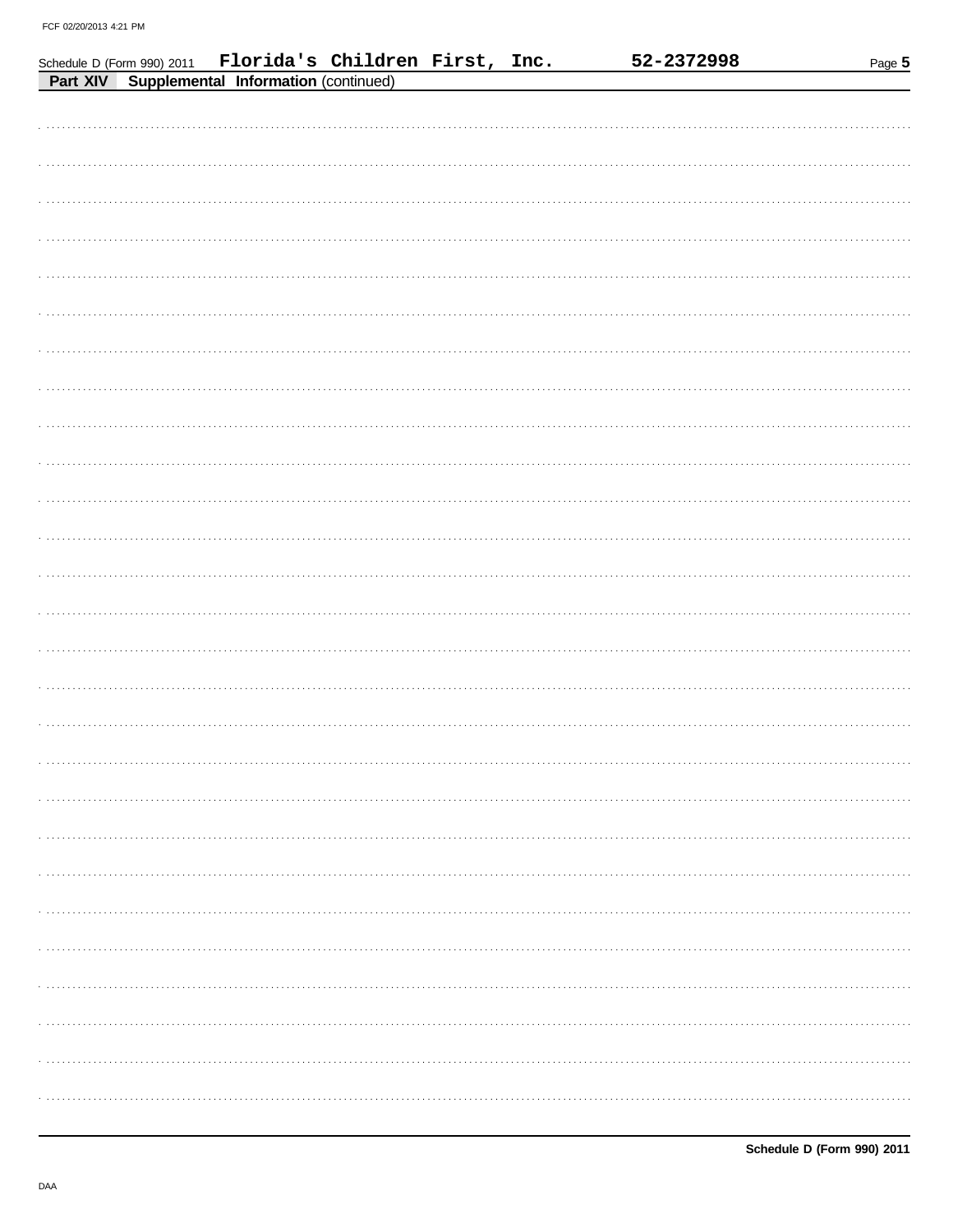|        | <b>SCHEDULE J</b>                                      |                                                                                                        | <b>Compensation Information</b>                                                                                                                                    |                                | OMB No. 1545-0047 |            |                  |
|--------|--------------------------------------------------------|--------------------------------------------------------------------------------------------------------|--------------------------------------------------------------------------------------------------------------------------------------------------------------------|--------------------------------|-------------------|------------|------------------|
|        | (Form 990)                                             |                                                                                                        | For certain Officers, Directors, Trustees, Key Employees, and Highest<br><b>Compensated Employees</b>                                                              |                                |                   |            |                  |
|        |                                                        |                                                                                                        | u Complete if the organization answered "Yes" to Form 990,<br>Part IV, line 23.                                                                                    |                                | Open to Public    |            |                  |
|        | Department of the Treasury<br>Internal Revenue Service |                                                                                                        | u Attach to Form 990. u See separate instructions.                                                                                                                 |                                |                   | Inspection |                  |
|        | Name of the organization                               |                                                                                                        |                                                                                                                                                                    | Employer identification number |                   |            |                  |
|        |                                                        | Florida's Children First, Inc.                                                                         |                                                                                                                                                                    | 52-2372998                     |                   |            |                  |
| Part I |                                                        | Questions Regarding Compensation                                                                       |                                                                                                                                                                    |                                |                   |            |                  |
|        |                                                        |                                                                                                        |                                                                                                                                                                    |                                |                   | Yes        | No               |
|        |                                                        |                                                                                                        |                                                                                                                                                                    |                                |                   |            |                  |
|        |                                                        |                                                                                                        | 1a Check the appropriate box(es) if the organization provided any of the following to or for a person listed in Form                                               |                                |                   |            |                  |
|        | First-class or charter travel                          |                                                                                                        | 990, Part VII, Section A, line 1a. Complete Part III to provide any relevant information regarding these items.<br>Housing allowance or residence for personal use |                                |                   |            |                  |
|        | Travel for companions                                  |                                                                                                        | Payments for business use of personal residence                                                                                                                    |                                |                   |            |                  |
|        |                                                        | Tax indemnification and gross-up payments                                                              | Health or social club dues or initiation fees                                                                                                                      |                                |                   |            |                  |
|        | Discretionary spending account                         |                                                                                                        | Personal services (e.g., maid, chauffeur, chef)                                                                                                                    |                                |                   |            |                  |
|        |                                                        |                                                                                                        |                                                                                                                                                                    |                                |                   |            |                  |
|        |                                                        |                                                                                                        | <b>b</b> If any of the boxes on line 1a are checked, did the organization follow a written policy regarding payment                                                |                                |                   |            |                  |
|        |                                                        | or reimbursement or provision of all of the expenses described above? If "No," complete Part III to    |                                                                                                                                                                    |                                |                   |            |                  |
|        | explain                                                |                                                                                                        |                                                                                                                                                                    |                                | 1b                |            |                  |
| 2      |                                                        |                                                                                                        | Did the organization require substantiation prior to reimbursing or allowing expenses incurred by all officers,                                                    |                                |                   |            |                  |
|        |                                                        |                                                                                                        |                                                                                                                                                                    |                                | $\mathbf{2}$      |            |                  |
|        |                                                        |                                                                                                        |                                                                                                                                                                    |                                |                   |            |                  |
| 3      |                                                        |                                                                                                        | Indicate which, if any, of the following the filing organization uses to establish the compensation of the                                                         |                                |                   |            |                  |
|        |                                                        |                                                                                                        | organization's CEO/Executive Director. Check all that apply. Do not check any boxes for methods used by a                                                          |                                |                   |            |                  |
|        |                                                        | related organization to establish compensation of the CEO/Executive Director. Explain in Part III.     |                                                                                                                                                                    |                                |                   |            |                  |
|        | Compensation committee                                 |                                                                                                        | Written employment contract                                                                                                                                        |                                |                   |            |                  |
|        |                                                        | Independent compensation consultant                                                                    | Compensation survey or study                                                                                                                                       |                                |                   |            |                  |
|        | Form 990 of other organizations                        |                                                                                                        | Approval by the board or compensation committee                                                                                                                    |                                |                   |            |                  |
| 4      |                                                        |                                                                                                        | During the year, did any person listed in Form 990, Part VII, Section A, line 1a, with respect to the filing                                                       |                                |                   |            |                  |
|        | organization or a related organization:                |                                                                                                        |                                                                                                                                                                    |                                |                   |            |                  |
|        |                                                        | a Receive a severance payment or change-of-control payment?                                            |                                                                                                                                                                    |                                | 4a                |            | x                |
|        |                                                        |                                                                                                        |                                                                                                                                                                    |                                | 4b                |            | $\mathbf x$      |
|        |                                                        |                                                                                                        |                                                                                                                                                                    |                                | 4c                |            | X                |
|        |                                                        |                                                                                                        | If "Yes" to any of lines 4a–c, list the persons and provide the applicable amounts for each item in Part III.                                                      |                                |                   |            |                  |
|        |                                                        |                                                                                                        |                                                                                                                                                                    |                                |                   |            |                  |
|        |                                                        | Only section $501(c)(3)$ and $501(c)(4)$ organizations must complete lines 5–9.                        |                                                                                                                                                                    |                                |                   |            |                  |
| 5      |                                                        | For persons listed in Form 990, Part VII, Section A, line 1a, did the organization pay or accrue any   |                                                                                                                                                                    |                                |                   |            |                  |
|        |                                                        | compensation contingent on the revenues of:                                                            |                                                                                                                                                                    |                                |                   |            |                  |
| a      | The organization?                                      |                                                                                                        |                                                                                                                                                                    |                                | 5a                |            | x                |
|        |                                                        |                                                                                                        |                                                                                                                                                                    |                                | 5 <sub>b</sub>    |            | $\mathbf X$      |
|        | If "Yes" to line 5a or 5b, describe in Part III.       |                                                                                                        |                                                                                                                                                                    |                                |                   |            |                  |
| 6      |                                                        | For persons listed in Form 990, Part VII, Section A, line 1a, did the organization pay or accrue any   |                                                                                                                                                                    |                                |                   |            |                  |
|        |                                                        | compensation contingent on the net earnings of:                                                        |                                                                                                                                                                    |                                |                   |            |                  |
| a      | The organization?                                      |                                                                                                        |                                                                                                                                                                    |                                | 6a                |            | x<br>$\mathbf x$ |
|        | If "Yes" to line 6a or 6b, describe in Part III.       |                                                                                                        |                                                                                                                                                                    |                                | 6b                |            |                  |
|        |                                                        |                                                                                                        |                                                                                                                                                                    |                                |                   |            |                  |
| 7      |                                                        |                                                                                                        | For persons listed in Form 990, Part VII, Section A, line 1a, did the organization provide any non-fixed                                                           |                                | $\overline{7}$    |            | X                |
| 8      |                                                        |                                                                                                        | Were any amounts reported in Form 990, Part VII, paid or accrued pursuant to a contract that was subject                                                           |                                |                   |            |                  |
|        |                                                        | to the initial contract exception described in Regulations section 53.4958-4(a)(3)? If "Yes," describe |                                                                                                                                                                    |                                |                   |            |                  |
|        | in Part III                                            |                                                                                                        |                                                                                                                                                                    |                                | 8                 |            | x                |
| 9      |                                                        | If "Yes" to line 8, did the organization also follow the rebuttable presumption procedure described in |                                                                                                                                                                    |                                |                   |            |                  |
|        |                                                        |                                                                                                        |                                                                                                                                                                    |                                | 9                 |            |                  |
|        |                                                        |                                                                                                        |                                                                                                                                                                    |                                |                   |            |                  |

**For Paperwork Reduction Act Notice, see the Instructions for Form 990.** Schedule J (Form 990) 2011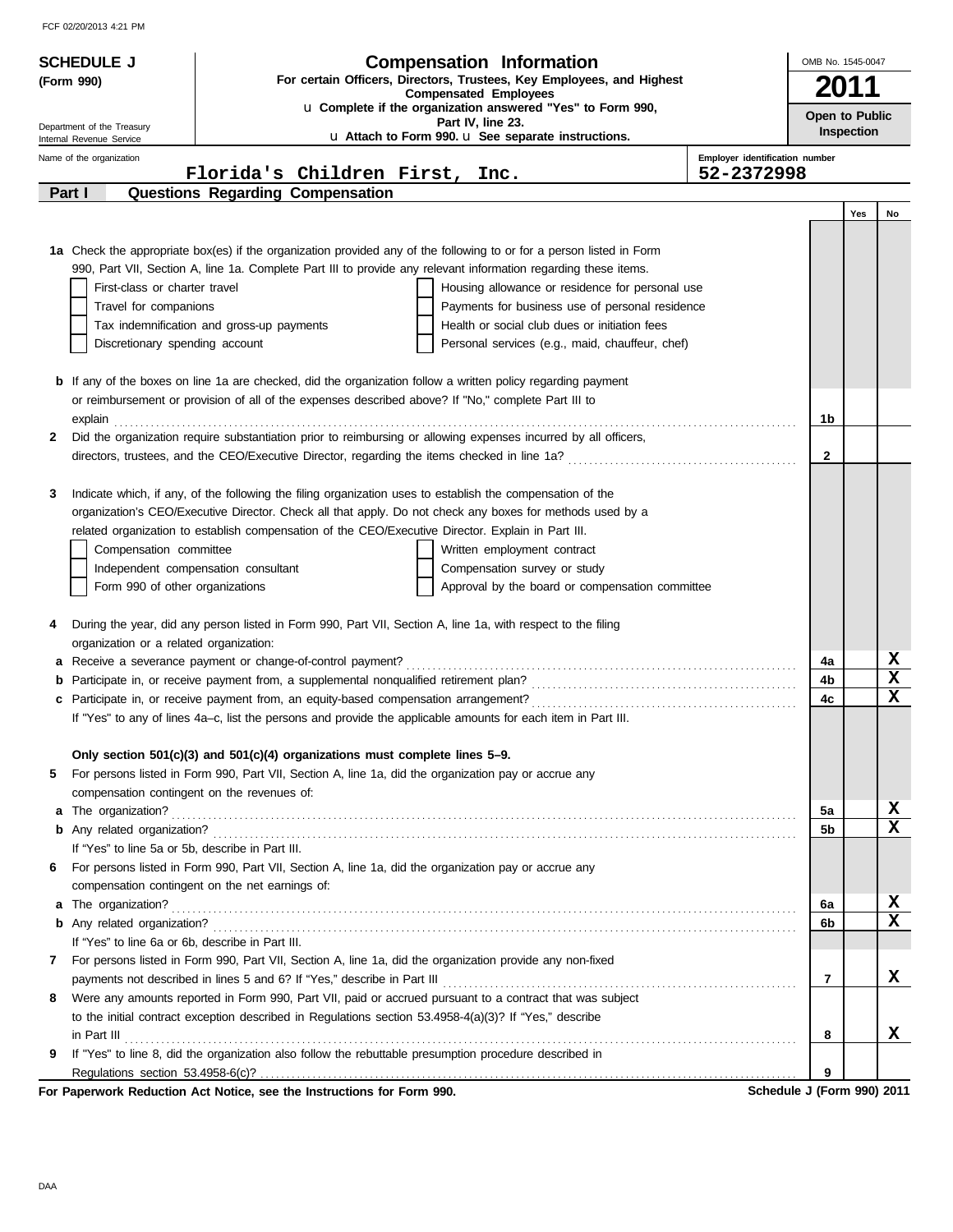#### Florida's Children First, Inc. 52-2372998 Page  $2$ Schedule J (Form 990) 2011

#### Officers, Directors, Trustees, Key Employees, and Highest Compensated Employees. Use duplicate copies if additional space is needed. Part II

For each individual whose compensation must be reported in Schedule J, report compensation from the organization on row (i) and from related organizations, described in the instructions, on row (ii). Do not list any individuals that are not listed on Form 990, Part VII.

Note. The sum of columns (B)(i)-(iii) for each listed individual must equal the total amount of Form 990, Part VII, Section A, line 1a, applicable column (D) and (E) amounts for that individual.

|                          |                          | (B) Breakdown of W-2 and/or 1099-MISC compensation |                                           | (C) Retirement and             | (D) Nontaxable | (E) Total of columns | (F) Compensation                          |
|--------------------------|--------------------------|----------------------------------------------------|-------------------------------------------|--------------------------------|----------------|----------------------|-------------------------------------------|
| (A) Name                 | (i) Base<br>compensation | (ii) Bonus & incentive<br>compensation             | (iii) Other<br>reportable<br>compensation | other deferred<br>compensation | benefits       | $(B)(i)$ - $(D)$     | reported as deferred in<br>prior Form 990 |
| Clearence McKee          |                          | $\Omega$                                           | 12,000                                    |                                |                | 12,000               | 0                                         |
|                          | 0                        | 0                                                  |                                           |                                | 0              |                      | $\mathbf 0$                               |
| Christina Spudeas<br>(i) | 97,700                   |                                                    | 6,000                                     | 2,769                          | 8,088          | 114,557              |                                           |
|                          |                          |                                                    |                                           |                                |                |                      |                                           |
|                          |                          |                                                    |                                           |                                |                |                      |                                           |
| 3                        |                          |                                                    |                                           |                                |                |                      |                                           |
|                          |                          |                                                    |                                           |                                |                |                      |                                           |
|                          |                          |                                                    |                                           |                                |                |                      |                                           |
|                          |                          |                                                    |                                           |                                |                |                      |                                           |
| $5\overline{5}$          |                          |                                                    |                                           |                                |                |                      |                                           |
|                          |                          |                                                    |                                           |                                |                |                      |                                           |
|                          |                          |                                                    |                                           |                                |                |                      |                                           |
| 6                        |                          |                                                    |                                           |                                |                |                      |                                           |
|                          |                          |                                                    |                                           |                                |                |                      |                                           |
| $\overline{7}$           |                          |                                                    |                                           |                                |                |                      |                                           |
|                          |                          |                                                    |                                           |                                |                |                      |                                           |
|                          |                          |                                                    |                                           |                                |                |                      |                                           |
|                          |                          |                                                    |                                           |                                |                |                      |                                           |
| 9                        |                          |                                                    |                                           |                                |                |                      |                                           |
|                          |                          |                                                    |                                           |                                |                |                      |                                           |
| 10                       |                          |                                                    |                                           |                                |                |                      |                                           |
|                          |                          |                                                    |                                           |                                |                |                      |                                           |
| 11                       |                          |                                                    |                                           |                                |                |                      |                                           |
|                          |                          |                                                    |                                           |                                |                |                      |                                           |
| 12 <sub>2</sub>          |                          |                                                    |                                           |                                |                |                      |                                           |
|                          |                          |                                                    |                                           |                                |                |                      |                                           |
| 13                       |                          |                                                    |                                           |                                |                |                      |                                           |
|                          |                          |                                                    |                                           |                                |                |                      |                                           |
| 14                       |                          |                                                    |                                           |                                |                |                      |                                           |
|                          |                          |                                                    |                                           |                                |                |                      |                                           |
| 15                       |                          |                                                    |                                           |                                |                |                      |                                           |
|                          |                          |                                                    |                                           |                                |                |                      |                                           |
|                          |                          |                                                    |                                           |                                |                |                      |                                           |
| 16                       |                          |                                                    |                                           |                                |                |                      |                                           |

Schedule J (Form 990) 2011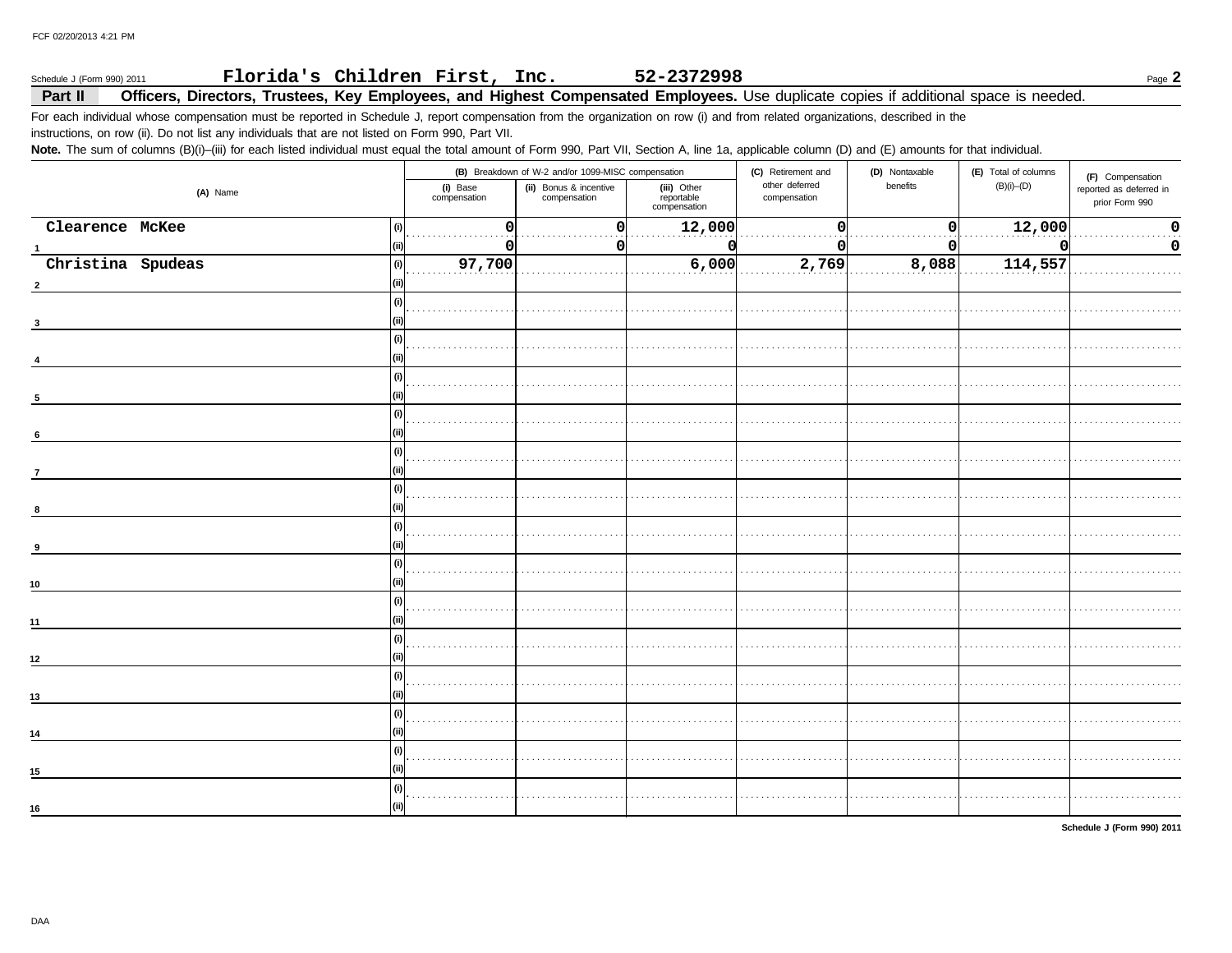| Schedule J (Form 990) 2011 | Florida's Children First, Inc.                                                                                                                                                                                                      | 52-2372998 | Page $3$                   |
|----------------------------|-------------------------------------------------------------------------------------------------------------------------------------------------------------------------------------------------------------------------------------|------------|----------------------------|
| Part III                   | Supplemental Information                                                                                                                                                                                                            |            |                            |
|                            | Complete this part to provide the information, explanation, or descriptions required for Part I, lines 1a, 1b, 3, 4a, 4b, 4c, 5a, 5b, 6a, 6b, 7, and 8, and for Part II.<br>Also complete this part for any additional information. |            |                            |
|                            |                                                                                                                                                                                                                                     |            |                            |
|                            |                                                                                                                                                                                                                                     |            |                            |
|                            |                                                                                                                                                                                                                                     |            |                            |
|                            |                                                                                                                                                                                                                                     |            |                            |
|                            |                                                                                                                                                                                                                                     |            |                            |
|                            |                                                                                                                                                                                                                                     |            |                            |
|                            |                                                                                                                                                                                                                                     |            |                            |
|                            |                                                                                                                                                                                                                                     |            |                            |
|                            |                                                                                                                                                                                                                                     |            |                            |
|                            |                                                                                                                                                                                                                                     |            |                            |
|                            |                                                                                                                                                                                                                                     |            |                            |
|                            |                                                                                                                                                                                                                                     |            |                            |
|                            |                                                                                                                                                                                                                                     |            |                            |
|                            |                                                                                                                                                                                                                                     |            |                            |
|                            |                                                                                                                                                                                                                                     |            |                            |
|                            |                                                                                                                                                                                                                                     |            |                            |
|                            |                                                                                                                                                                                                                                     |            |                            |
|                            |                                                                                                                                                                                                                                     |            |                            |
|                            |                                                                                                                                                                                                                                     |            |                            |
|                            |                                                                                                                                                                                                                                     |            | Schedule J (Form 990) 2011 |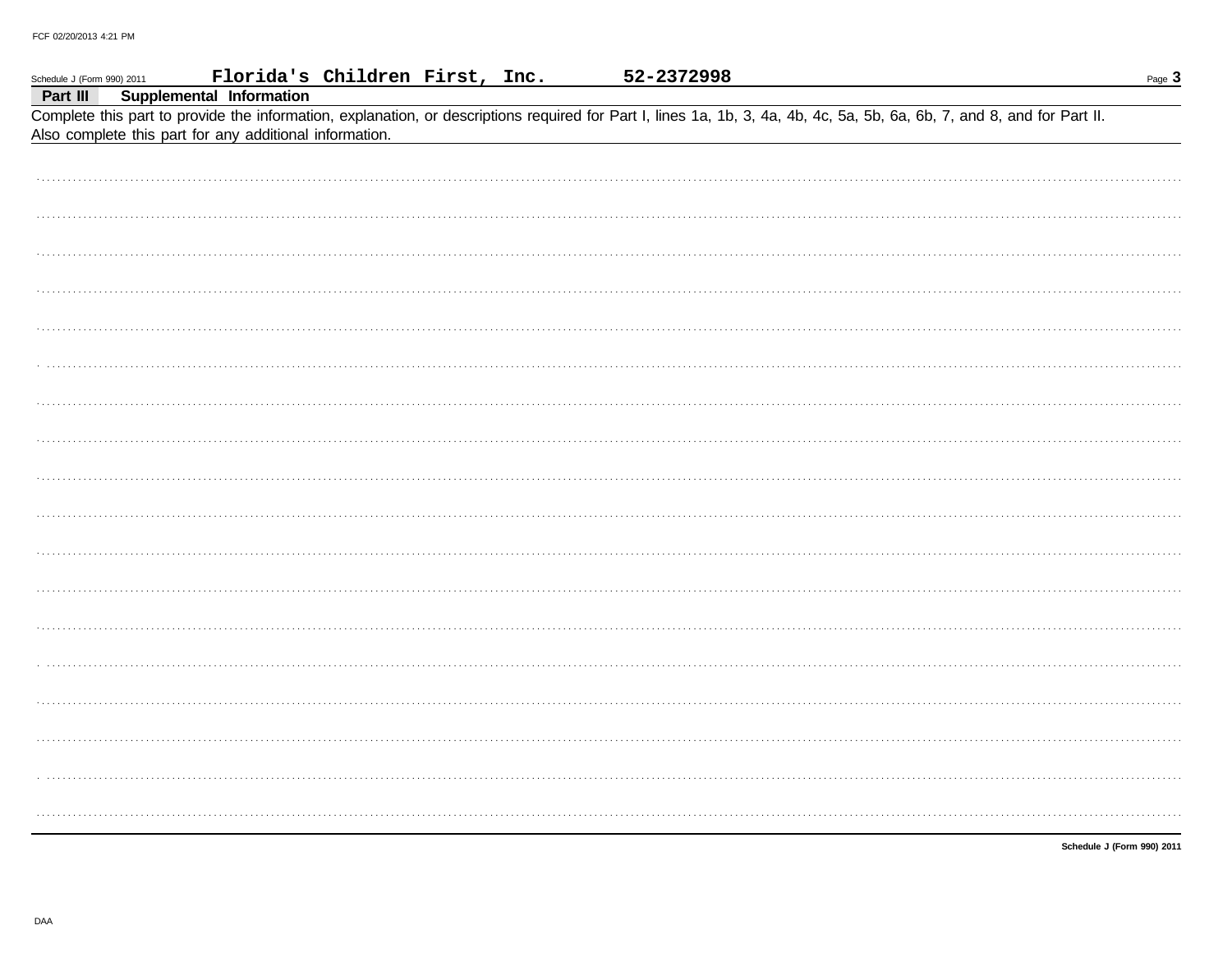**SCHEDULE L** 

| <b>Transactions With Interested Persons</b> |  |  |  |  |
|---------------------------------------------|--|--|--|--|
|---------------------------------------------|--|--|--|--|

**(Form 990 or 990-EZ)** u **Complete if the organization answered**

**"Yes" on Form 990, Part IV, line 25a, 25b, 26, 27, 28a, 28b, or 28c, 2011**

**or Form 990-EZ, Part V, line 38a or 40b.**

**U** Attach to Form 990 or Form 990-EZ. u **See separate instructions.**

Name of the organization Department of the Treasury<br>Internal Revenue Service

### **Florida's Children First, Inc. 52-2372998**

**Employer identification number**

**Inspection Open To Public**

OMB No. 1545-0047

## **Part I Excess Benefit Transactions** (section 501(c)(3) and section 501(c)(4) organizations only).

Complete if the organization answered "Yes" on Form 990, Part IV, line 25a or 25b, or Form 990-EZ, Part V, line 40b.

|     | (a) Name of disqualified person                                                                        | (b) Description of transaction |     | (c) Corrected? |
|-----|--------------------------------------------------------------------------------------------------------|--------------------------------|-----|----------------|
|     |                                                                                                        |                                | Yes | No             |
| (1) |                                                                                                        |                                |     |                |
| (2) |                                                                                                        |                                |     |                |
| (3) |                                                                                                        |                                |     |                |
| (4) |                                                                                                        |                                |     |                |
| (5) |                                                                                                        |                                |     |                |
| (6) |                                                                                                        |                                |     |                |
|     | 2 Enter the amount of tax imposed on the organization managers or disqualified persons during the year |                                |     |                |

**3** Enter the amount of tax, if any, on line 2, above, reimbursed by the organization . . . . . . . . . . . . . . . . . . . . . . . . . . . . . . . . . . . . . . . . . . . . \$ u under section 4958 . . . . . . . . . . . . . . . . . . . . . . . . . . . . . . . . . . . . . . . . . . . . . . . . . . . . . . . . . . . . . . . . . . . . . . . . . . . . . . . . . . . . . . . . . . . . . . . . . . . . . . . . . \$ u

| Part II |  |  | Loans to and/or From Interested Persons. |  |
|---------|--|--|------------------------------------------|--|
|---------|--|--|------------------------------------------|--|

Complete if the organization answered "Yes" on Form 990, Part IV, line 26, or Form 990-EZ, Part V, line 38a.

| (a) Name of interested person and purpose | organization? | (b) Loan to<br>or from the | (c) Original<br>principal amount | (d) Balance due | (e) In default? (f) Approved |    | by board or<br>committee? |    | (g) Written<br>agreement? |    |
|-------------------------------------------|---------------|----------------------------|----------------------------------|-----------------|------------------------------|----|---------------------------|----|---------------------------|----|
|                                           |               | To From                    |                                  |                 | Yes                          | No | Yes                       | No | Yes                       | No |
| (1)                                       |               |                            |                                  |                 |                              |    |                           |    |                           |    |
| (2)                                       |               |                            |                                  |                 |                              |    |                           |    |                           |    |
| (3)                                       |               |                            |                                  |                 |                              |    |                           |    |                           |    |
| (4)                                       |               |                            |                                  |                 |                              |    |                           |    |                           |    |
| (5)                                       |               |                            |                                  |                 |                              |    |                           |    |                           |    |
| (6)                                       |               |                            |                                  |                 |                              |    |                           |    |                           |    |
| (7)                                       |               |                            |                                  |                 |                              |    |                           |    |                           |    |
| (8)                                       |               |                            |                                  |                 |                              |    |                           |    |                           |    |
| (9)                                       |               |                            |                                  |                 |                              |    |                           |    |                           |    |
| (10)                                      |               |                            |                                  |                 |                              |    |                           |    |                           |    |
|                                           |               |                            | $u$ \$                           |                 |                              |    |                           |    |                           |    |

**Part III Grants or Assistance Benefiting Interested Persons.**

Complete if the organization answered "Yes" on Form 990, Part IV, line 27.

| (a) Name of interested person | (b) Relationship between interested person and the<br>organization | (c) Amount and type of assistance |
|-------------------------------|--------------------------------------------------------------------|-----------------------------------|
| (1)                           |                                                                    |                                   |
| (2)                           |                                                                    |                                   |
| (3)                           |                                                                    |                                   |
| (4)                           |                                                                    |                                   |
| (5)                           |                                                                    |                                   |
| (6)                           |                                                                    |                                   |
| (7)                           |                                                                    |                                   |
| (8)                           |                                                                    |                                   |
| (9)                           |                                                                    |                                   |
| (10)                          |                                                                    |                                   |

DAA **For Paperwork Reduction Act Notice, see the Instructions for Form 990 or 990-EZ. Schedule L (Form 990 or 990-EZ) 2011**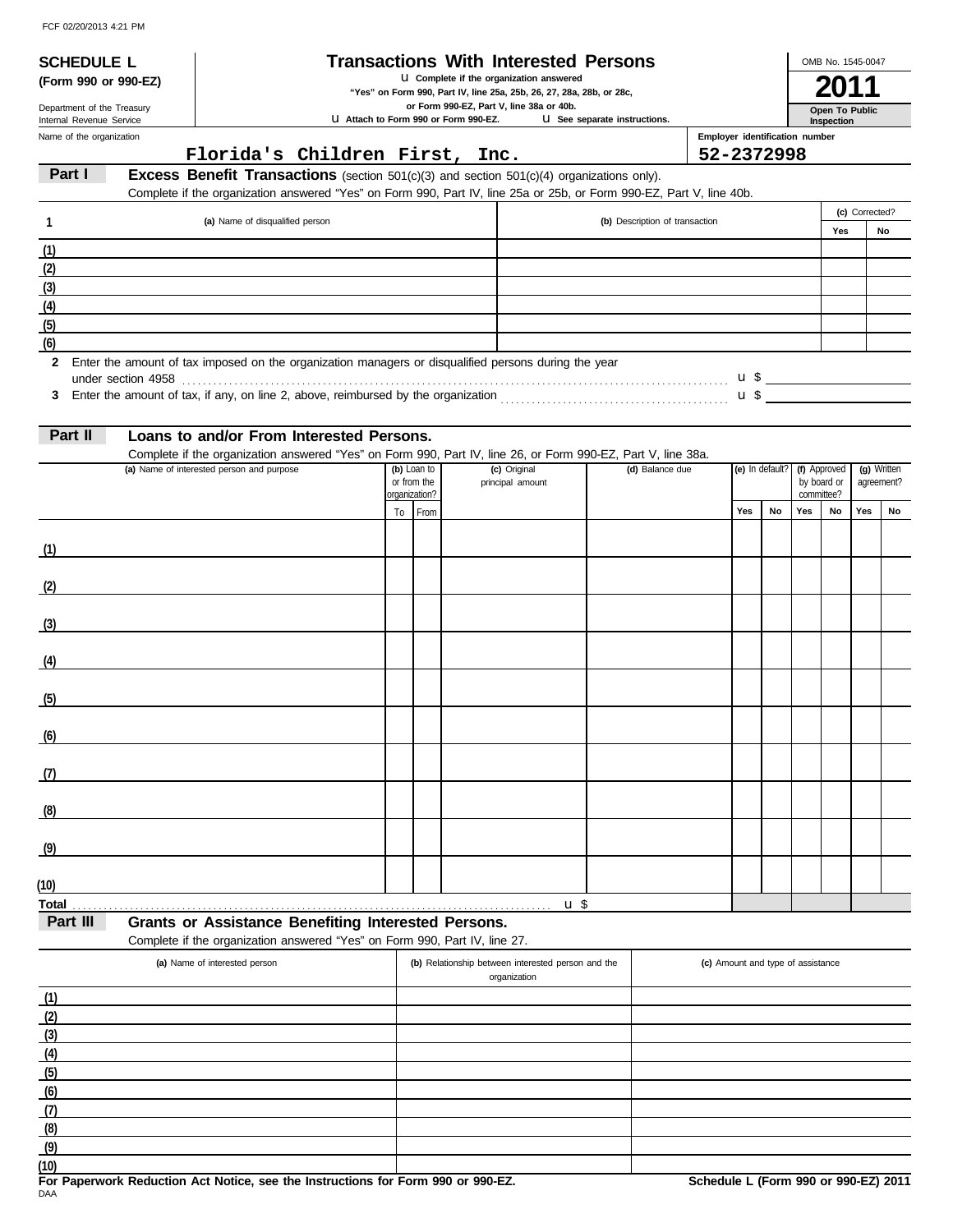Schedule L (Form 990 or 990-EZ) 2011 **Page 2** 

| Part IV<br><b>Business Transactions Involving Interested Persons.</b>                    |                |                                                                       |                              |                                |                             |                   |  |  |  |
|------------------------------------------------------------------------------------------|----------------|-----------------------------------------------------------------------|------------------------------|--------------------------------|-----------------------------|-------------------|--|--|--|
| Complete if the organization answered "Yes" on Form 990, Part IV, line 28a, 28b, or 28c. |                |                                                                       |                              |                                |                             |                   |  |  |  |
| (a) Name of interested person                                                            |                | (b) Relationship between<br>interested person and the<br>organization | (c) Amount of<br>transaction | (d) Description of transaction | of org.<br>revenues?<br>Yes | (e) Sharing<br>No |  |  |  |
| $(1)$ McKee                                                                              | Communications | Member<br>Board                                                       |                              | Consulting                     |                             | ▵                 |  |  |  |

| (2)                                |  |  |  |
|------------------------------------|--|--|--|
| (3)                                |  |  |  |
| (4)                                |  |  |  |
| (5)                                |  |  |  |
| (6)                                |  |  |  |
| (7                                 |  |  |  |
| (8)                                |  |  |  |
| (9)                                |  |  |  |
| (10)                               |  |  |  |
| Part V<br>Supplemental Information |  |  |  |

Complete this part to provide additional information for responses to questions on Schedule L (see instructions).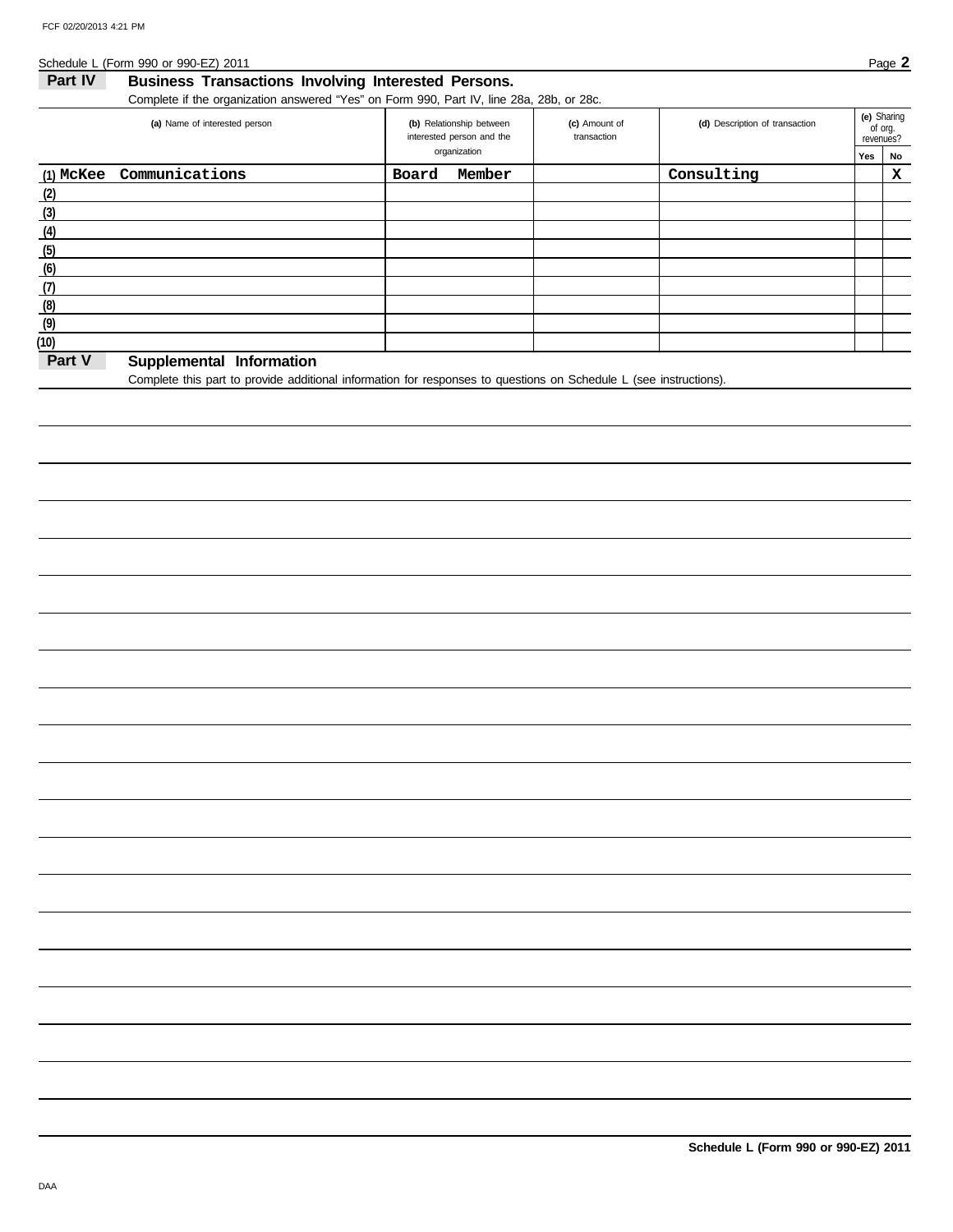|  |  | FCF 02/20/2013 4:21 PM |  |  |
|--|--|------------------------|--|--|
|--|--|------------------------|--|--|

**(Form 990)**

## **SCHEDULE M Noncash Contributions**

u **Complete if the organizations answered "Yes" on Form**

**990, Part IV, lines 29 or 30.**

u **Attach to Form 990.**

**Inspection Open To Public**

т

| Department of the Treasury |
|----------------------------|
| Internal Revenue Service   |
| Name of the organization   |

|              | Name of the organization                                                                                           |                               | Florida's Children First, Inc.                         |                                                                                    | Employer identification number<br>52-2372998                 |     |            |    |
|--------------|--------------------------------------------------------------------------------------------------------------------|-------------------------------|--------------------------------------------------------|------------------------------------------------------------------------------------|--------------------------------------------------------------|-----|------------|----|
|              | <b>Types of Property</b><br>Part I                                                                                 |                               |                                                        |                                                                                    |                                                              |     |            |    |
|              |                                                                                                                    | (a)<br>Check if<br>applicable | (b)<br>Number of contributions or<br>items contributed | (c)<br>Noncash contribution<br>amounts reported on<br>Form 990, Part VIII, line 1g | (d)<br>Method of determining<br>noncash contribution amounts |     |            |    |
| 1            | Art-Works of art                                                                                                   |                               |                                                        |                                                                                    |                                                              |     |            |    |
| $\mathbf{2}$ | Art-Historical treasures                                                                                           |                               |                                                        |                                                                                    |                                                              |     |            |    |
| 3            | Art-Fractional interests                                                                                           |                               |                                                        |                                                                                    |                                                              |     |            |    |
| 4            | Books and publications                                                                                             |                               |                                                        |                                                                                    |                                                              |     |            |    |
| 5            | Clothing and household                                                                                             |                               |                                                        |                                                                                    |                                                              |     |            |    |
|              | $\mathsf{goods}\textup{  \dots \dots \dots \dots \dots \dots \dots \dots \dots \dots \dots }$                      |                               |                                                        |                                                                                    |                                                              |     |            |    |
| 6            | Cars and other vehicles                                                                                            |                               |                                                        |                                                                                    |                                                              |     |            |    |
| 7            | Boats and planes                                                                                                   |                               |                                                        |                                                                                    |                                                              |     |            |    |
| 8            | Intellectual property                                                                                              |                               |                                                        |                                                                                    |                                                              |     |            |    |
| 9            | Securities-Publicly traded                                                                                         |                               |                                                        |                                                                                    |                                                              |     |            |    |
| 10           | Securities-Closely held stock                                                                                      |                               |                                                        |                                                                                    |                                                              |     |            |    |
| 11           | Securities-Partnership, LLC,                                                                                       |                               |                                                        |                                                                                    |                                                              |     |            |    |
|              | or trust interests                                                                                                 |                               |                                                        |                                                                                    |                                                              |     |            |    |
| 12           | Securities-Miscellaneous<br>                                                                                       |                               |                                                        |                                                                                    |                                                              |     |            |    |
| 13           | Qualified conservation                                                                                             |                               |                                                        |                                                                                    |                                                              |     |            |    |
|              | contribution-Historic                                                                                              |                               |                                                        |                                                                                    |                                                              |     |            |    |
|              |                                                                                                                    |                               |                                                        |                                                                                    |                                                              |     |            |    |
| 14           | Qualified conservation                                                                                             |                               |                                                        |                                                                                    |                                                              |     |            |    |
|              |                                                                                                                    |                               |                                                        |                                                                                    |                                                              |     |            |    |
| 15           | Real estate-Residential                                                                                            |                               |                                                        |                                                                                    |                                                              |     |            |    |
| 16           | Real estate-Commercial                                                                                             |                               |                                                        |                                                                                    |                                                              |     |            |    |
| 17           | Real estate-Other                                                                                                  |                               |                                                        |                                                                                    |                                                              |     |            |    |
| 18           |                                                                                                                    |                               |                                                        |                                                                                    |                                                              |     |            |    |
| 19           | Food inventory                                                                                                     |                               |                                                        |                                                                                    |                                                              |     |            |    |
| 20           | Drugs and medical supplies                                                                                         |                               |                                                        |                                                                                    |                                                              |     |            |    |
| 21           | Taxidermy                                                                                                          |                               |                                                        |                                                                                    |                                                              |     |            |    |
| 22           | Historical artifacts                                                                                               |                               |                                                        |                                                                                    |                                                              |     |            |    |
| 23           | Scientific specimens                                                                                               |                               |                                                        |                                                                                    |                                                              |     |            |    |
| 24           | Archeological artifacts                                                                                            |                               |                                                        |                                                                                    |                                                              |     |            |    |
| 25           |                                                                                                                    | X                             | 14                                                     | 411,019                                                                            |                                                              |     |            |    |
| 26           |                                                                                                                    |                               |                                                        |                                                                                    |                                                              |     |            |    |
| 27           | Other $\mathbf{u}$ (                                                                                               |                               |                                                        |                                                                                    |                                                              |     |            |    |
| 28           | Other $\mathbf{u}$ (                                                                                               |                               |                                                        |                                                                                    |                                                              |     |            |    |
| 29           | Number of Forms 8283 received by the organization during the tax year for contributions for                        |                               |                                                        |                                                                                    |                                                              |     |            |    |
|              | which the organization completed Form 8283, Part IV, Donee Acknowledgement                                         |                               |                                                        |                                                                                    | 29                                                           |     |            |    |
|              |                                                                                                                    |                               |                                                        |                                                                                    |                                                              |     | <b>Yes</b> | No |
| 30a          | During the year, did the organization receive by contribution any property reported in Part I, lines 1-28 that     |                               |                                                        |                                                                                    |                                                              |     |            |    |
|              | it must hold for at least three years from the date of the initial contribution, and which is not required to be   |                               |                                                        |                                                                                    |                                                              |     |            |    |
|              |                                                                                                                    |                               |                                                        |                                                                                    |                                                              | 30a |            | X  |
| b            | If "Yes," describe the arrangement in Part II.                                                                     |                               |                                                        |                                                                                    |                                                              |     |            |    |
| 31           | Does the organization have a gift acceptance policy that requires the review of any non-standard                   |                               |                                                        |                                                                                    |                                                              |     |            |    |
|              |                                                                                                                    |                               |                                                        |                                                                                    |                                                              | 31  |            | X  |
| 32a          | Does the organization hire or use third parties or related organizations to solicit, process, or sell noncash      |                               |                                                        |                                                                                    |                                                              |     |            |    |
|              |                                                                                                                    |                               |                                                        |                                                                                    |                                                              | 32a |            | X  |
| b            | If "Yes," describe in Part II.                                                                                     |                               |                                                        |                                                                                    |                                                              |     |            |    |
| 33           | If the organization did not report an amount in column (c) for a type of property for which column (a) is checked, |                               |                                                        |                                                                                    |                                                              |     |            |    |
|              | describe in Part II.                                                                                               |                               |                                                        |                                                                                    |                                                              |     |            |    |

**For Paperwork Reduction Act Notice, see the Instructions for Form 990. Schedule M (Form 990) (2011)**

OMB No. 1545-0047

**2011**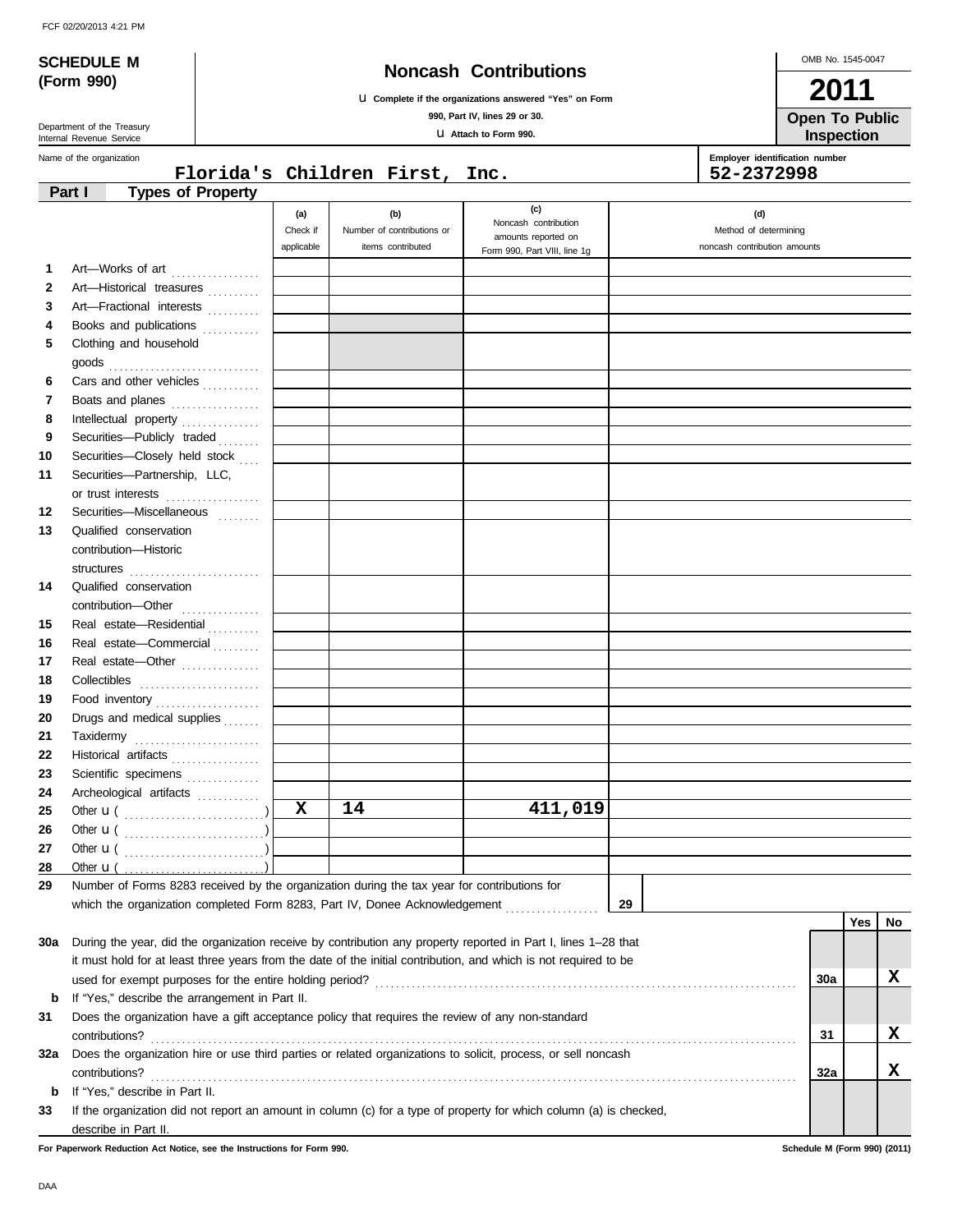| Schedule M (Form 990) (2011)<br>Part II |  |  |  | $\frac{100}{(2011)}$ Florida's Children First, Inc. 52-2372998<br>Supplemental Information. Complete this part to provide the information required by Part I, lines 30b, 32b,<br>and 33, and whether the organization is reporting in Part I, column (b), the number of contributions, the | Page $2$ |
|-----------------------------------------|--|--|--|--------------------------------------------------------------------------------------------------------------------------------------------------------------------------------------------------------------------------------------------------------------------------------------------|----------|
|                                         |  |  |  | number of items received, or a combination of both. Also complete this part for any additional information.                                                                                                                                                                                |          |
|                                         |  |  |  |                                                                                                                                                                                                                                                                                            |          |
|                                         |  |  |  |                                                                                                                                                                                                                                                                                            |          |
|                                         |  |  |  |                                                                                                                                                                                                                                                                                            |          |
|                                         |  |  |  |                                                                                                                                                                                                                                                                                            |          |
|                                         |  |  |  |                                                                                                                                                                                                                                                                                            |          |
|                                         |  |  |  |                                                                                                                                                                                                                                                                                            |          |
|                                         |  |  |  |                                                                                                                                                                                                                                                                                            |          |
|                                         |  |  |  |                                                                                                                                                                                                                                                                                            |          |
|                                         |  |  |  |                                                                                                                                                                                                                                                                                            |          |
|                                         |  |  |  |                                                                                                                                                                                                                                                                                            |          |
|                                         |  |  |  |                                                                                                                                                                                                                                                                                            |          |
|                                         |  |  |  |                                                                                                                                                                                                                                                                                            |          |
|                                         |  |  |  |                                                                                                                                                                                                                                                                                            |          |
|                                         |  |  |  |                                                                                                                                                                                                                                                                                            |          |
|                                         |  |  |  |                                                                                                                                                                                                                                                                                            |          |
|                                         |  |  |  |                                                                                                                                                                                                                                                                                            |          |
|                                         |  |  |  |                                                                                                                                                                                                                                                                                            |          |
|                                         |  |  |  |                                                                                                                                                                                                                                                                                            |          |
|                                         |  |  |  |                                                                                                                                                                                                                                                                                            |          |
|                                         |  |  |  |                                                                                                                                                                                                                                                                                            |          |
|                                         |  |  |  |                                                                                                                                                                                                                                                                                            |          |
|                                         |  |  |  |                                                                                                                                                                                                                                                                                            |          |
|                                         |  |  |  |                                                                                                                                                                                                                                                                                            |          |
|                                         |  |  |  |                                                                                                                                                                                                                                                                                            |          |
|                                         |  |  |  |                                                                                                                                                                                                                                                                                            |          |
|                                         |  |  |  |                                                                                                                                                                                                                                                                                            |          |
|                                         |  |  |  |                                                                                                                                                                                                                                                                                            |          |
|                                         |  |  |  |                                                                                                                                                                                                                                                                                            |          |
|                                         |  |  |  |                                                                                                                                                                                                                                                                                            |          |
|                                         |  |  |  |                                                                                                                                                                                                                                                                                            |          |
|                                         |  |  |  |                                                                                                                                                                                                                                                                                            |          |
|                                         |  |  |  |                                                                                                                                                                                                                                                                                            |          |
|                                         |  |  |  |                                                                                                                                                                                                                                                                                            |          |
|                                         |  |  |  |                                                                                                                                                                                                                                                                                            |          |
|                                         |  |  |  |                                                                                                                                                                                                                                                                                            |          |
|                                         |  |  |  |                                                                                                                                                                                                                                                                                            |          |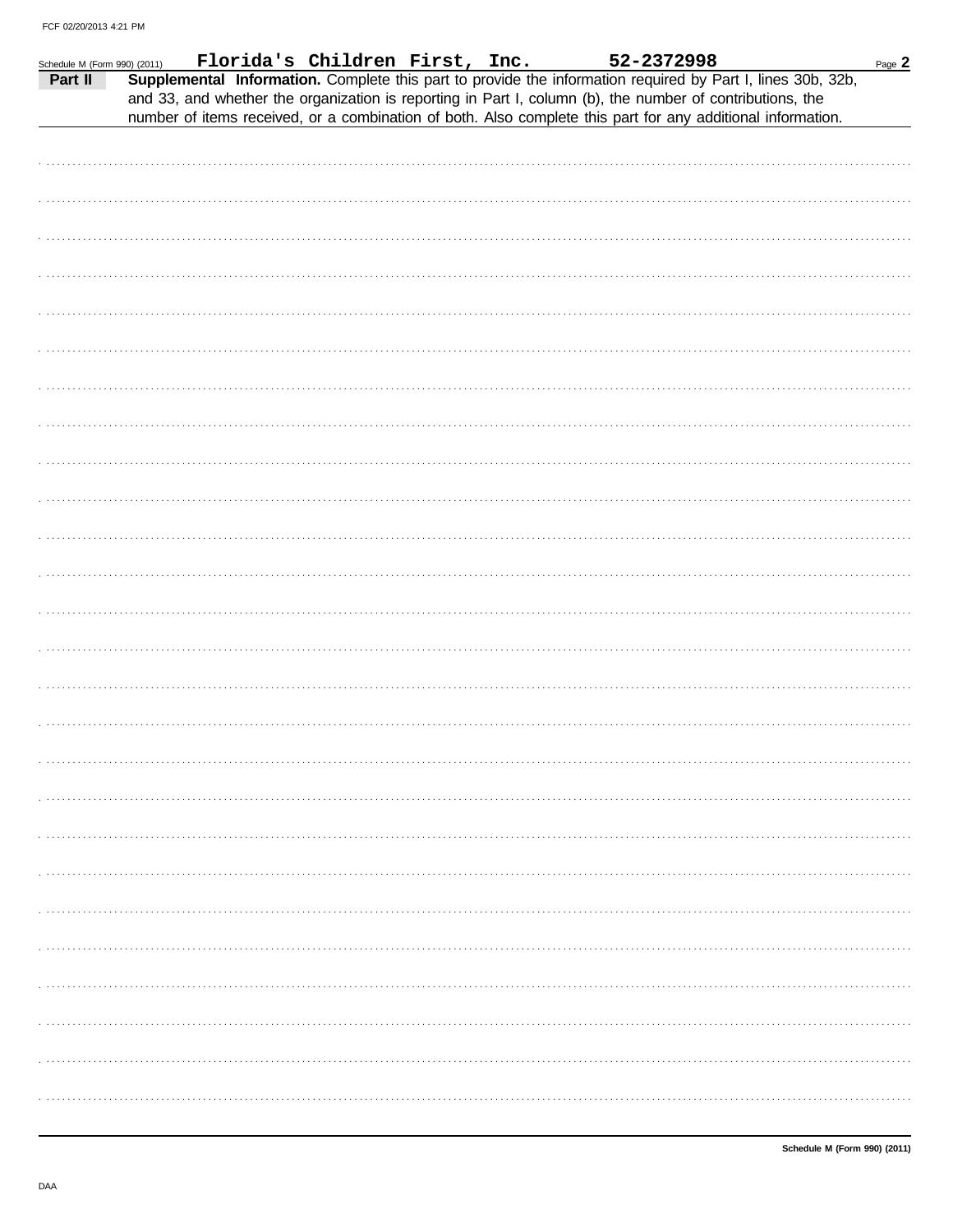**SCHEDULE O** 

(Form 990 or 990-EZ)

### Supplemental Information to Form 990 or 990-EZ

Complete to provide information for responses to specific questions on Form 990 or 990-EZ or to provide any additional information. u Attach to Form 990 or 990-EZ.

OMB No 1545-0047

2011 Open to Public Inspection

Department of the Treasury Internal Revenue Service Name of the organization

Florida's Children First, Inc.

Employer identification number 52-2372998

Form 990 - Organization's Mission or Most Significant Activities

Organization's Mission or Most Significant Activities

Florida's Children First, Inc. (FCF) is a statewide child advocacy organization that fights for Florida's most vulnerable children. FCF focuses on children who are at-risk or who are in the state systems of care, with a primary emphasis on improving the child welfare system. We also work to improve outcomes for older youth who are about to leave the foster care system, and to help young adults who have already "aged out" of that system. Our advocacy is done by using a range of strategies including public policy development, on-going training and technical assistance, legislative and judicial education, publications, media advocacy, and where necessary, strategic litigation.

In 2011, FCF continued to provide technical assistance and training to over 1000 professionals across Florida on current issues in foster care, e.g. Child on Child Sexual Assault, Youth in Court, Counsel for Foster Youth, Needs of Pregnant and Parenting Teens in Foster Care, among other topics. FCF has also continued its youth empowerment work through Florida Youth SHINE, a group of current and former foster youth who learn leadership and Throughout the years, FCF has published several resource advocacy skills. guides and technical assistance papers. In 2011, we published a financial guide for foster youth (Know Your Rights - Money) and currently an Adult Adoption Guide which includes the detailed process and forms for adults formerly in foster care to be adopted and have a permanent family. FCF also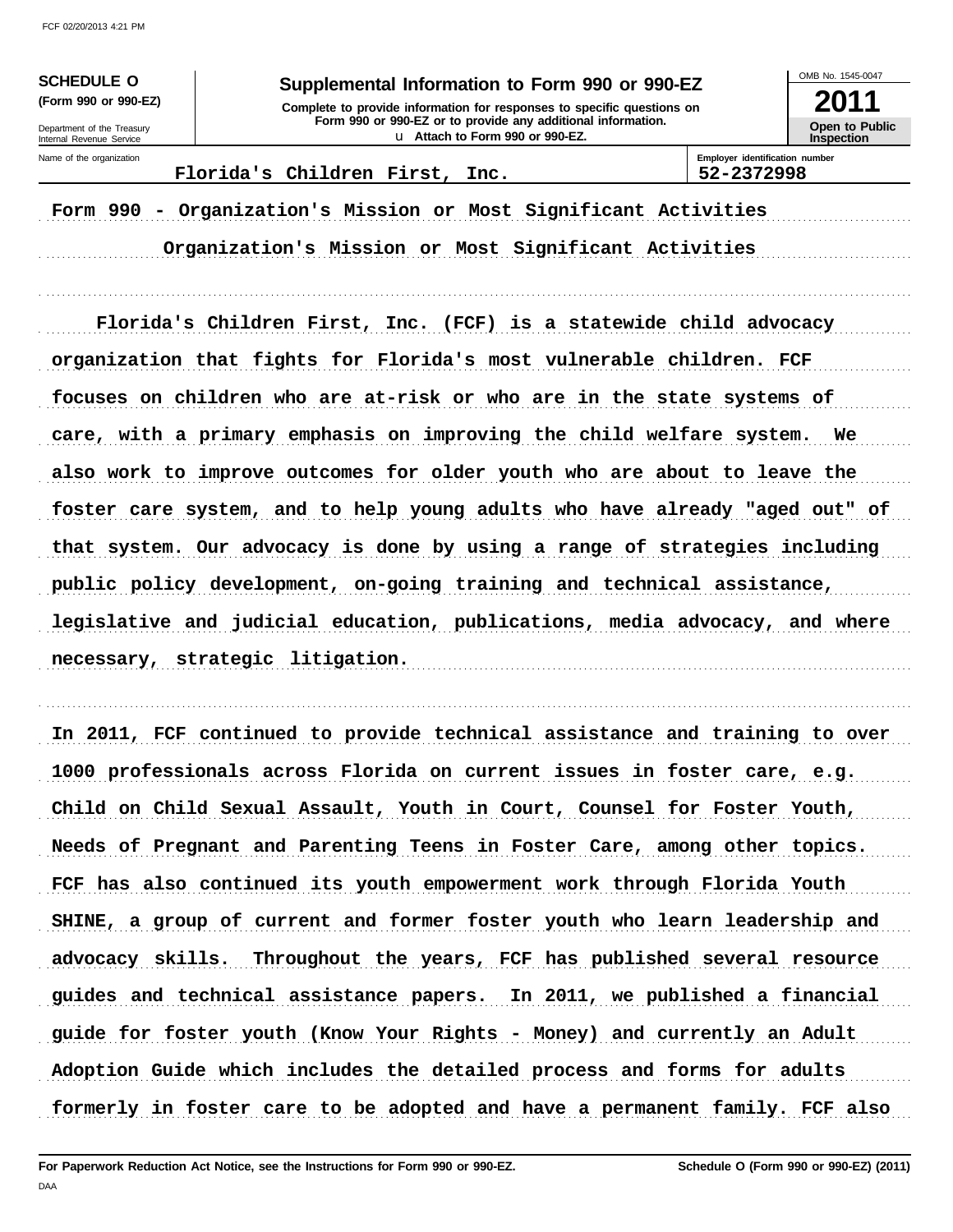| Schedule O (Form 990 or 990-EZ) (2011)                                      | Page 2                                       |
|-----------------------------------------------------------------------------|----------------------------------------------|
| Name of the organization<br>Florida's Children First, Inc.                  | Employer identification number<br>52-2372998 |
| continued its role as a state support organization for Children's Legal     |                                              |
| Services Grantees of The Florida Bar Foundation, and FCF Staff as well as   |                                              |
| several Florida Youth SHINE members continue to serve on several statewide  |                                              |
| committees/councils.                                                        |                                              |
| Form 990, Part III, Line 4a - First Accomplishment                          |                                              |
| presenting challenges and solutions concerning the Road to Independence     |                                              |
| funding.                                                                    |                                              |
|                                                                             |                                              |
| Media advocacy is another method that FCF has successfully employed during  |                                              |
| the year. FCF, through its staff, Board, volunteers, and supporters         |                                              |
| maintained and developed excellent use of media so that the public would be |                                              |
| better informed of the issues facing foster youth and would understand      |                                              |
| their problems, issues, and concerns. There were many TV news spots and     |                                              |
| newspaper articles featuring the Executive Director, Deputy Director, Board |                                              |
| President, and many foster youth, sharing with the public the problems      |                                              |
| within the child welfare system. Throughout the year, FCF crucial issues    |                                              |
| affecting children and assisted in the change of policies or practices      |                                              |
| needed to obtain services for children.                                     |                                              |
|                                                                             |                                              |
| Furthermore, FCF continued in its mission to secure legal representation    |                                              |
| for children for whom DCF, the Guardian Ad Litem or others, identified      |                                              |
| unmet legal needs. FCF continued the pro bono project called JFFY-LAST      |                                              |
| (Justice For Foster Youth - Lawyers Assisting Successful Transition), in    |                                              |
| which attorneys donated their time to review the civil legal needs of young |                                              |
| people who aged out of foster care. Furthermore, FCF began another pro bono |                                              |

project called The Tracey McPharlin Initiative. This Initiative was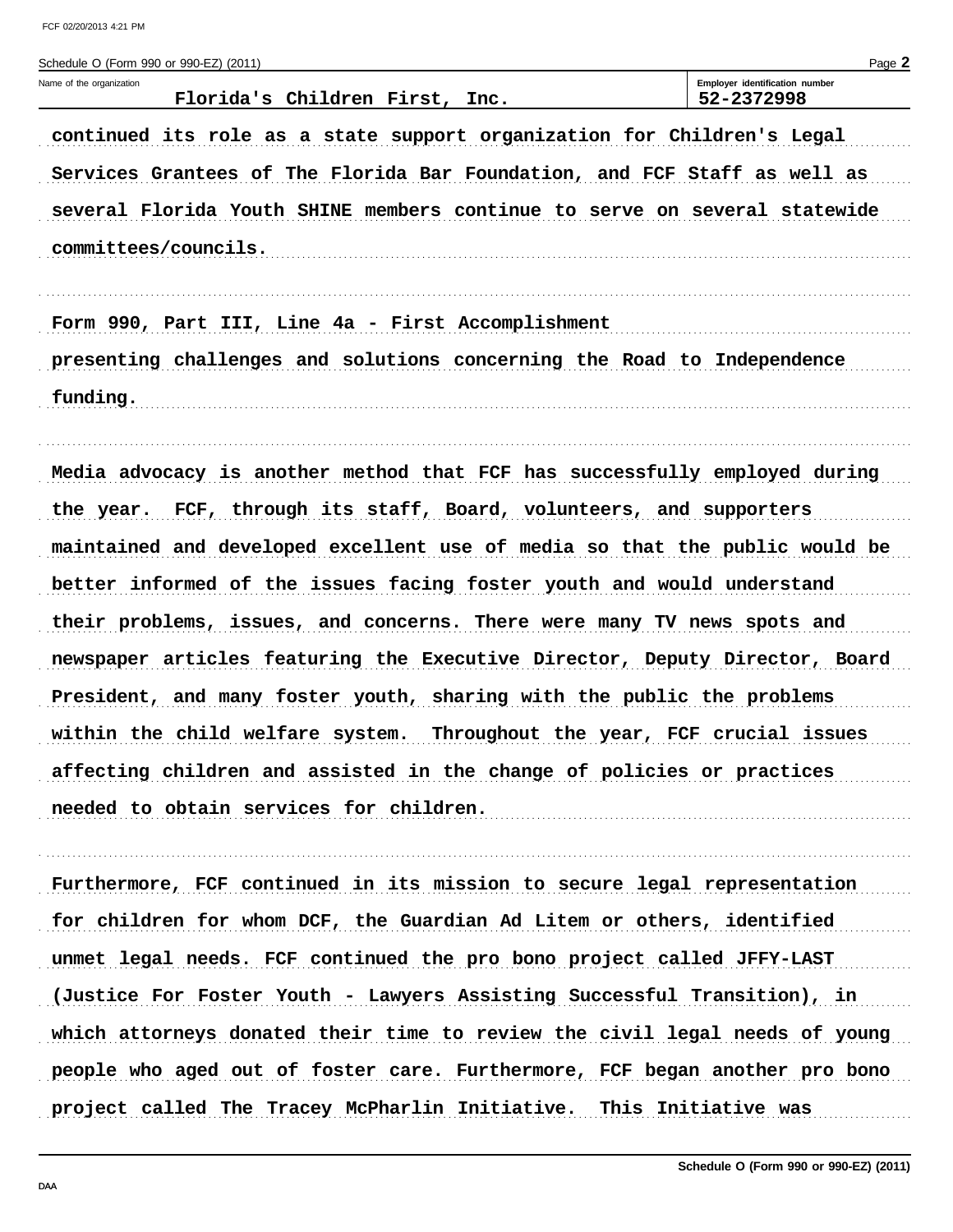| Schedule O (Form 990 or 990-EZ) (2011)                                     | Page 2                                       |
|----------------------------------------------------------------------------|----------------------------------------------|
| Name of the organization<br>Florida's Children First, Inc.                 | Employer identification number<br>52-2372998 |
| started in Broward County in partnership with the Broward Bar Association, |                                              |
| Young Lawyers Section and Broward Legal Aid, where FCF designed and        |                                              |
| implemented a training program for lawyers to learn the basics of          |                                              |
| representing children in their dependency proceedings.                     |                                              |
|                                                                            |                                              |
| Florida's Children First also provided Amicus Briefs in pending appeals    |                                              |
| (State and Federal) where its expertise on child welfare and children's    |                                              |
| issues was recognized.                                                     |                                              |
| Form 990, Part III, Line 4b - Second Accomplishment                        |                                              |
| Sarasota, Tallahassee, and Vero Beach under the direction of a Statewide   |                                              |
| Coordinator. Each chapter has its own leadership structure, holds monthly  |                                              |
| meetings, reports to the statewide group on a monthly conference call, and |                                              |
| shares issues, ideas, and concerns with the other chapters. Often these    |                                              |
| issues become focus points for an area where the opportunity for systemic  |                                              |
| improvement in the child welfare system exists. FYS works to be solution   |                                              |
| based, presenting a problem and offering a solution. In this way they      |                                              |
| "reach back" to help those still in foster care.                           |                                              |
|                                                                            |                                              |
| Florida Youth SHINE will continue in the next year to increase membership  |                                              |
| and to actively recruit younger youth to be a voice for those left in the  |                                              |
| system. FCF annually arranges to have Florida Youth SHINE members attend 4 |                                              |
| leadership meetings, including one 5-day meeting during Children's Week in |                                              |
| Tallahassee where the youth meet with the many state legislators and other |                                              |
| key decision makers. FYS again also gave their youth advocacy training for |                                              |
| over 100 children during Children's Week during the 2011 Florida           |                                              |
| legislative session in Tallahassee. Also, at the Dependency Summit in      |                                              |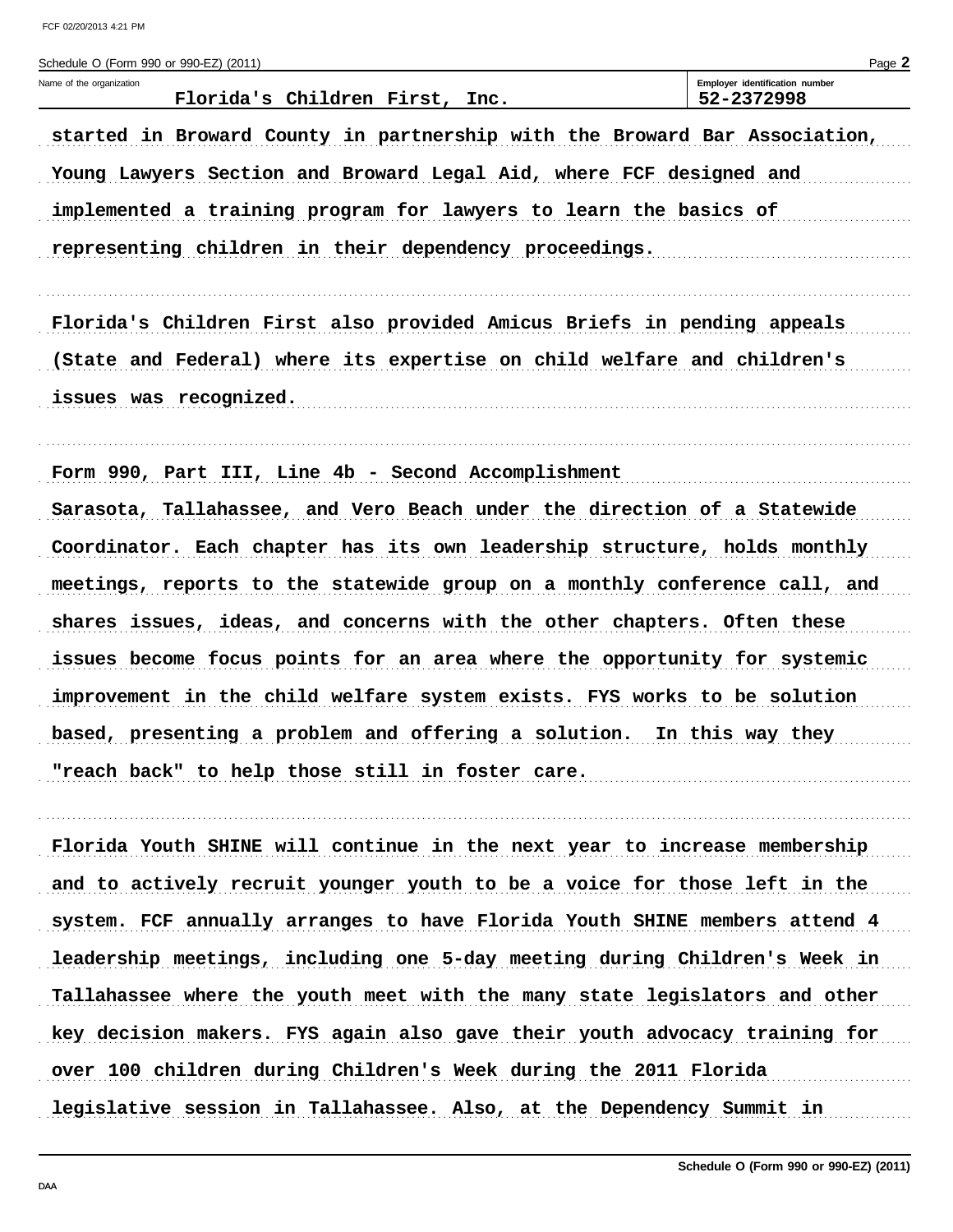| Schedule O (Form 990 or 990-EZ) (2011)                                      | Page 2<br>Employer identification number |
|-----------------------------------------------------------------------------|------------------------------------------|
| Name of the organization<br>Florida's Children First, Inc.                  | 52-2372998                               |
|                                                                             |                                          |
| Orlando, Florida, FYS conducted panel discussions to over 200 child welfare |                                          |
| professionals on the topic of "Call for Help, not 911" to encourage         |                                          |
| therapeutic intervention rather than a call for arrest when a child in      |                                          |
| foster care is exhibiting difficult behavior. Another panel presented by    |                                          |
| FYS was "Kids Can't Have Too Many People Who Love Them" to encourage        |                                          |
| families who adopt children from foster care to allow for continued contact |                                          |
| and communication with their blood relatives. The third panel discussion,   |                                          |
| "So You've Come to Take Us Away, Now What?" centered on how youth are       |                                          |
| affected by the trauma of being removed from their family and from foster   |                                          |
| homes when they are made to live from place to place.                       |                                          |
| FCF and FYS also authored "Adult Adoption - Creating a Lifelong Bond and    |                                          |
| Legal Connection. This publication was printed and distributed to child     |                                          |
| welfare professionals across Florida. Another publication, "Know Your       |                                          |
| Rights - Money" was also published and distributed across Florida and is a  |                                          |
| guide for foster youth and former foster youth, as well as for              |                                          |
| professionals, to learn about how to prepare for making financial decisions |                                          |
| in adulthood.                                                               |                                          |
|                                                                             |                                          |
| Florida Youth SHINE has grown substantially, and with this growth they      |                                          |
| have become a credible source of information for the public and the child   |                                          |
| welfare system. They are called upon to serve on local and statewide        |                                          |

committees, to give speeches at events, to present training to

professionals, to speak to the news media and to help with other community

activities. Through their efforts, issues facing foster children and those

who age out of foster care are becoming much more known to the general

Schedule O (Form 990 or 990-EZ) (2011)

. . . . . . . .

publi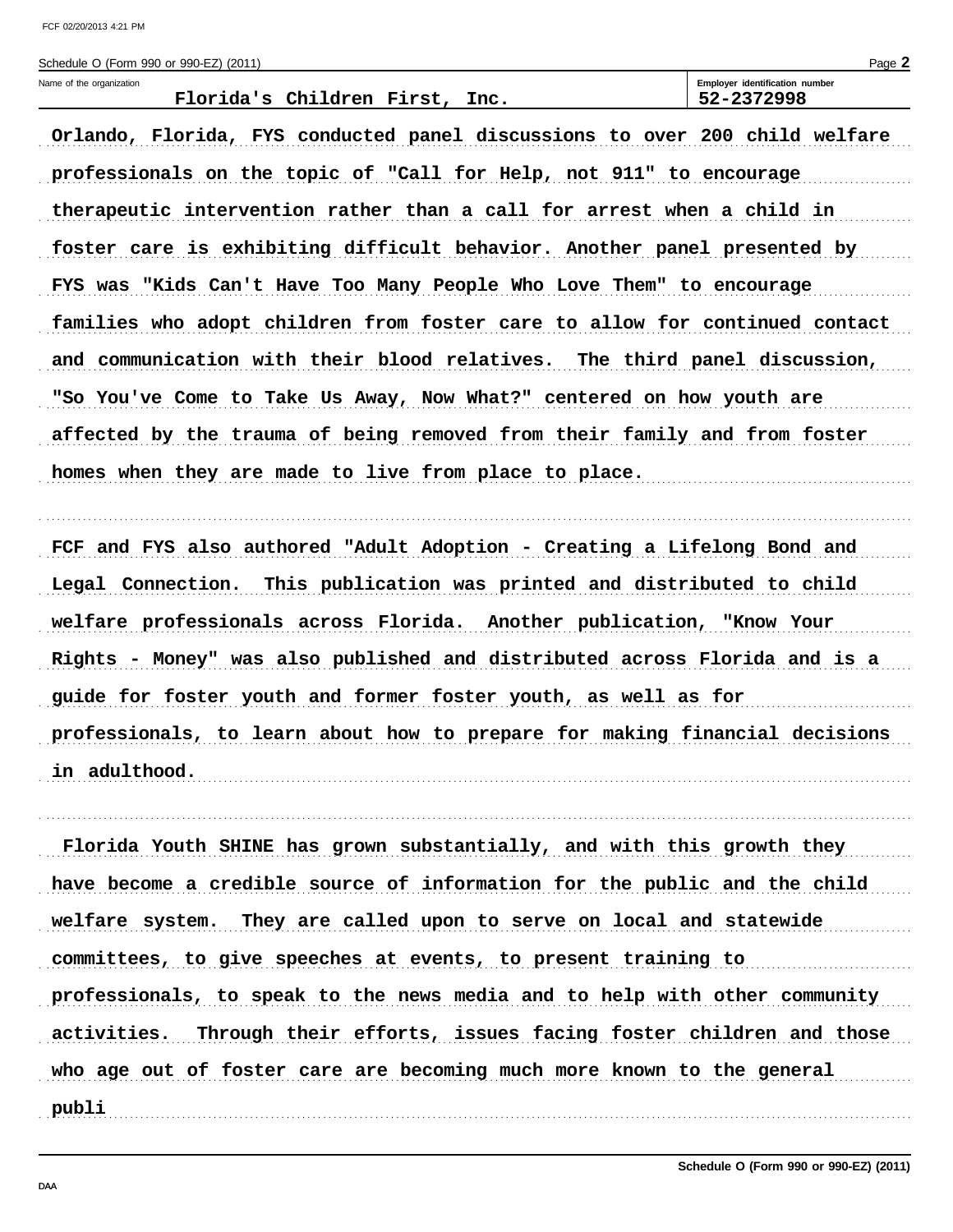| Schedule O (Form 990 or 990-EZ) (2011)                                  |                 | Page 2                                       |
|-------------------------------------------------------------------------|-----------------|----------------------------------------------|
| Name of the organization<br>Florida's Children First, Inc.              |                 | Employer identification number<br>52-2372998 |
| Form 990, Part VI, Line 2 - Related Party Information Among Officers    |                 |                                              |
|                                                                         |                 |                                              |
| Howard Talenfeld                                                        | Julie Talenfeld |                                              |
| President                                                               | Director        |                                              |
| Married                                                                 |                 |                                              |
| Form 990, Part VI, Line 11b - Organization's Process to Review Form 990 |                 |                                              |
| The board is provided with a copy of the 990 prior to being filed.      |                 |                                              |
| Form 990, Part VI, Line 12c - Enforcement of Conflicts Policy           |                 |                                              |
| Annual review of policies by operations committee and the full Board.   |                 |                                              |
| Form 990, Part VI, Line 15a - Compensation Process for Top Official     |                 |                                              |
| Annual review by the operations committee and the full board.           |                 |                                              |
| Form 990, Part VI, Line 15b - Compensation Process for Officers         |                 |                                              |
| Annual review by the operations committee and the full board.           |                 |                                              |
| Form 990, Part VI, Line 19 - Governing Documents Disclosure Explanation |                 |                                              |
| No documents available to the public                                    |                 |                                              |
|                                                                         |                 |                                              |
|                                                                         |                 |                                              |
|                                                                         |                 |                                              |
|                                                                         |                 |                                              |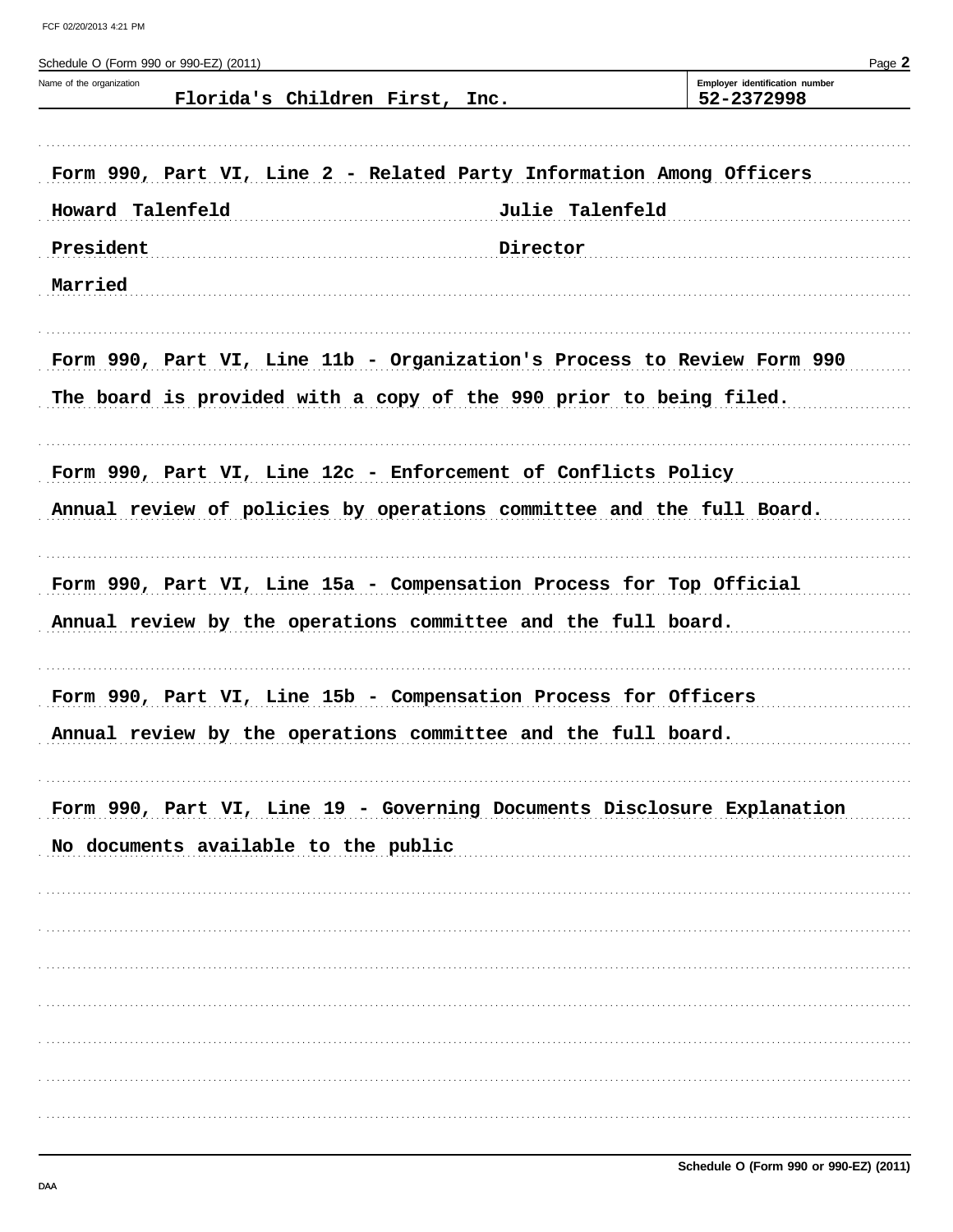|                              | <b>Description</b> | Total<br><b>Expenses</b>                         |   | Program<br>Service | Management &<br>General | Fund<br>Raising |
|------------------------------|--------------------|--------------------------------------------------|---|--------------------|-------------------------|-----------------|
| Professional<br>Professional | Other<br>Other     | 33,504<br>22,336                                 | S | 33,504<br>22,336   |                         |                 |
| Total                        |                    | 55,840                                           |   | 55,840             |                         |                 |
|                              |                    |                                                  |   |                    |                         |                 |
|                              |                    | Form 990, Part IX, Line 24e - All Other Expenses |   |                    |                         |                 |
|                              | <b>Description</b> | Total<br><b>Expenses</b>                         |   | Program<br>Service | Management &<br>General | Fund<br>Raising |
| Depreciation                 |                    | 1,203                                            |   | 1,083              | 60                      |                 |